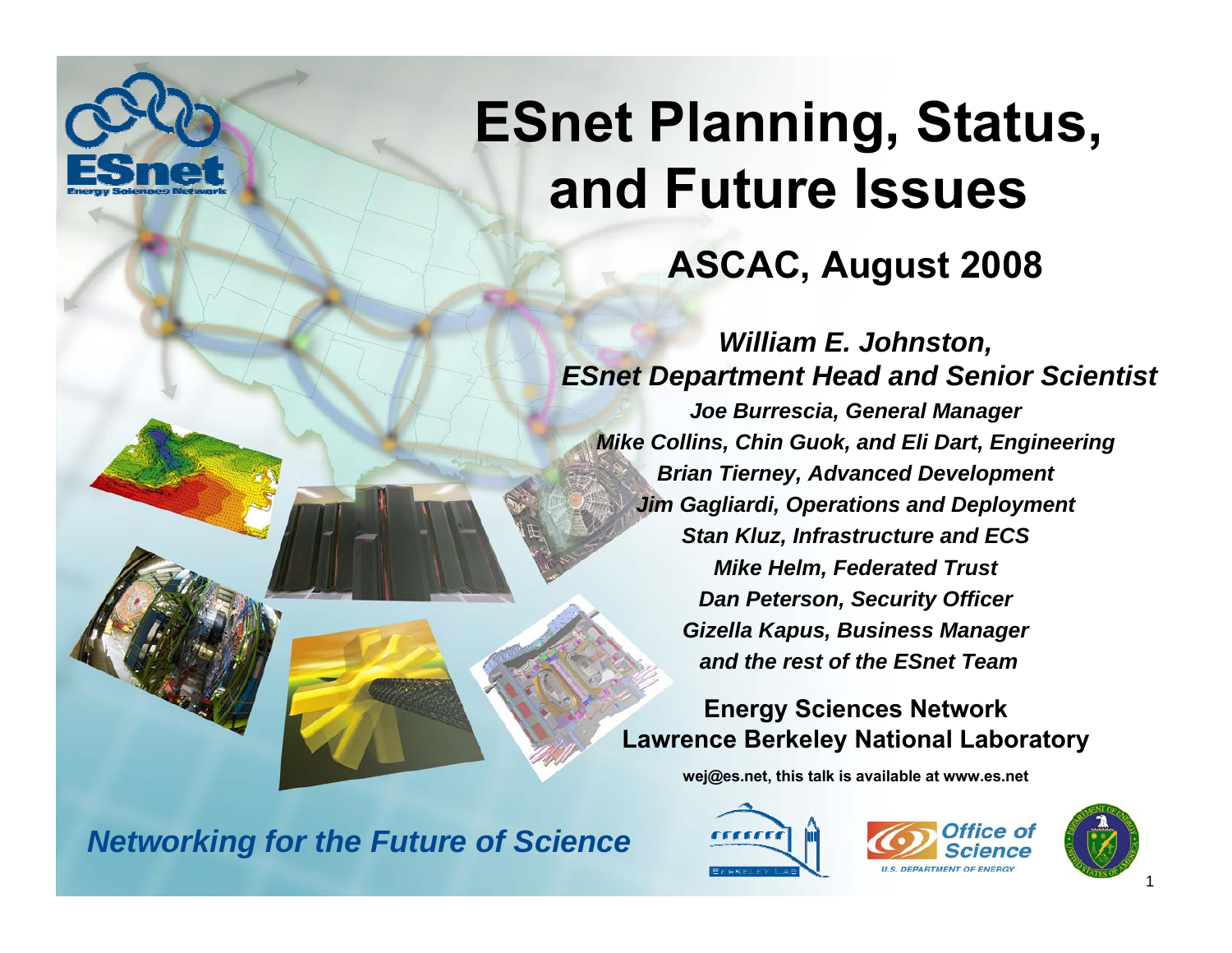## **DOE Office of Science and ESnet – the ESnet Mission**

- ESnet is an Office of Science ("SC") facility in the Office of Advanced Scientific Computing Research ("ASCR")
- **ESnet's primary mission is to enable the large-scale science that is the mission of the Office of Science (SC) and that depends on:**
	- – $-$  Sharing of massive amounts of data
	- Thousands of collaborators world-wide
	- –Distributed data processing
	- –Distributed data management
	- –Distributed simulation, visualization, and computational steering
- • In order to accomplish its mission ESnet provides high-speed networking and various collaboration services to Office of Science laboratories
	- – $-$  As well as to many other DOE programs on a cost recovery basis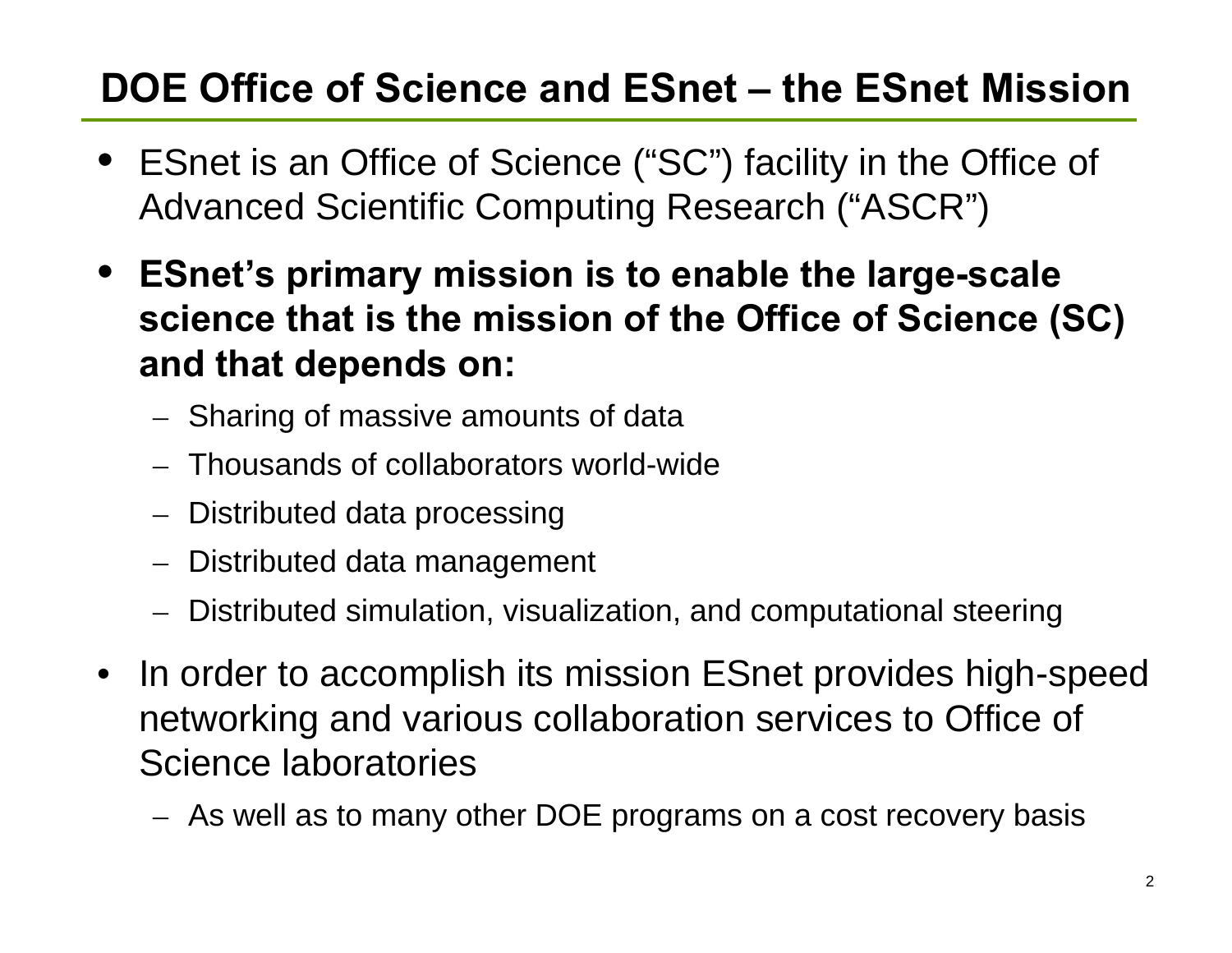# **ESnet Stakeholders and their Role in ESnet**

- SC/ASCR Oversight of ESnet
	- – $-$  High-level oversight through the budgeting process
	- – Near term input is provided by weekly teleconferences between ASCR ESnet Program Manager and ESnet
	- – $-$  Indirect long term input is through the process of ESnet observing and projecting network utilization of its large-scale users
	- – Direct long term input is through the SC Program Offices Requirements Workshops (more later)
- • Site input to ESnet
	- –Short term input through many daily (mostly) email interactions
	- – $-$  Long term input through bi-annual ESCC (ESnet Coordinating Committee – all of the Lab network principals) meetings
- SC science collaborators input
	- – Through numerous meeting, primarily with the networks that serve the science collaborators – mostly US and European R&E networks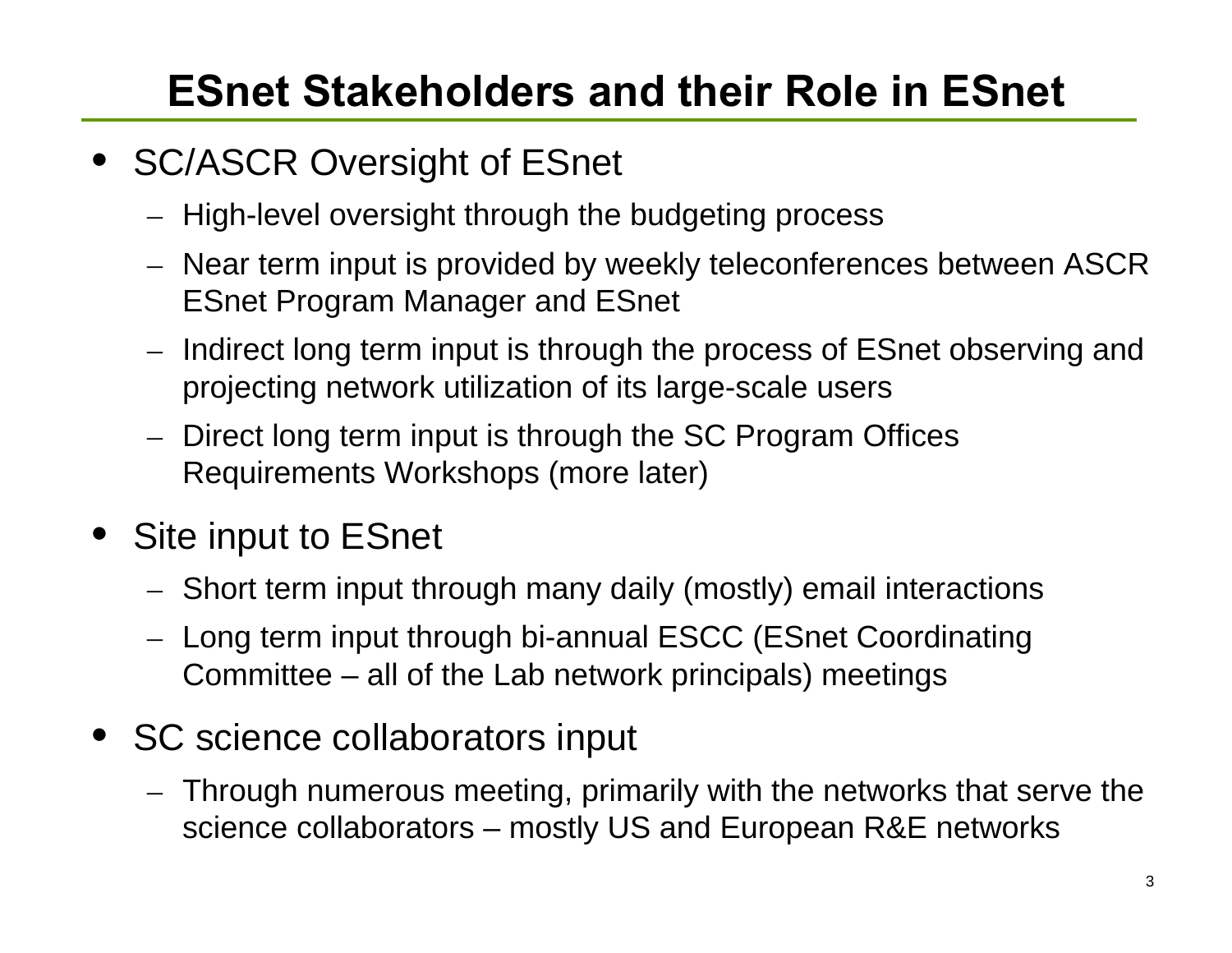**I.** How are SC program requirements communicated to ESnet and what are they

**II.** ESnet response to SC requirements

**III.** Re-evaluating the ESnet strategy and identifying issues for the future

**IV.** Research and development needed to secure the future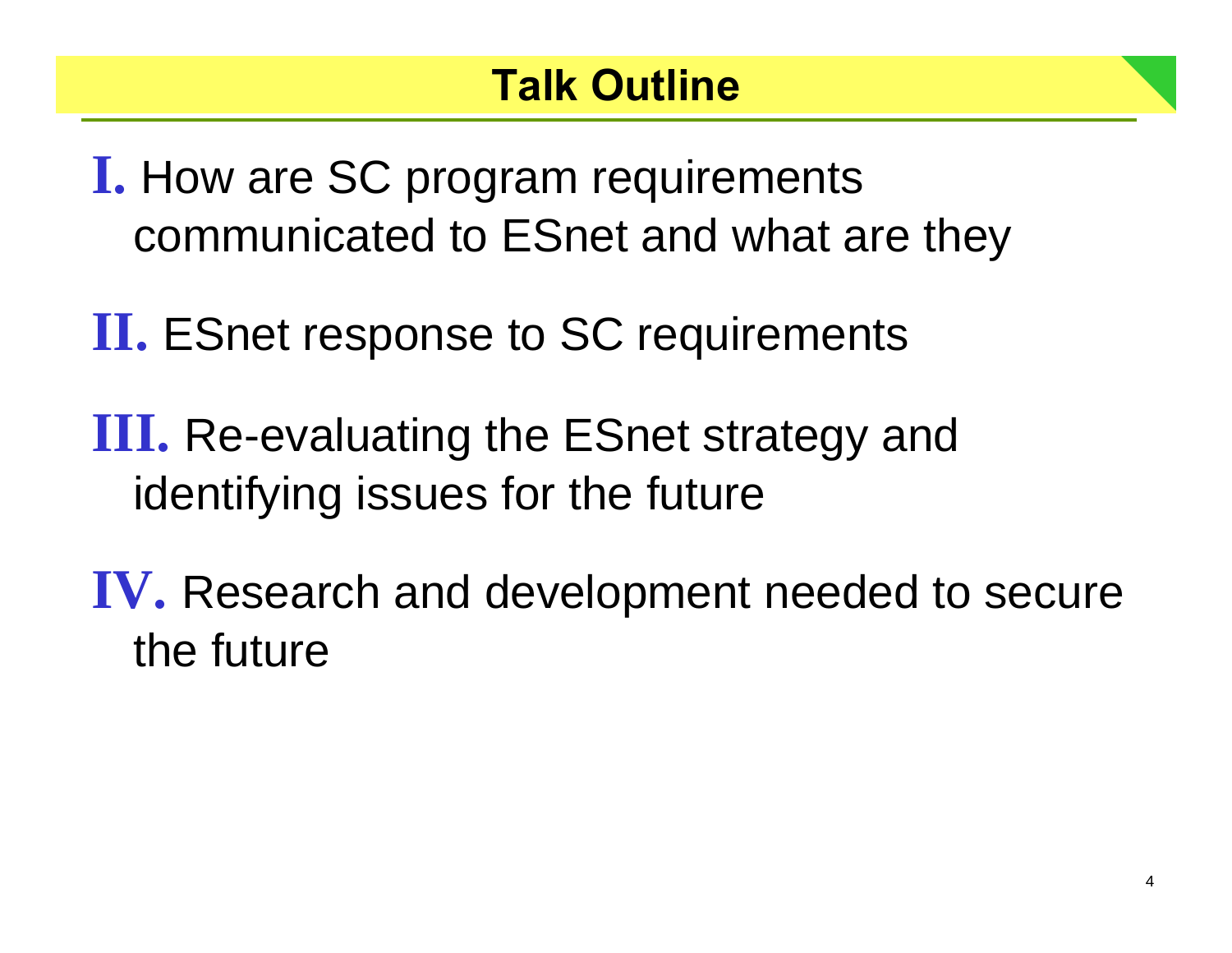# **SC Science Program Requirements**

#### $\bullet$ Requirements are determined by

**I.**

- 1) Exploring the plans and processes of the major stakeholders:
	- 1a) Data characteristics of instruments and facilities
		- What data will be generated by instruments coming on-line over the next 5-10 years (including supercomputers)?
	- 1b) Examining the future process of science
		- How and where will the new data be analyzed and used that is, how will the process of doing science change over 5-10 years?
- 2) Observing current and historical network traffic patterns
	- What do the trends in network patterns predict for future network needs?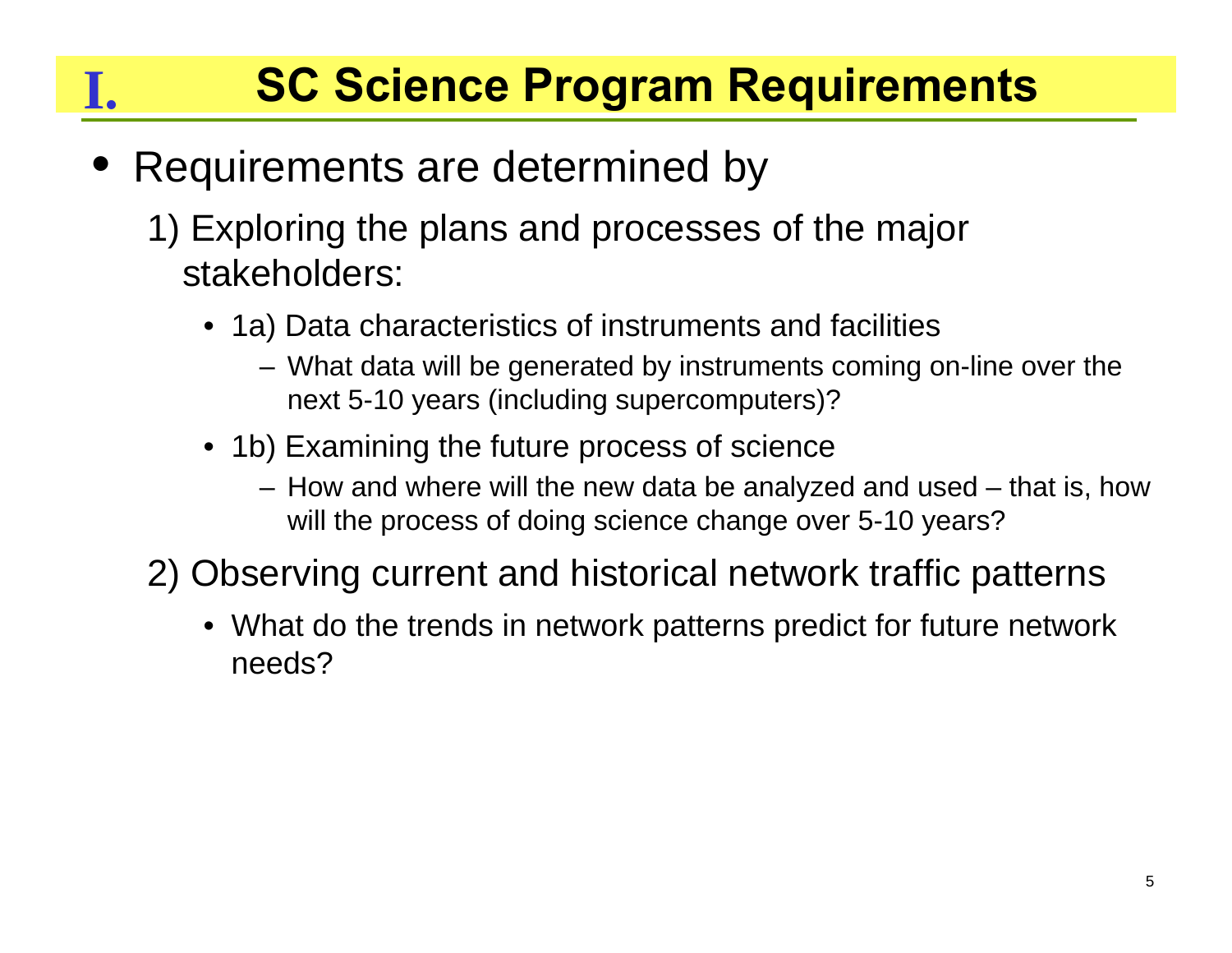# **(1) Exploring the plans of the major stakeholders**

- •Primary mechanism is SC network Requirements Workshops
- $\bullet$  Workshop agendas and invitees are determined by the SC science Program Offices
- •Two workshops per year
- $\bullet$  Workshop schedule
	- BES (2007 published)
	- BER (2007 published)
	- FES (2008 published)
	- NP (2008 published)
	- IPCC (Intergovernmental Panel on Climate Change) special requirements (BER) (August, 2008)
	- ASCR (Spring 2009)
	- HEP (Summer 2009)
- • Future workshops - ongoing cycle
	- BES, BER 2010
	- FES, NP 2011
	- ASCR, HEP 2012
	- (and so on...)
- •Workshop reports: http://www.es.net/hypertext/requirements.html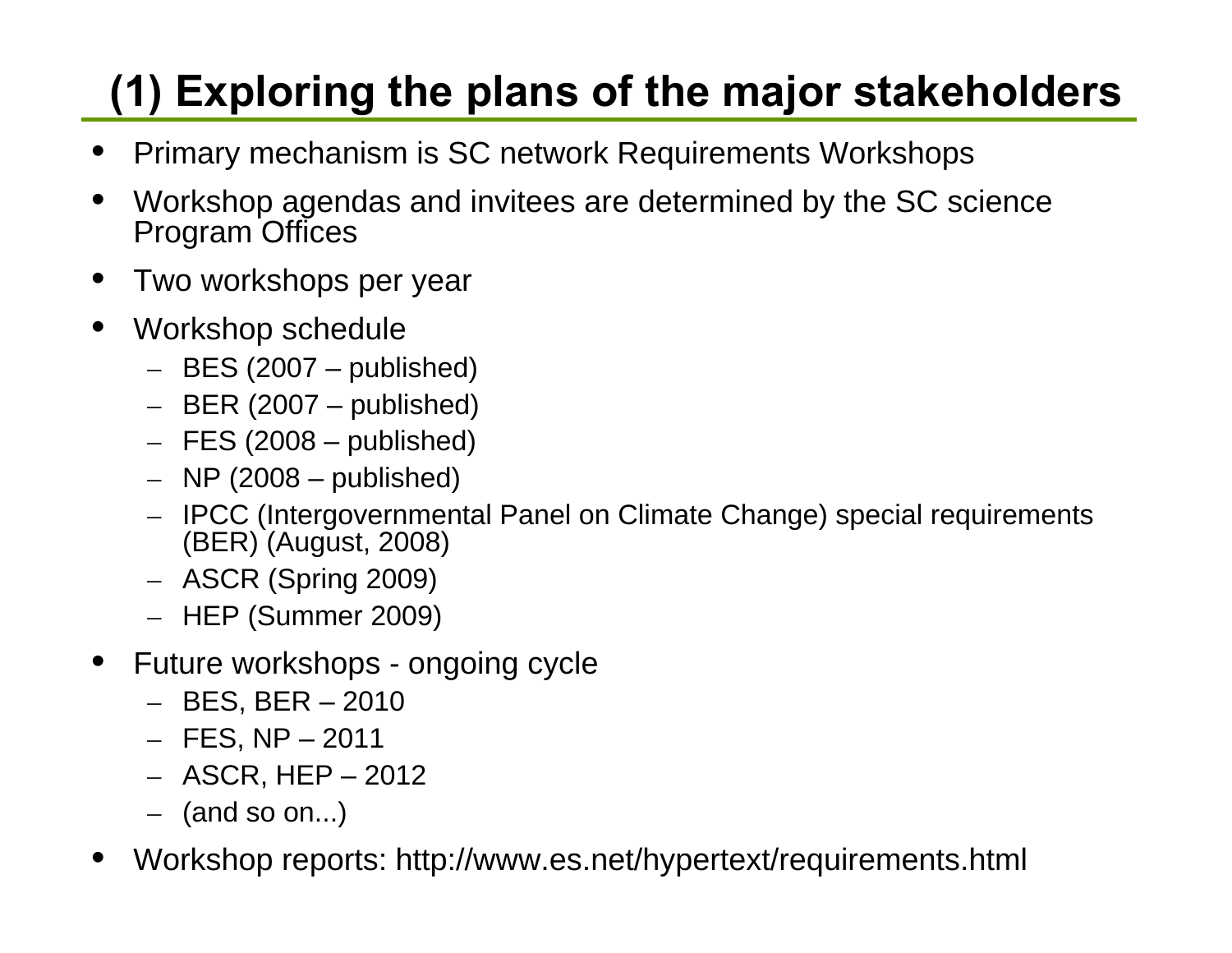### **Major Facilities Examined**

- Some of these are done outside (in addition to) the Requirements Workshops
- $\bullet$  Advanced Scientific Computing Research (ASCR)
	- NERSC (supercomputer center) (LBNL)
	- NLCF (supercomputer center) (ORNL)
	- ACLF (supercomputer center) (ANL)
- • Basic Energy Sciences (BES)
	- Advanced Light Sources
		- Macromolecular Crystallography
	- Chemistry/Combustion
	- Spallation Neutron Source (ORNL)
- • These are representative of the data generating 'hardware infrastructure' of DOE science
- • Biological and Environmental (BER)
	- Bioinformatics/Genomics
	- Climate Science
	- IPCC
- • Fusion Energy Sciences (FE) Magnetic Fusion Energy/ITER
- • High Energy Physics (HEP)
	- LHC (Large Hadron Collider, CERN), Tevatron (FNAL)
- • Nuclear Physics (NP)
	- RHIC (Relativistic Heavy Ion Collider) (BNL)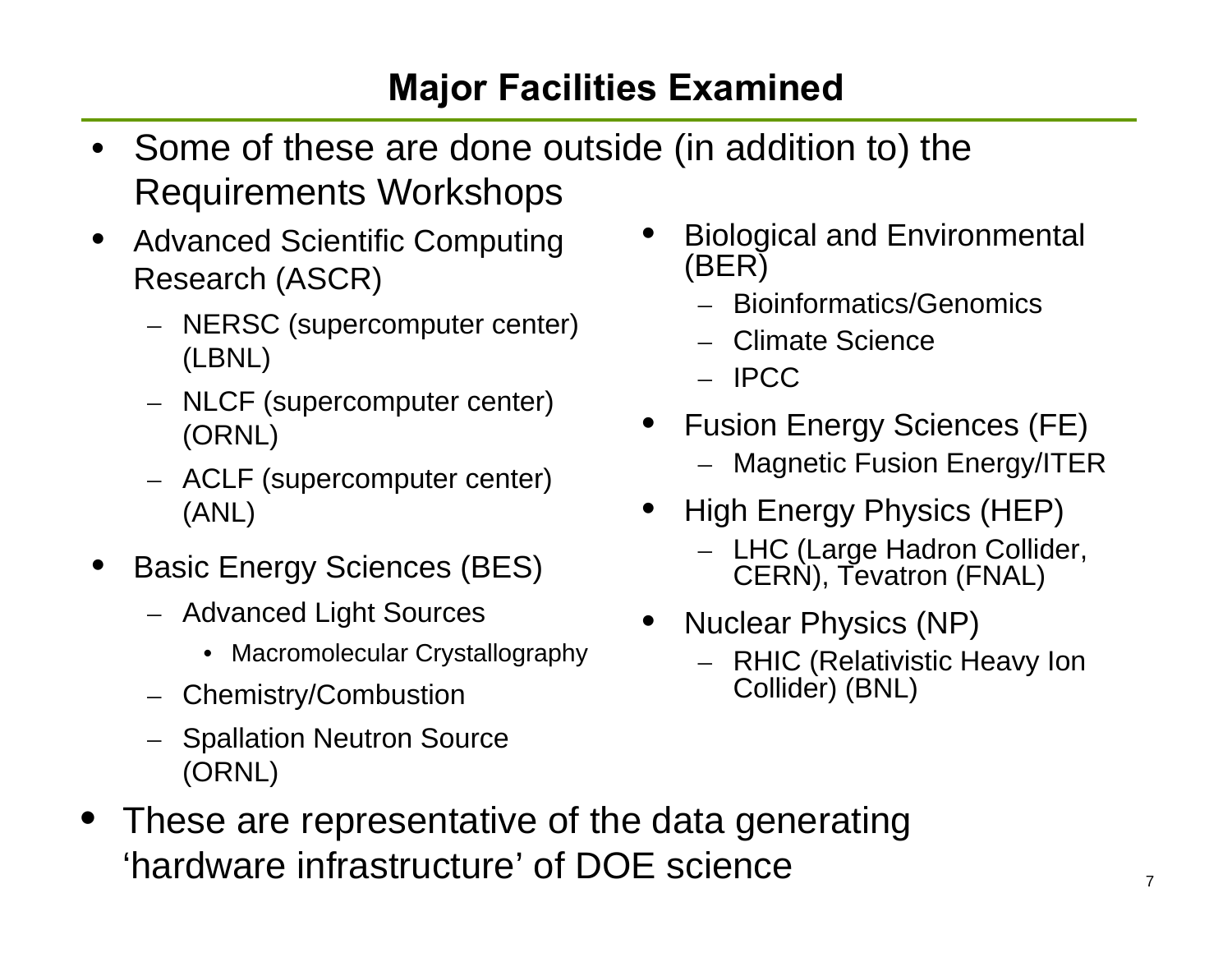# **Requirements from Instruments and Facilities**

# • *Bandwidth*

 Adequate network capacity to ensure timely movement of data produced by the facilities

# • *Connectivity*

 Geographic reach sufficient to connect users and analysis systems to SC facilities

## • *Services*

- Guaranteed bandwidth, traffic isolation, end-to-end monitoring
- Network *service delivery architecture*
	- SOA / Grid / "Systems of Systems"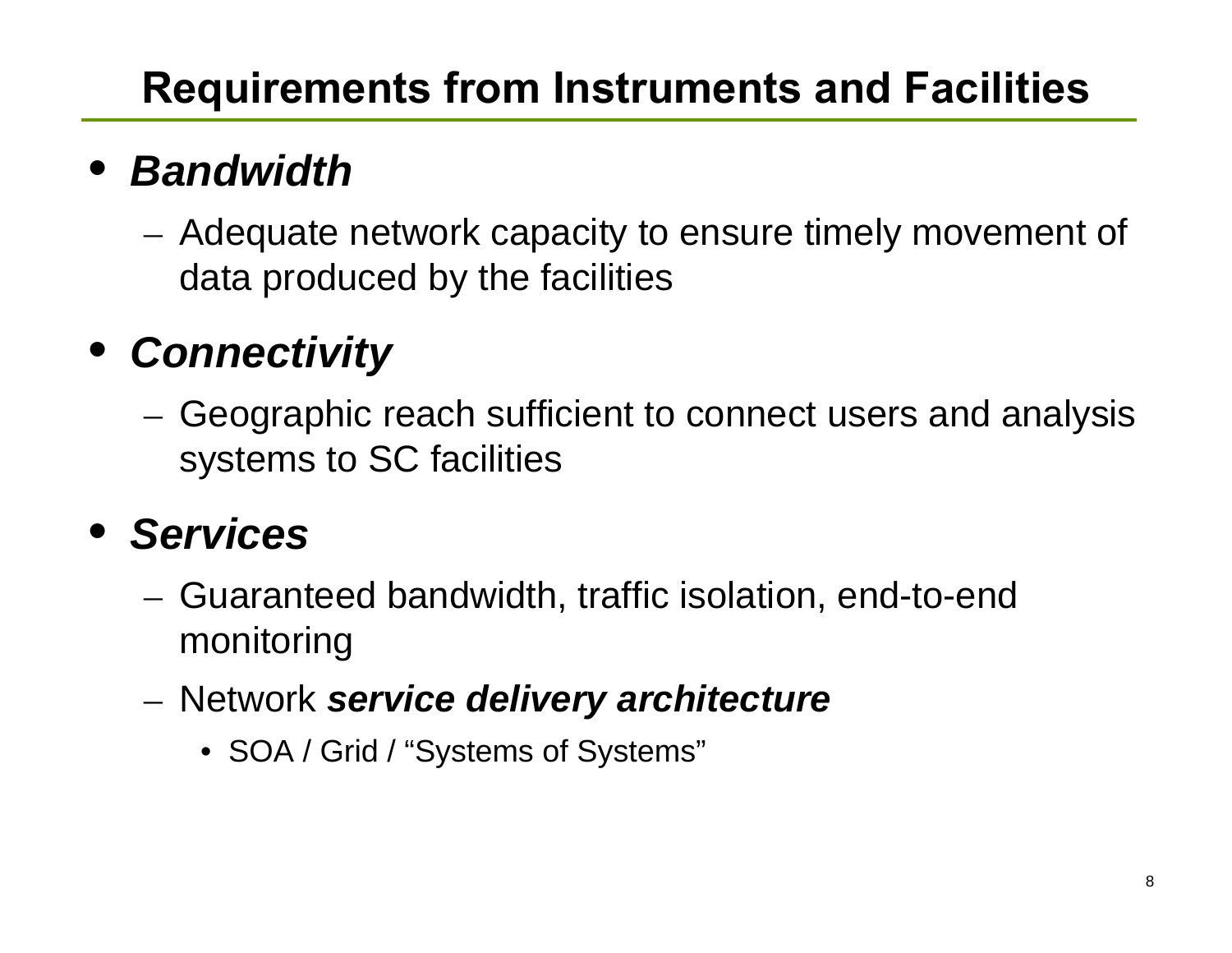#### **Requirements from Instruments and Facilities - Services**

- •Fairly consistent requirements are found across the large-scale sciences
- • **Large-scale science uses distributed systems** in order to:
	- Couple existing pockets of code, data, and expertise into "systems of systems"
	- Break up the task of massive data analysis into elements that are physically located where the data, compute, and storage resources are located
- • Such systems
	- are **data intensive and high-performance**, typically moving terabytes a day for months at a time
	- are **high duty-cycle**, operating most of the day for months at a time in order to meet the requirements for data movement
	- **are widely distributed** typically spread over continental or inter-continental distances
	- **depend on network performance and availability**, but these characteristics cannot be taken for granted, even in well run networks, when the multi-domain network path is considered
- • The system elements must be able to get **guarantees** from the network that there is adequate bandwidth to accomplish the task at hand
- $\bullet$  The systems must be able to **get information from the network** that allows graceful failure and auto-recovery and adaptation to unexpected network conditions that are short of outright failure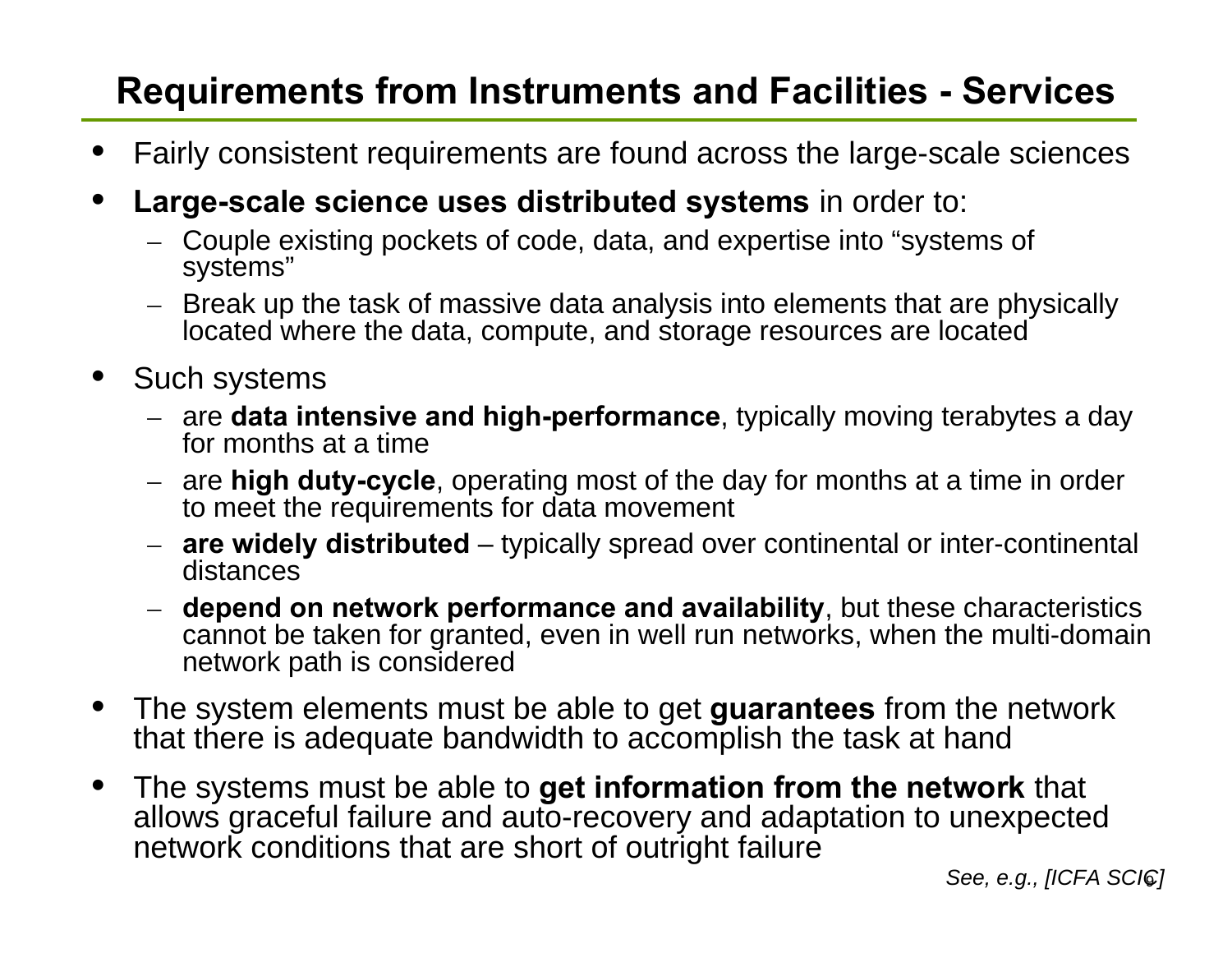#### **The International Collaborators of DOE's Office of Science, Drives ESnet Design for International Connectivity**



**Most of ESnet's traffic (>85%) goes to and comes from outside of ESnet. This reflects the highly collaborative nature of large-scale science (which is one of the main focuses of DOE's Office of Science).**

**= the R&E source or destination of ESnet's top 100 sites (all R&E) (the DOE Lab destination or source of each flow is not shown)**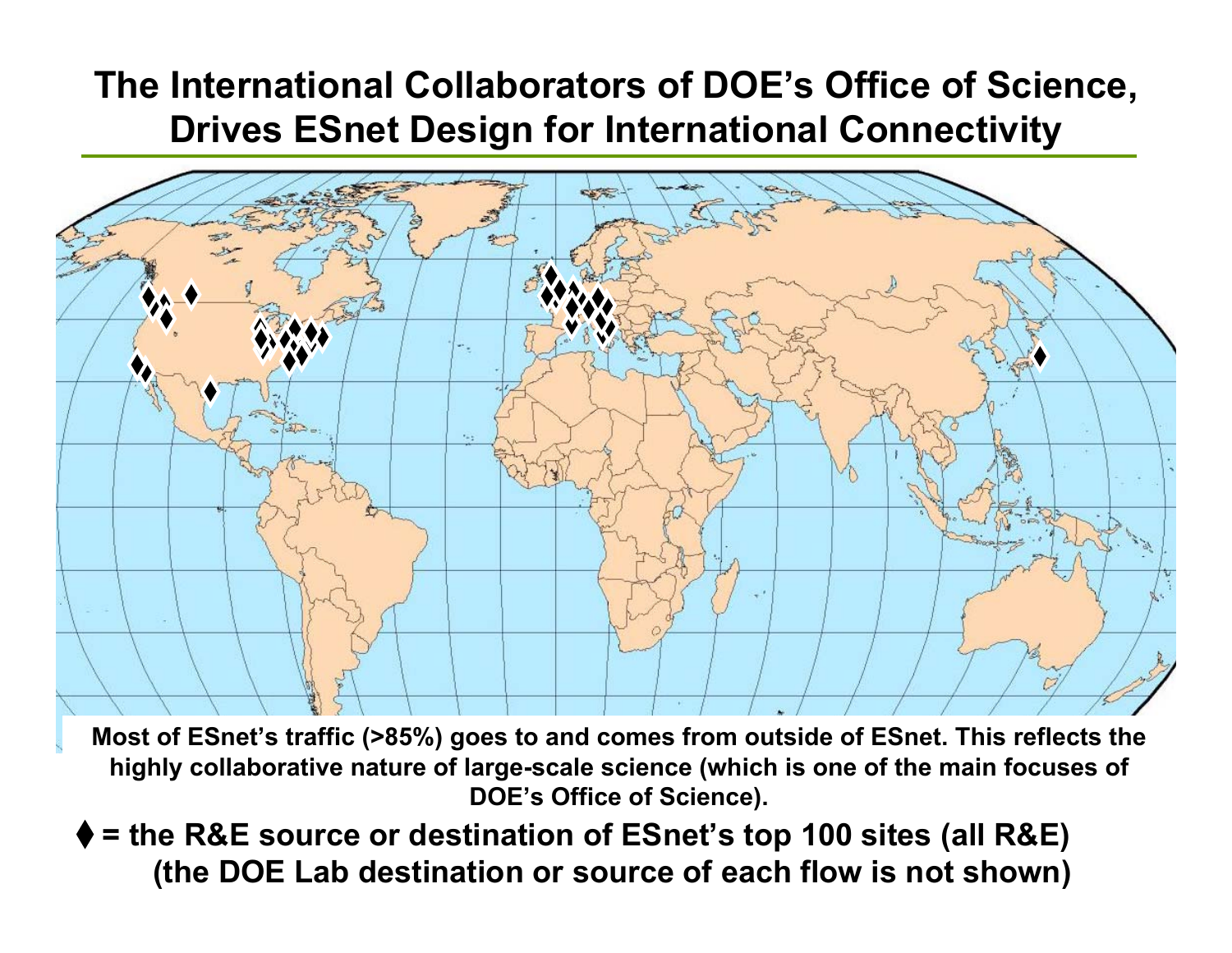- At present, ESnet traffic is dominated by data flows from large instruments – LHC, RHIC, Tevatron, etc.
- Supercomputer traffic is a small part of ESnet's total traffic, though it has the potential to increase dramatically
	- $-$  However not until appropriate system architectures are in place to allow high-speed communication among supercomputers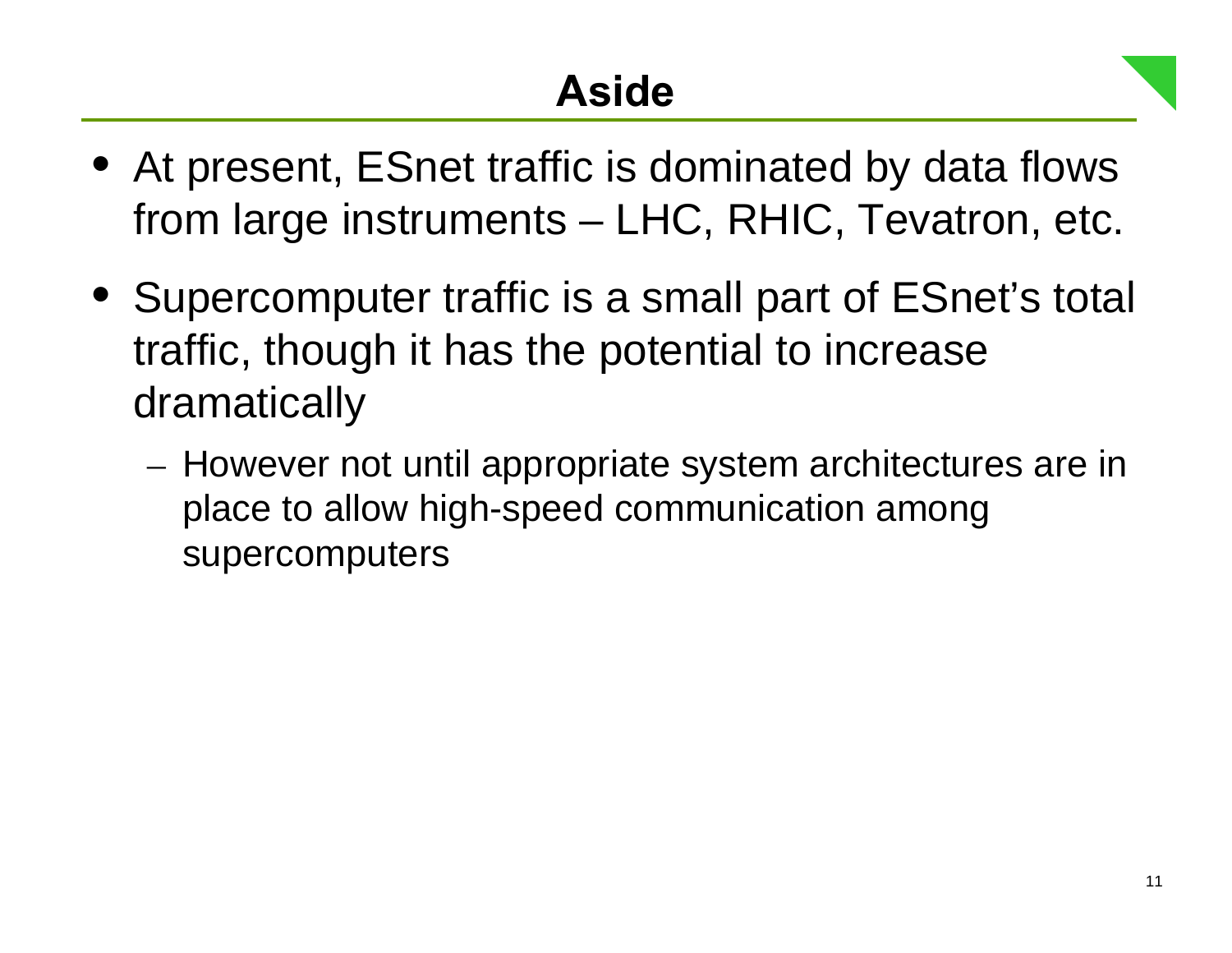- Assistance and services are needed for smaller user communities that have significant difficulties using the network for bulk data transfer
	- Part of the problem here is that WAN network environments (such as the combined US and European R&E networks) are large, complex systems like supercomputers and you cannot expect to get high performance when using this "system" in a "trivial" way – this is especially true for transferring a lot of data over distances > 1000km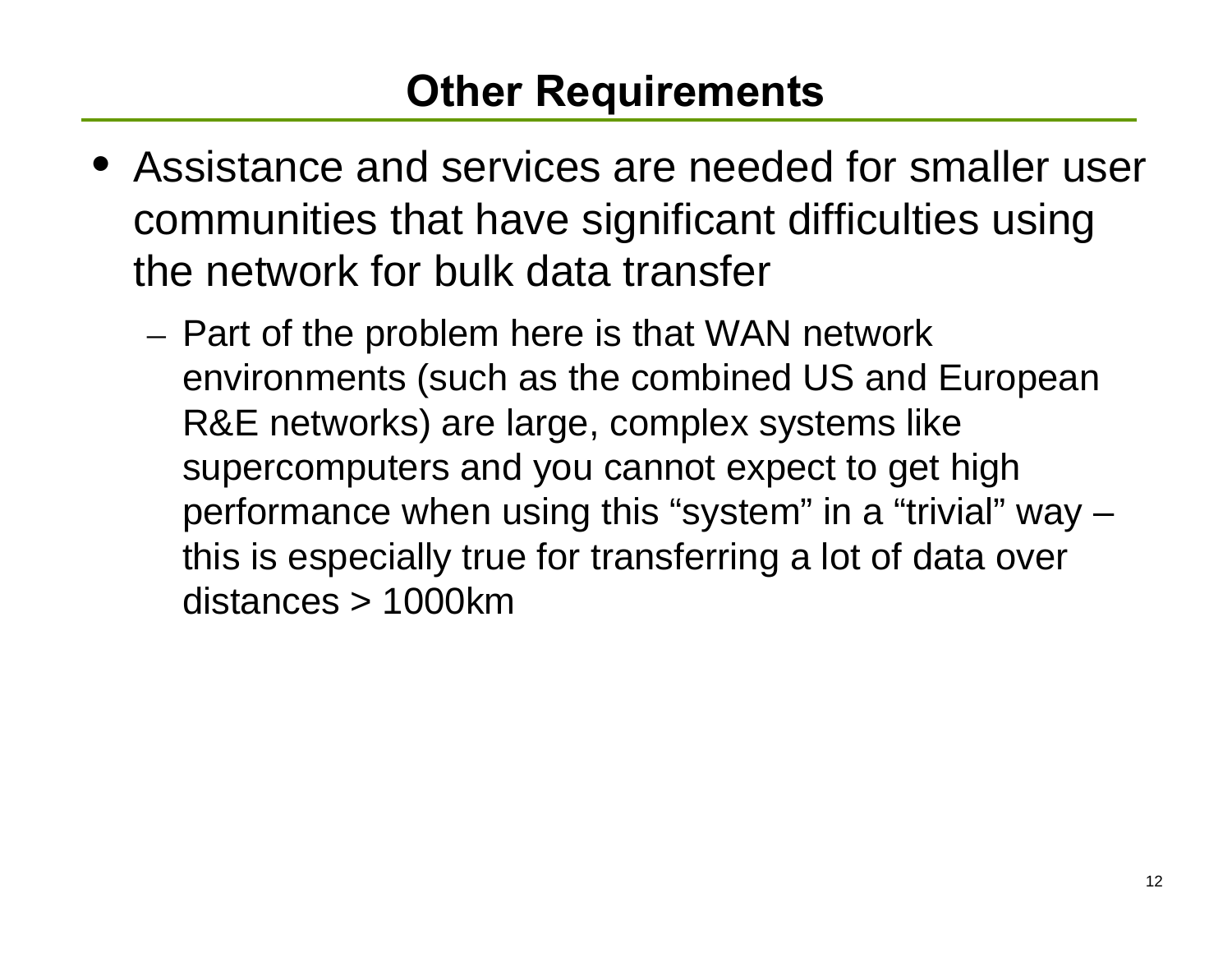#### **Science Network Requirements Aggregation Summary**

| <b>Science Drivers</b><br><b>Science Areas /</b><br><b>Facilities</b> | End2End<br><b>Reliability</b> | <b>Near Term</b><br>End <sub>2</sub> End<br><b>Band width</b> | 5 years<br><b>End2End Band</b><br>width              | <b>Traffic Characteristics</b>                                                        | <b>Network Services</b>                                            |
|-----------------------------------------------------------------------|-------------------------------|---------------------------------------------------------------|------------------------------------------------------|---------------------------------------------------------------------------------------|--------------------------------------------------------------------|
| <b>ASCR:</b><br><b>ALCF</b>                                           |                               | 10Gbps                                                        | 30Gbps                                               | • Bulk data<br>• Remote control<br>• Remote file system<br>sharing                    | • Guaranteed bandwidth<br>• Deadline scheduling<br>• PKI / Grid    |
| <b>ASCR:</b><br><b>NERSC</b>                                          |                               | 10Gbps                                                        | 20 to 40 Gbps                                        | • Bulk data<br>• Remote control<br>• Remote file system<br>sharing                    | • Guaranteed bandwidth<br>• Deadline scheduling<br>• PKI / Grid    |
| <b>ASCR:</b><br><b>NLCF</b>                                           |                               | <b>Backbone</b><br><b>Bandwidth</b><br><b>Parity</b>          | <b>Backbone</b><br><b>Bandwidth</b><br><b>Parity</b> | <b>*Bulk data</b><br>•Remote control<br>•Remote file system<br>sharing                | • Guaranteed bandwidth<br>• Deadline scheduling<br>• PKI / Grid    |
| <b>BER:</b><br><b>Climate</b>                                         |                               | 3Gbps                                                         | 10 to 20Gbps                                         | • Bulk data<br>• Rapid movement of<br><b>GB sized files</b><br>• Remote Visualization | • Collaboration services<br>• Guaranteed bandwidth<br>• PKI / Grid |
| <b>BER:</b><br><b>EMSL/Bio</b>                                        |                               | 10Gbps                                                        | 50-100Gbps                                           | • Bulk data<br>• Real-time video<br>• Remote control                                  | • Collaborative services<br>• Guaranteed bandwidth                 |
| <b>BER:</b><br><b>JGI/Genomics</b>                                    |                               | 1Gbps                                                         | 2-5Gbps                                              | • Bulk data                                                                           | • Dedicated virtual<br>circuits<br><b>• Guaranteed bandwidth</b>   |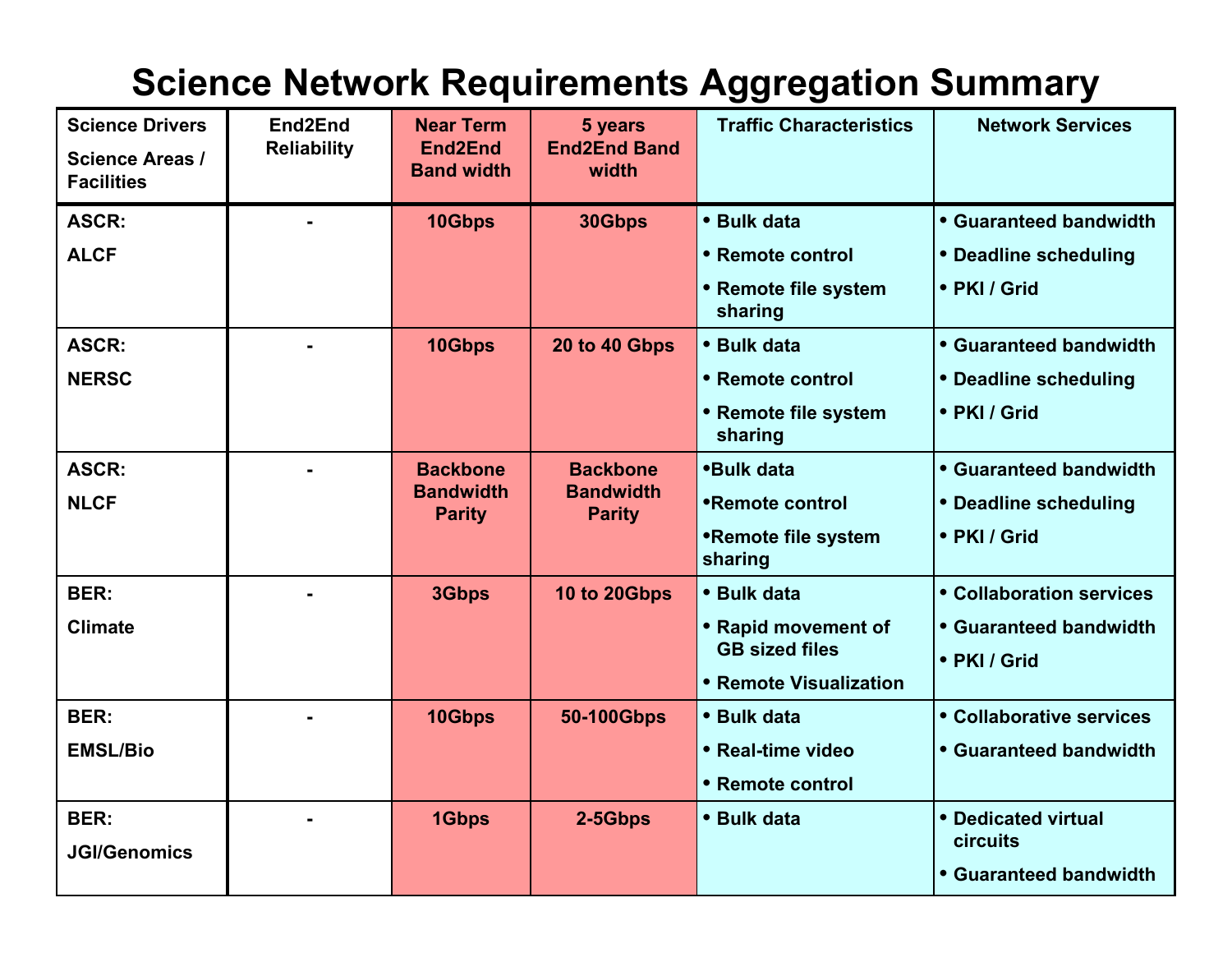#### **Science Network Requirements Aggregation Summary**

| <b>Science Drivers</b><br><b>Science Areas /</b><br><b>Facilities</b> | End2End<br><b>Reliability</b> | <b>Near Term</b><br>End <sub>2</sub> End<br><b>Band width</b> | 5 years<br>End2End<br><b>Band width</b> | <b>Traffic Characteristics</b>                                                  | <b>Network Services</b>                                                                            |
|-----------------------------------------------------------------------|-------------------------------|---------------------------------------------------------------|-----------------------------------------|---------------------------------------------------------------------------------|----------------------------------------------------------------------------------------------------|
| <b>BES:</b><br><b>Chemistry and</b><br><b>Combustion</b>              |                               | <b>5-10Gbps</b>                                               | 30Gbps                                  | • Bulk data<br>• Real time data streaming                                       | • Data movement<br>middleware                                                                      |
| <b>BES:</b><br><b>Light Sources</b>                                   |                               | 15Gbps                                                        | <b>40-60Gbps</b>                        | • Bulk data<br>• Coupled simulation and<br>experiment                           | • Collaboration services<br>• Data transfer facilities<br>• Grid / PKI<br>• Guaranteed bandwidth   |
| <b>BES:</b><br><b>Nanoscience</b><br><b>Centers</b>                   |                               | 3-5Gbps                                                       | 30Gbps                                  | <b>*Bulk data</b><br><b>•Real time data streaming</b><br><b>•Remote control</b> | • Collaboration services<br>• Grid / PKI                                                           |
| FES:<br><b>International</b><br><b>Collaborations</b>                 |                               | 100Mbps                                                       | 1Gbps                                   | • Bulk data                                                                     | • Enhanced<br>collaboration services<br>• Grid / PKI<br>• Monitoring / test tools                  |
| FES:<br><b>Instruments and</b><br><b>Facilities</b>                   |                               | 3Gbps                                                         | 20Gbps                                  | • Bulk data<br>• Coupled simulation and<br>experiment<br>• Remote control       | • Enhanced<br>collaboration service<br>• Grid / PKI                                                |
| FES:<br><b>Simulation</b>                                             |                               | 10Gbps                                                        | 88Gbps                                  | • Bulk data<br>• Coupled simulation and<br>experiment<br>• Remote control       | • Easy movement of<br>large checkpoint files<br>• Guaranteed bandwidth<br>• Reliable data transfer |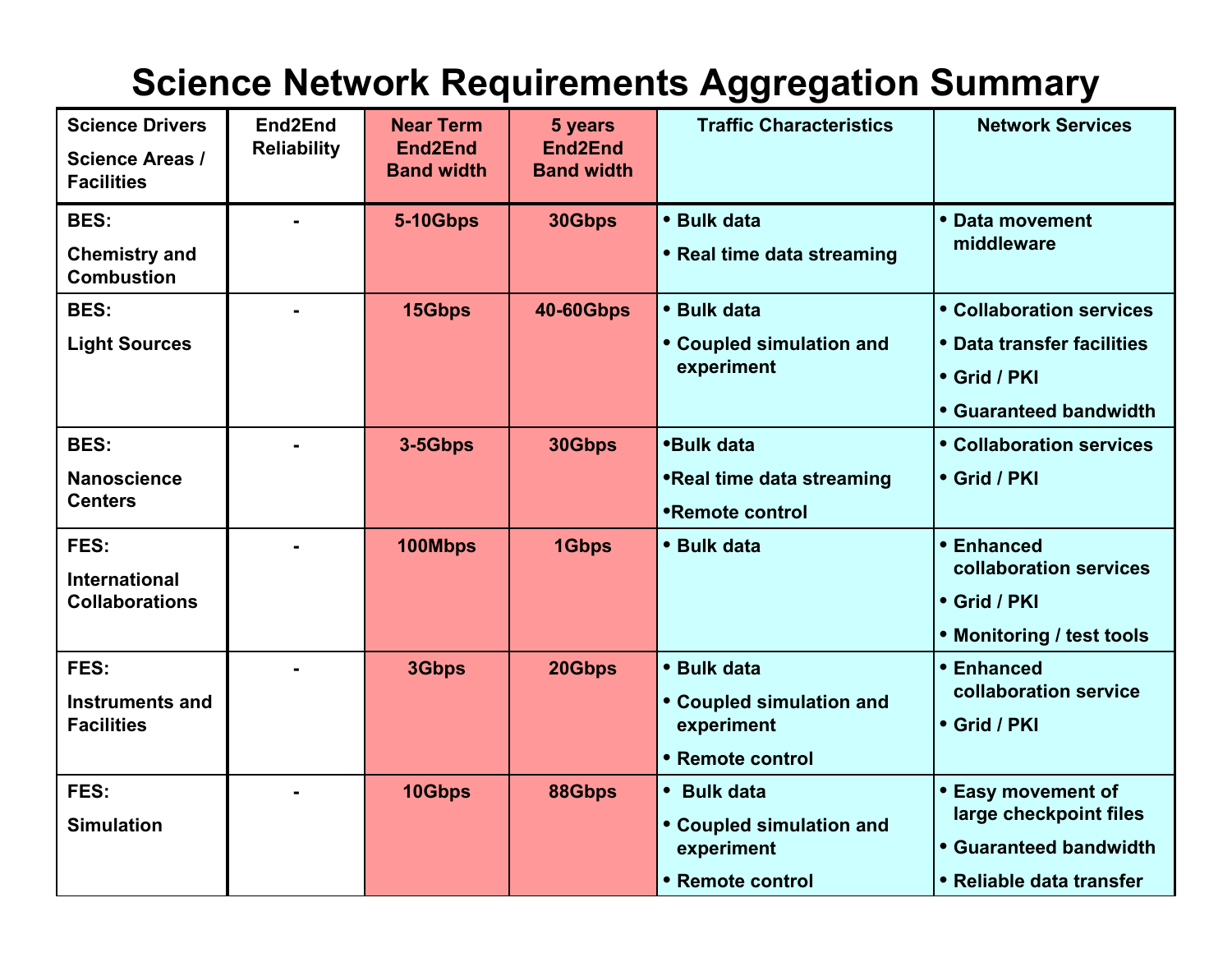#### **Science Network Requirements Aggregation Summary**

| <b>Science Drivers</b><br><b>Science Areas /</b><br><b>Facilities</b> | End2End<br><b>Reliability</b> | <b>Near Term</b><br>End2End<br><b>Band width</b> | 5 years<br>End <sub>2</sub> End<br><b>Band width</b> | <b>Traffic Characteristics</b> | <b>Network Services</b>   |  |  |
|-----------------------------------------------------------------------|-------------------------------|--------------------------------------------------|------------------------------------------------------|--------------------------------|---------------------------|--|--|
| <b>Immediate Requirements and Drivers for ESnet4</b>                  |                               |                                                  |                                                      |                                |                           |  |  |
| HEP:                                                                  | $99.95 + \%$                  | 73Gbps                                           | 225-265Gbps                                          | • Bulk data                    | • Collaboration services  |  |  |
| LHC (CMS and                                                          | (Less than 4                  |                                                  |                                                      | • Coupled analysis             | • Grid / PKI              |  |  |
| Atlas)                                                                | hours per year)               |                                                  |                                                      | workflows                      | • Guaranteed bandwidth    |  |  |
|                                                                       |                               |                                                  |                                                      |                                | • Monitoring / test tools |  |  |
| NP:                                                                   |                               | 10Gbps                                           | 20Gbps                                               | <b>*Bulk data</b>              | • Collaboration services  |  |  |
| <b>CMS Heavy lon</b>                                                  |                               | (2009)                                           |                                                      |                                | • Deadline scheduling     |  |  |
|                                                                       |                               |                                                  |                                                      |                                | • Grid / PKI              |  |  |
| NP:                                                                   |                               | 10Gbps                                           | 10Gbps                                               | • Bulk data                    | • Collaboration services  |  |  |
| <b>CEBF (JLAB)</b>                                                    |                               |                                                  |                                                      |                                | • Grid / PKI              |  |  |
| NP:                                                                   | <b>Limited outage</b>         | <b>6Gbps</b>                                     | 20Gbps                                               | • Bulk data                    | • Collaboration services  |  |  |
| <b>RHIC</b>                                                           | duration to<br>avoid analysis |                                                  |                                                      |                                | • Grid / PKI              |  |  |
|                                                                       | pipeline stalls               |                                                  |                                                      |                                | • Guaranteed bandwidth    |  |  |
|                                                                       |                               |                                                  |                                                      |                                | • Monitoring / test tools |  |  |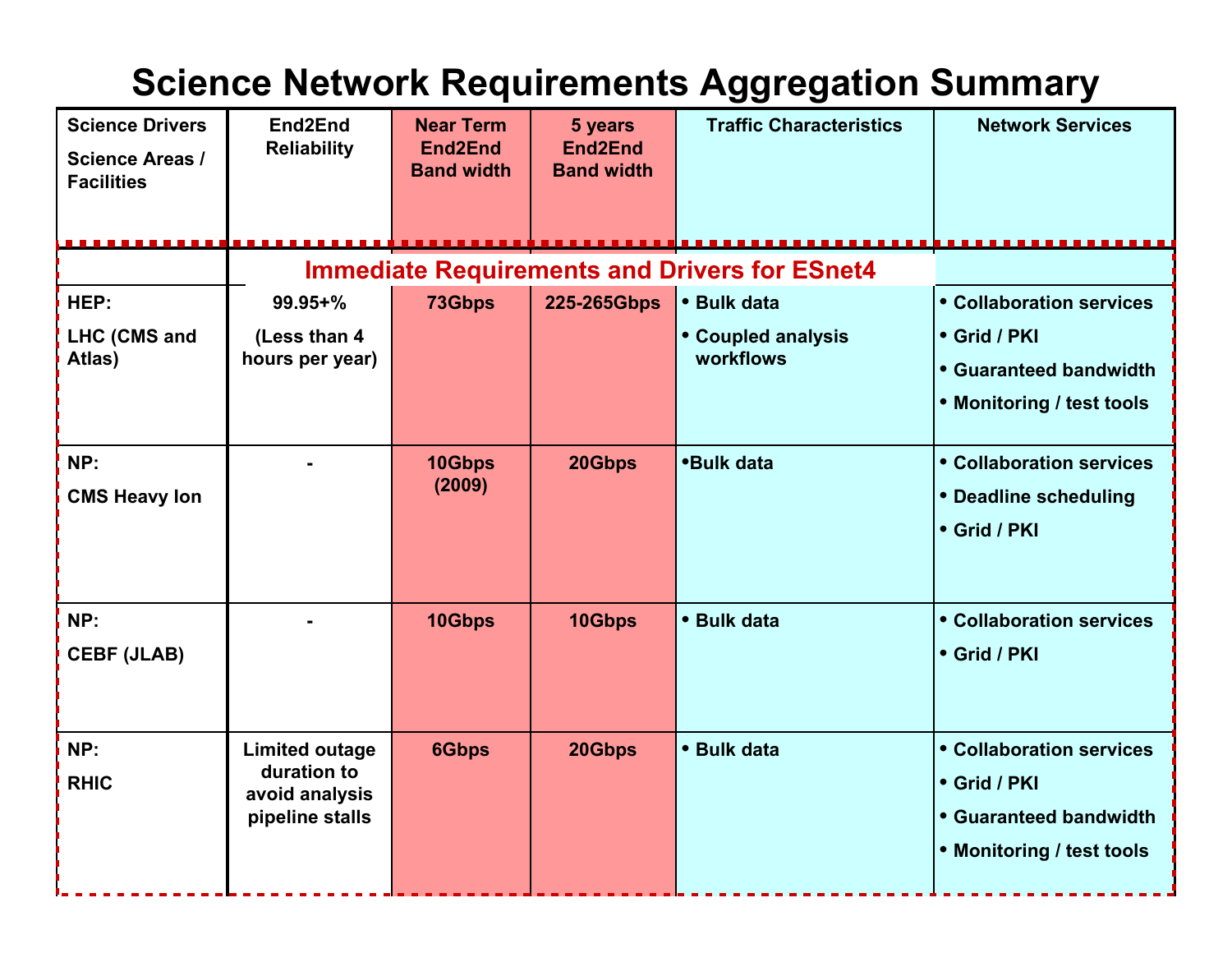#### **ESnet Response to the Requirements II.**

• ESnet4 was *built to address specific Office of Science program requirements. The result is a much more complex and much higher capacity network.*



- •**The new Science Data Network (blue) is a switched network providing guaranteed bandwidth for large data movement**
- **All large science sites are dually connected on metro area rings or dually connected directly to core ring for reliability**
- **Rich topology increases the reliability of the network**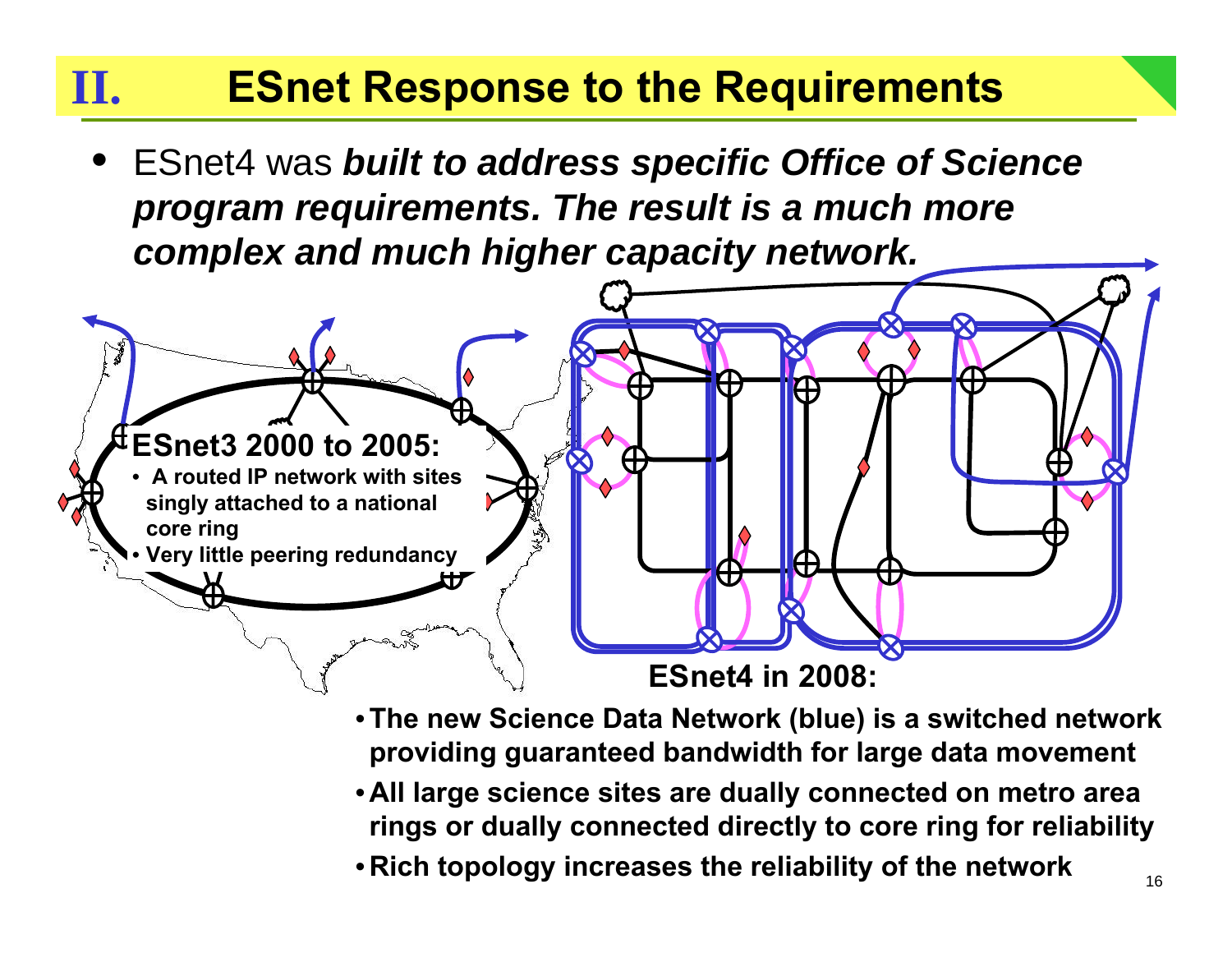### **New ESnet Services**

- • Virtual circuit service providing schedulable bandwidth guarantees, traffic isolation, etc
	- ESnet OSCARS service
		- http://www.es.net/OSCARS/index.html
		- Successfully deployed in early production today
		- Additional R&D is needed in many areas of this service
- Assistance for smaller communities in using the network for bulk data transfer
	- fasterdata.es.net web site devoted to information on bulk data transfer, host tuning, etc. established
	- – Other potential approaches
		- Various latency insensitive forwarding devices in the network (R&D)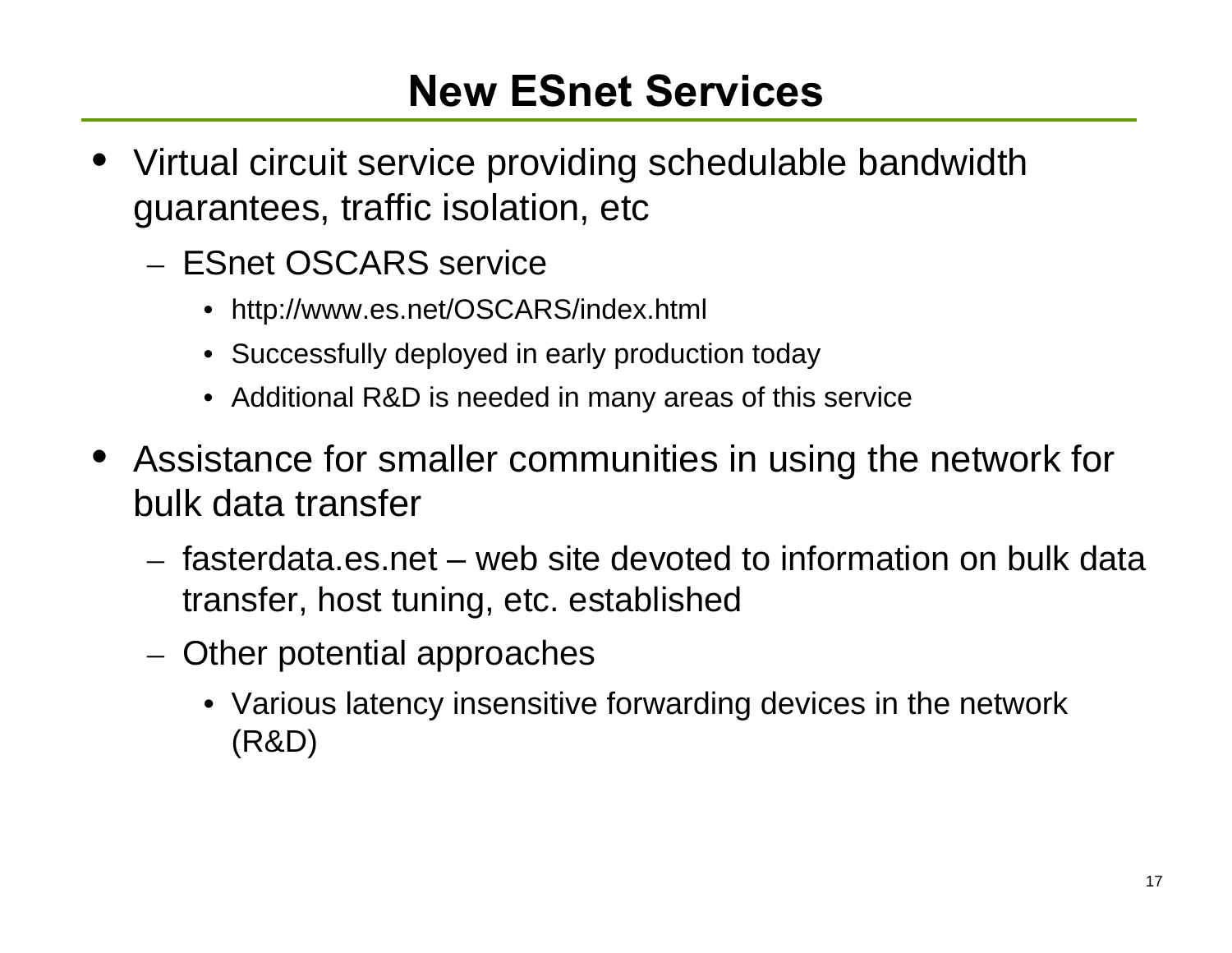### **Building the Network as Opposed to Planning the Budget**

- • Aggregate capacity requirements like those above indicate how to budget for a network but do not tell you how to build a network
- To actually build a network you have to look at where the traffic originates and ends up and how much traffic is expected on specific paths
- So far we have specific bandwidth and path (collaborator location) information for
	- – $-$  LHC (CMS, CMS Heavy Ion, Atlas)
	- SC Supercomputers
	- CEBF/JLab
	- RHIC/BNL

this specific information has lead to the current and planned configuration of the network for the next several years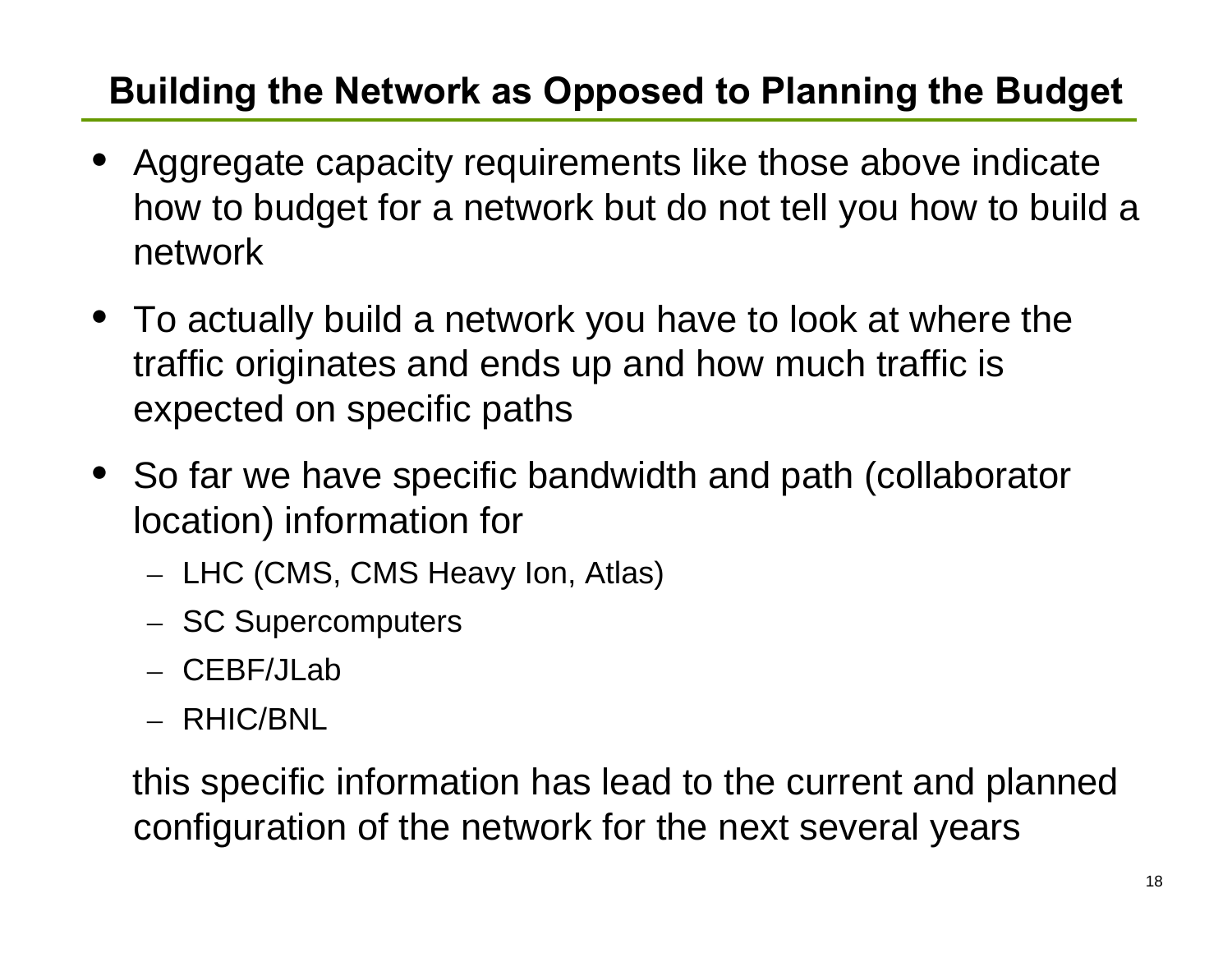#### **How do the Bandwidth – Path Requirements Map to the Network? (Core Network Planning - 2010)**

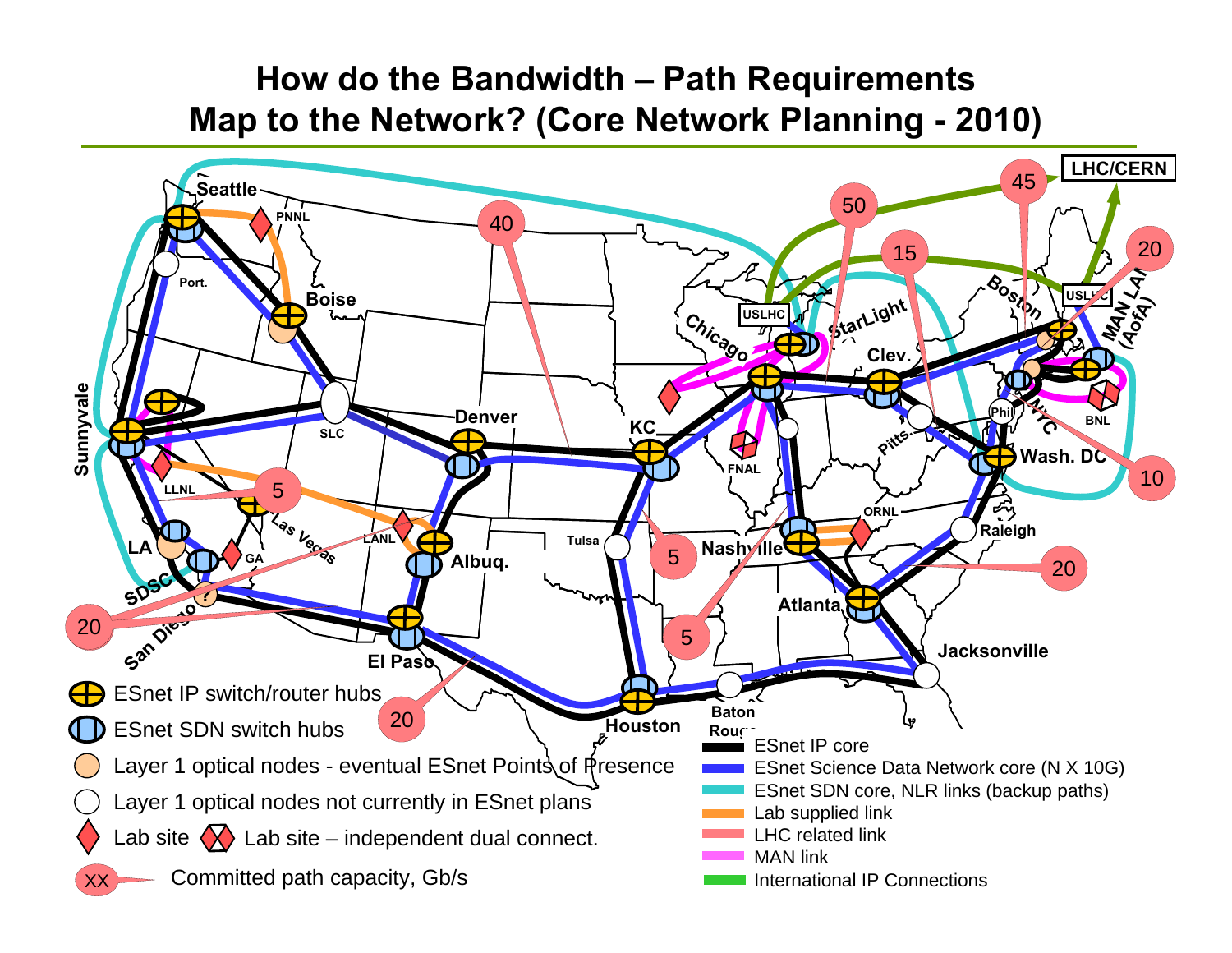### **ESnet 4 Core Network – December 2008**

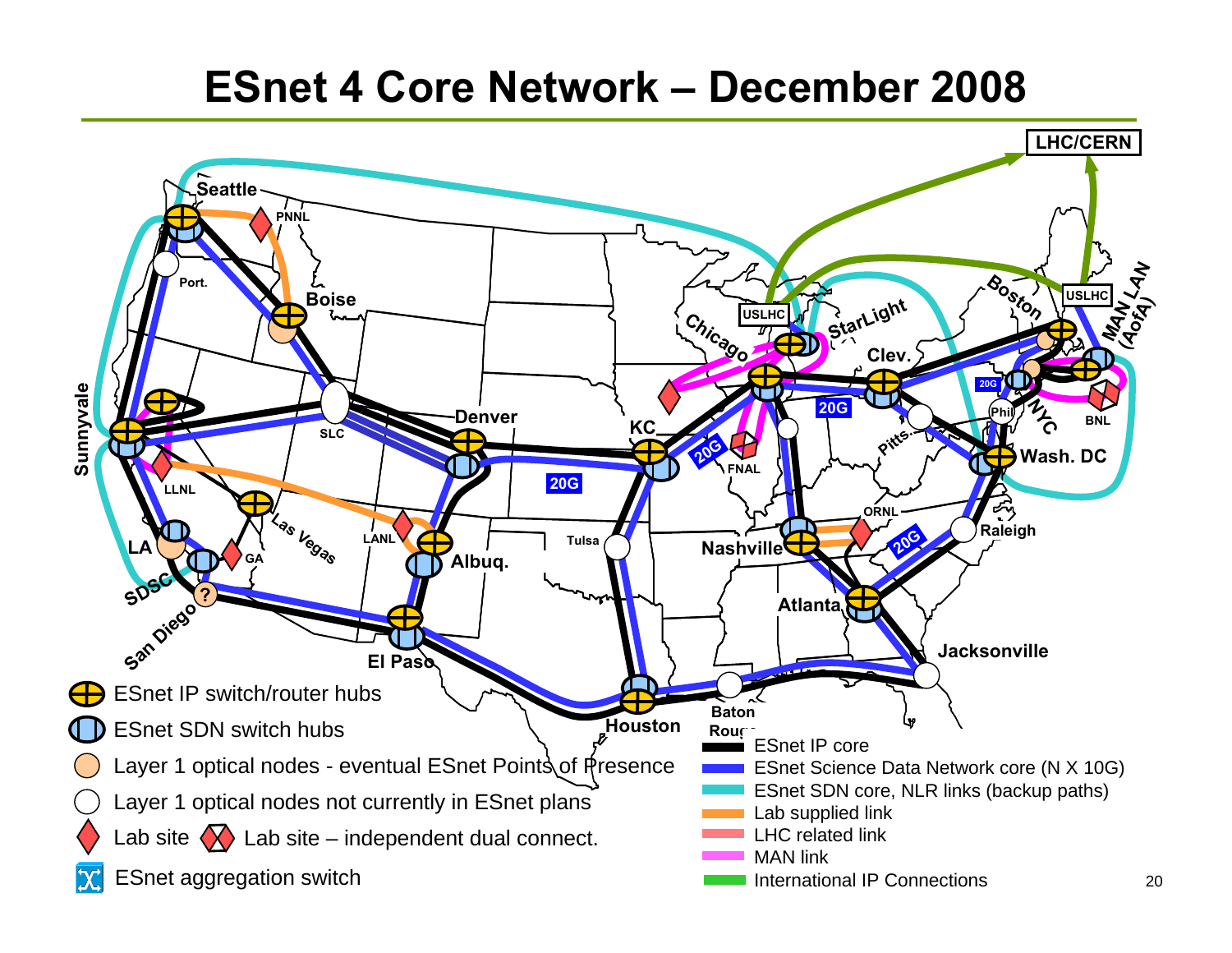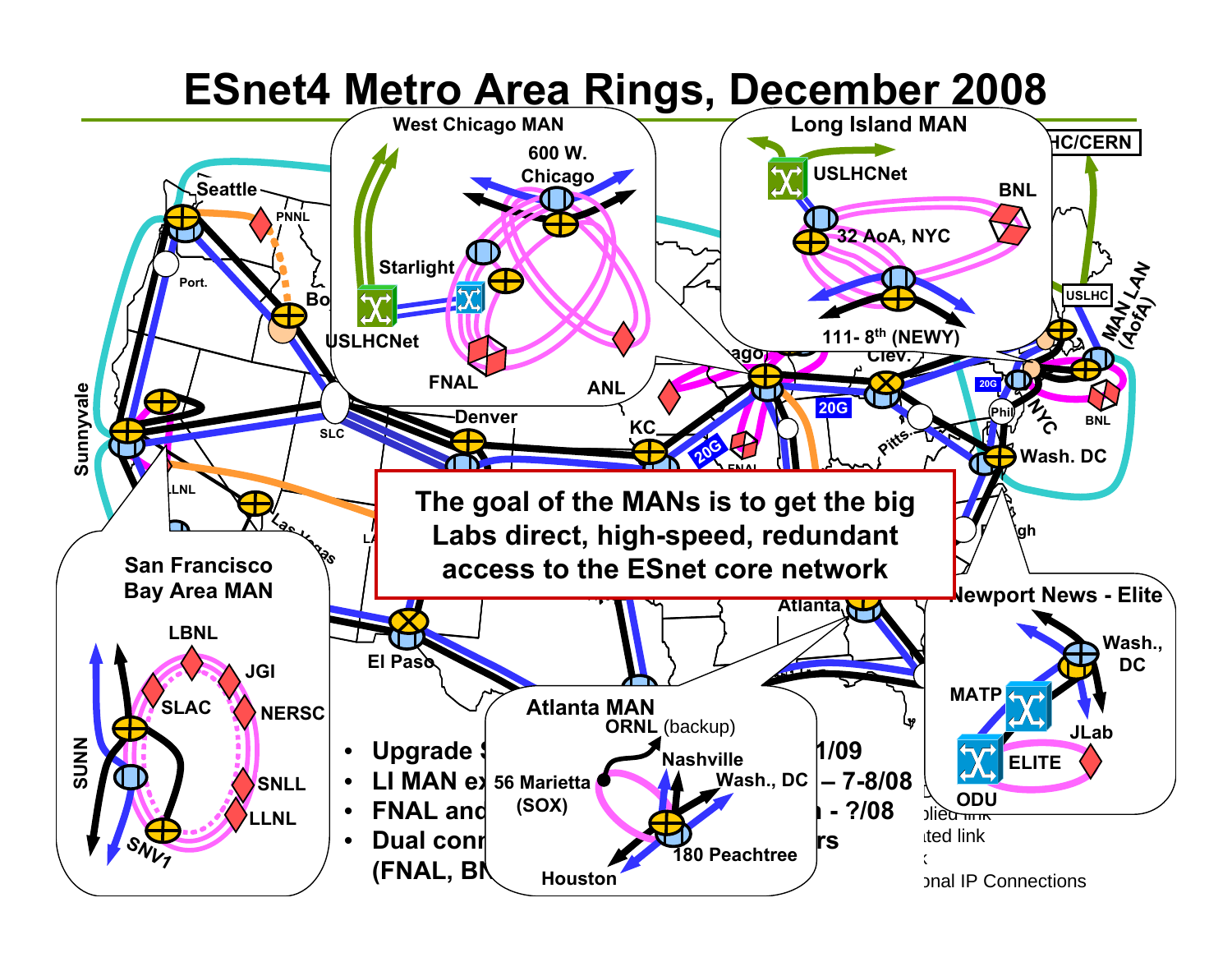#### **ESnet 4 As Planned for 2010**



In the current This growth in the network capacity is based on the current **ESnet 5 yr. budget as submitted by SC/ASCR to OMB** 

Lab site  $\langle \times \rangle$  Lab site – independent dual connect.

MAN linkInternational IP Connections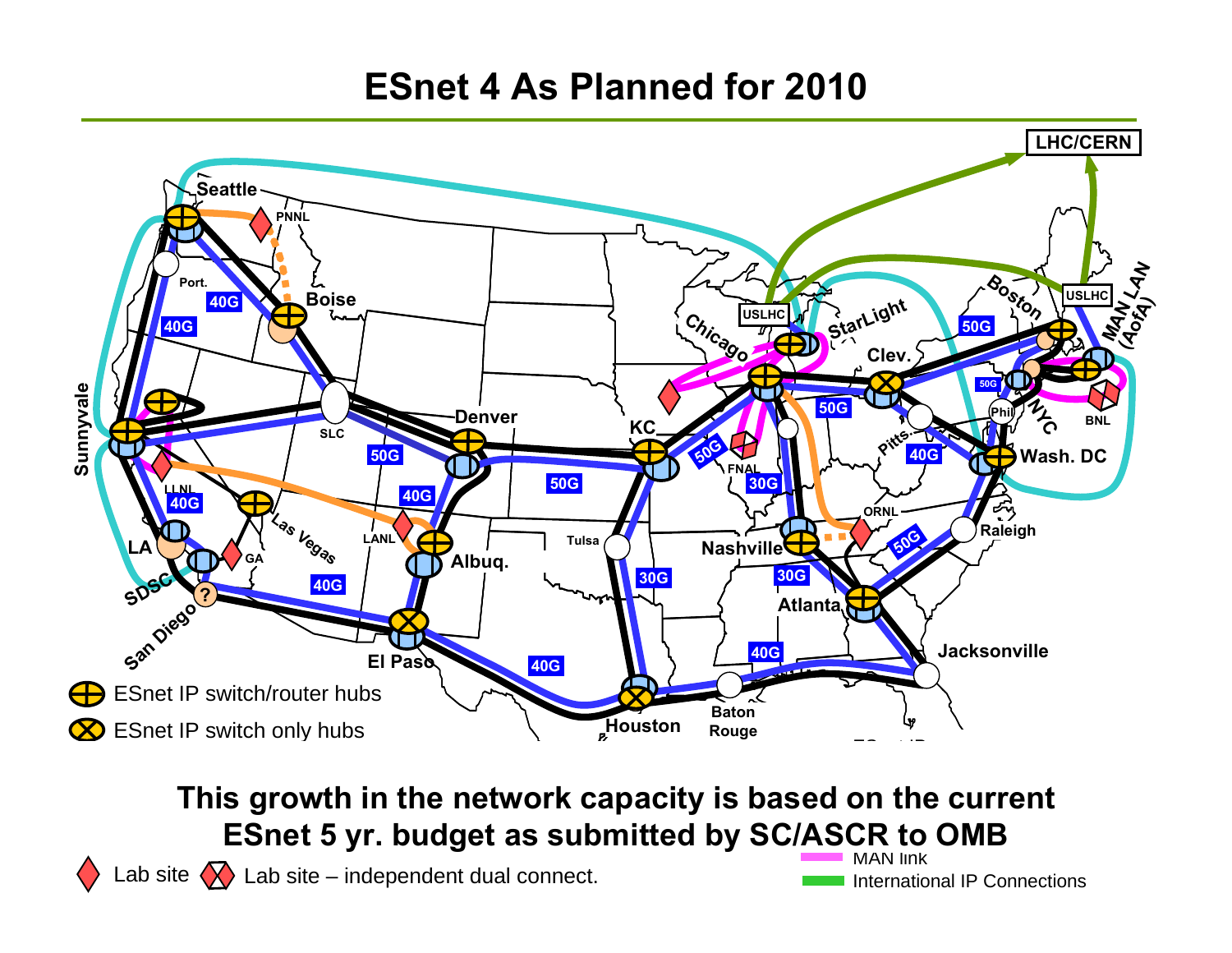### **MAN Capacity Planning - 2010**

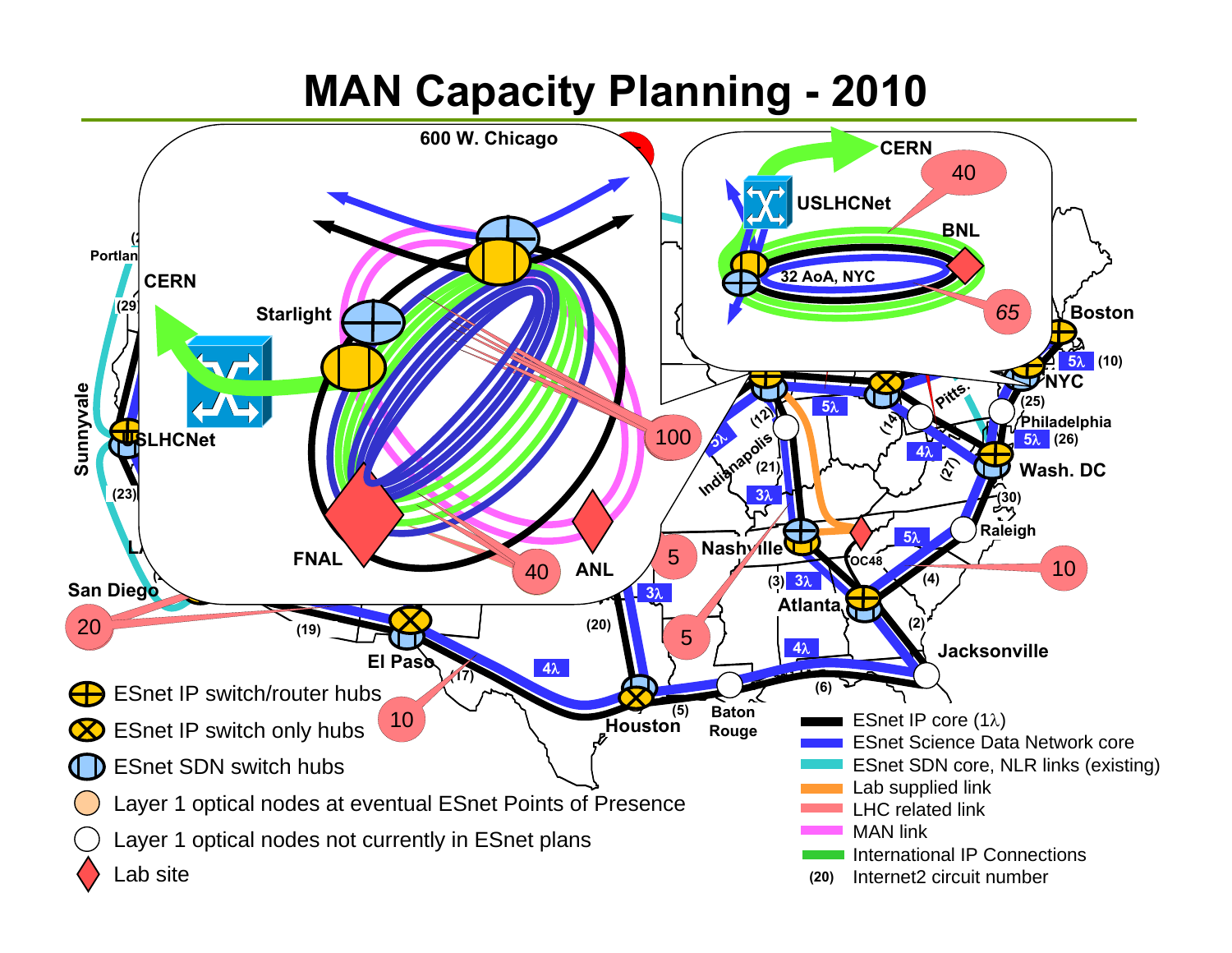#### **ESnet Provides Global High-Speed Internet Connectivity for DOE Facilities and Collaborators (12/2008)**

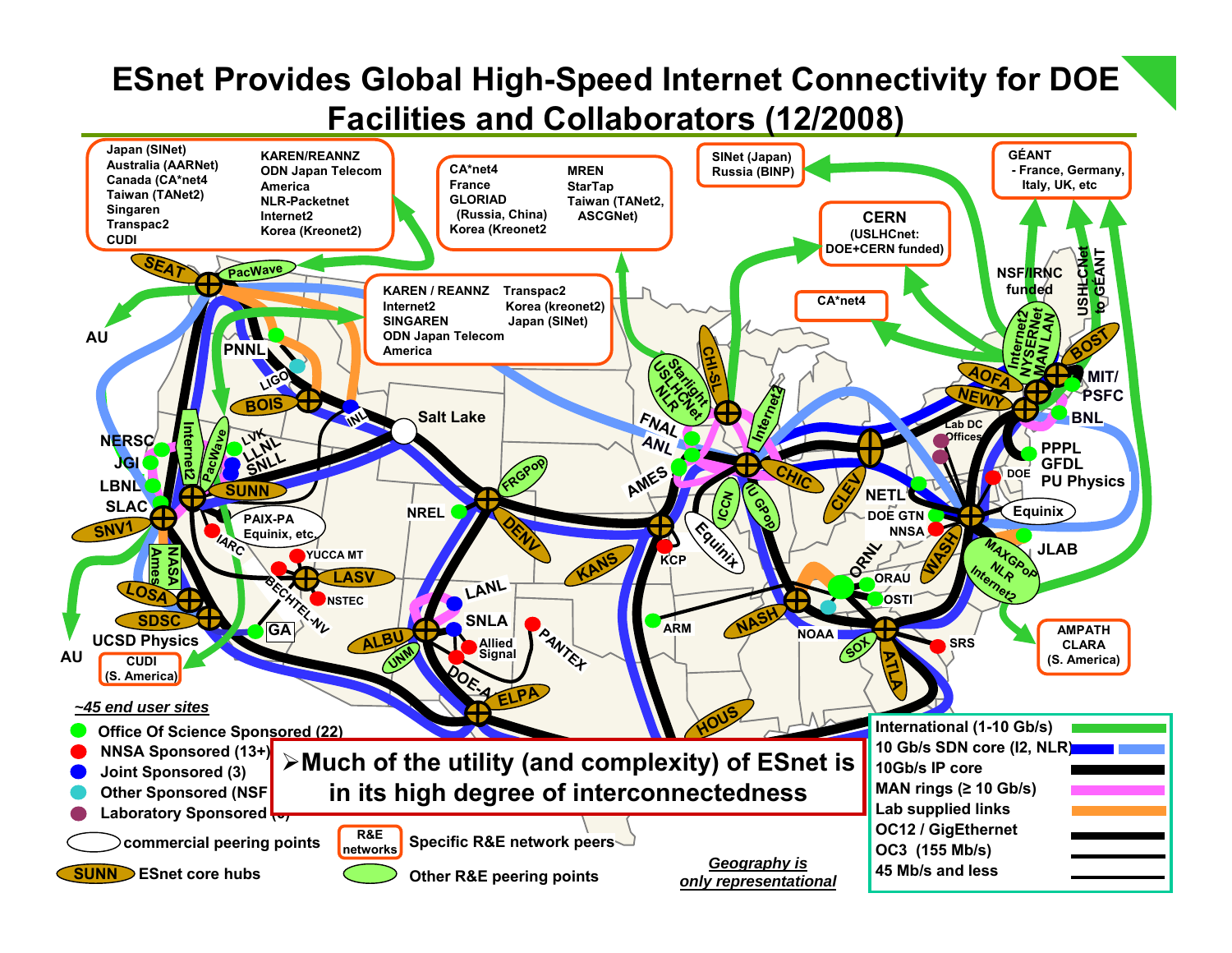#### **One Consequence of ESnet's New Architecture is that Site Availability is Increasing**

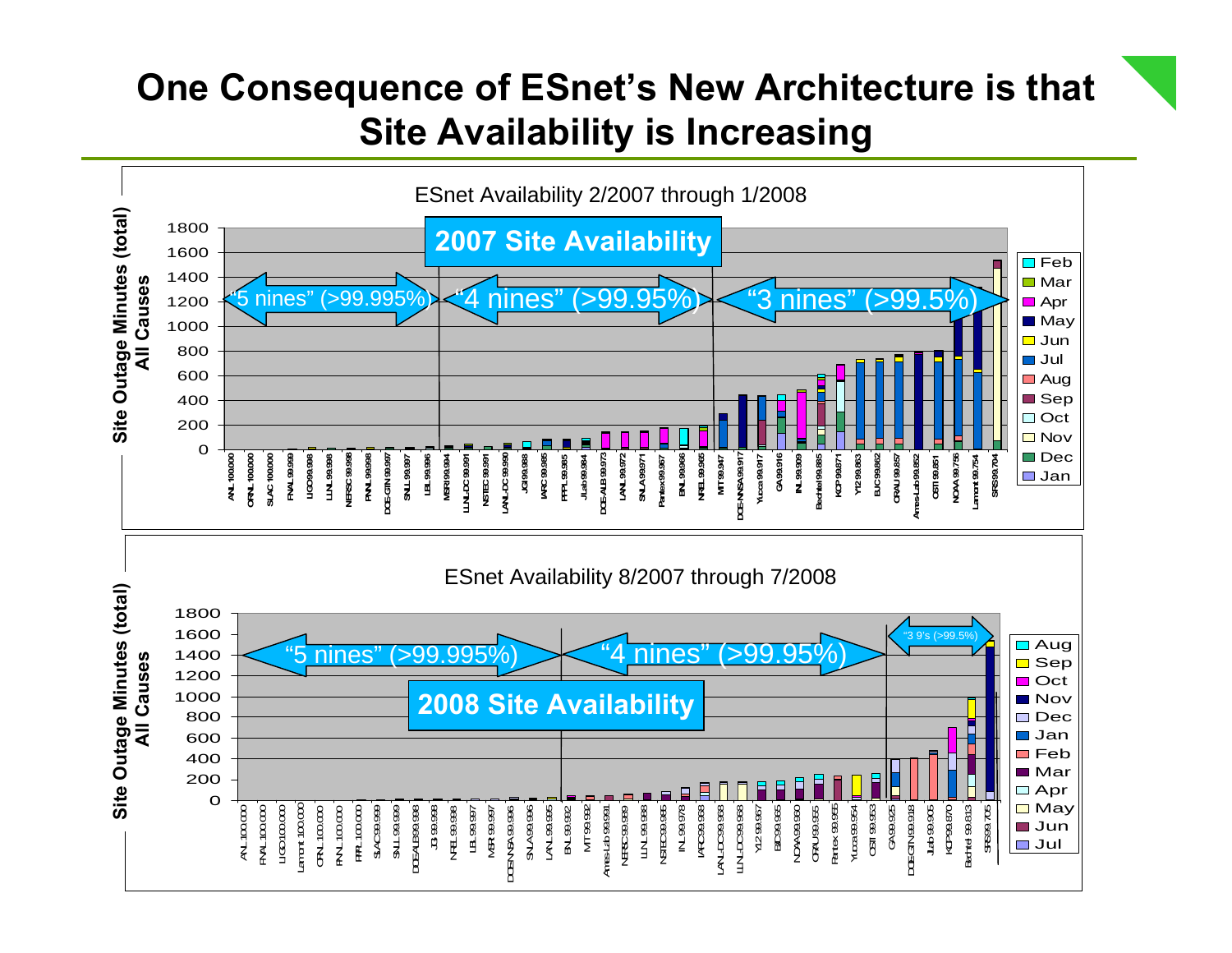### **Re-evaluating the Strategy and Identifying Issues III.**

- The current strategy (that lead to the ESnet4, 2012 plans) was developed primarily as a result of the information gathered in the 2003 and 2003 network workshops, and their updates in 2005-6 (including LHC, climate, RHIC, SNS, Fusion, the supercomputers, and a few others) [workshops]
- So far the more formal requirements workshops have largely reaffirmed the ESnet4 strategy developed earlier

• *However – is this the whole story?*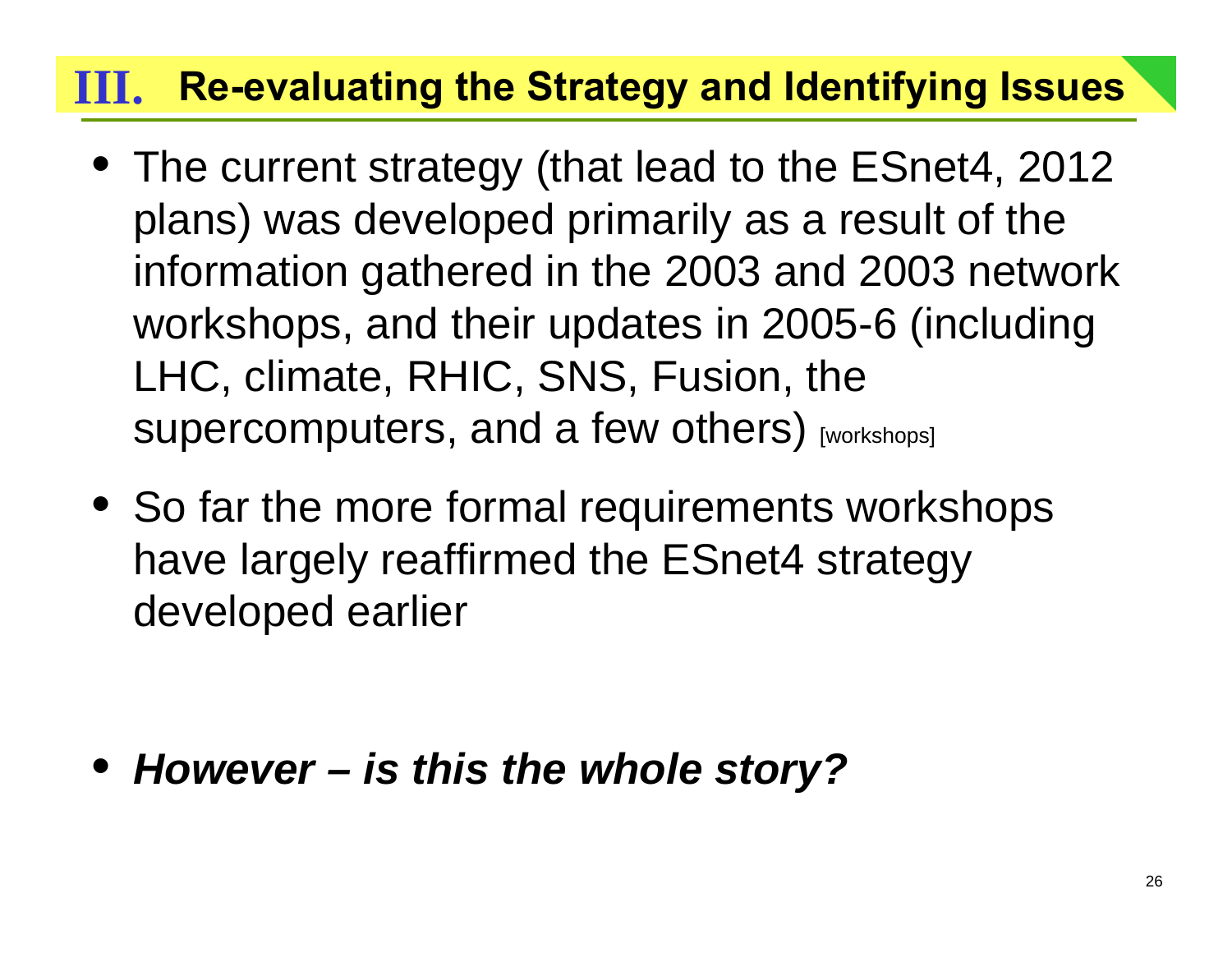# **Where Are We Now?**

#### **How do the science program identified requirements compare to the network capacity planning?**

- The current network is built to accommodate the known, path-specific needs of the programs
- However this is not the whole picture: The *core path capacity planning* (see map above) *so far only accounts for 405 Gb/s out of 789 Gb/s identified* aggregate requirements provided by the science programs

| <b>Synopsis of "Science Network Requirements Aggregation Summary," 6/2008</b> |     |                                                        |               |  |  |  |
|-------------------------------------------------------------------------------|-----|--------------------------------------------------------|---------------|--|--|--|
| 5 year requirements                                                           |     | <b>Accounted for in current ESnet path</b><br>planning | Unacc'ted for |  |  |  |
| Requirements (aggregate Gb/s)                                                 | 789 | 405                                                    | <b>384</b>    |  |  |  |

| <b>ESnet Planned Aggregate Capacity (Gb/s) Based on 5 yr. Budget</b> |       |      |      |      |      |      |      |      |
|----------------------------------------------------------------------|-------|------|------|------|------|------|------|------|
|                                                                      | 2006  | 2007 | 2008 | 2009 | 2010 | 2011 | 2012 | 2013 |
| <b>ESnet "aggregate"</b>                                             | 57.50 | 192  | 192  | 842  | 1442 | 1442 | 1442 | 2042 |

- • The *planned aggregate capacity growth of ESnet matches the know requirements*
	- The *"extra" capacity* indicated above *is needed to account for the fact that there is much less than complete flexibility in mapping specific path requirements to the aggregate capacity planned network* and we won't know specific paths until several years into building the network
- Whether this approach works is TBD, but indications are that it probably will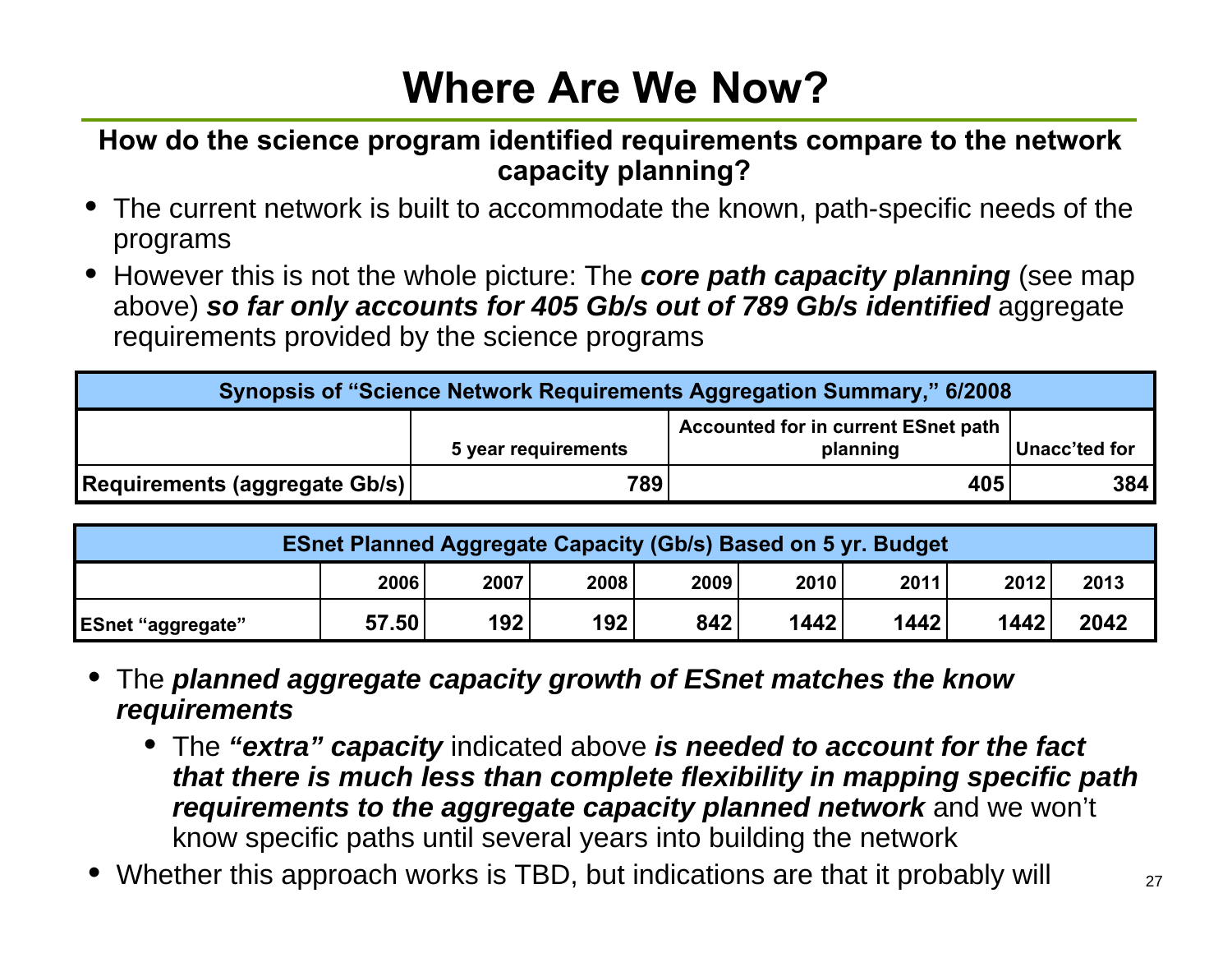#### **Is ESnet Planned Capacity Adequate? E.g. for LHC? (Maybe So, Maybe Not)**

- Several Tier2 centers (mostly at Universities) are capable of 10Gbps now
	- Many Tier2 sites are building their local infrastructure to handle 10Gbps
	- We won't know for sure what the "real" load will look like until the testing stops and the production analysis begins
	- ¾ *Scientific productivity will follow high-bandwidth access to large data volumes*  ⇒ *incentive for others to upgrade*
- Many Tier3 sites are also building 10Gbps-capable analysis infrastructures – *this was not in LHC plans a year ago*
	- Most Tier3 sites do not yet have 10Gbps of network capacity
	- It is likely that this will cause a "second onslaught" in 2009 as the Tier3 sites all upgrade their network capacity to handle 10Gbps of LHC traffic

#### ¾ *It is possible that the USA installed base of LHC analysis hardware will consume significantly more network bandwidth than was originally estimated*

– N.B. Harvey Newman (HEP, Caltech) predicted this eventuality years ago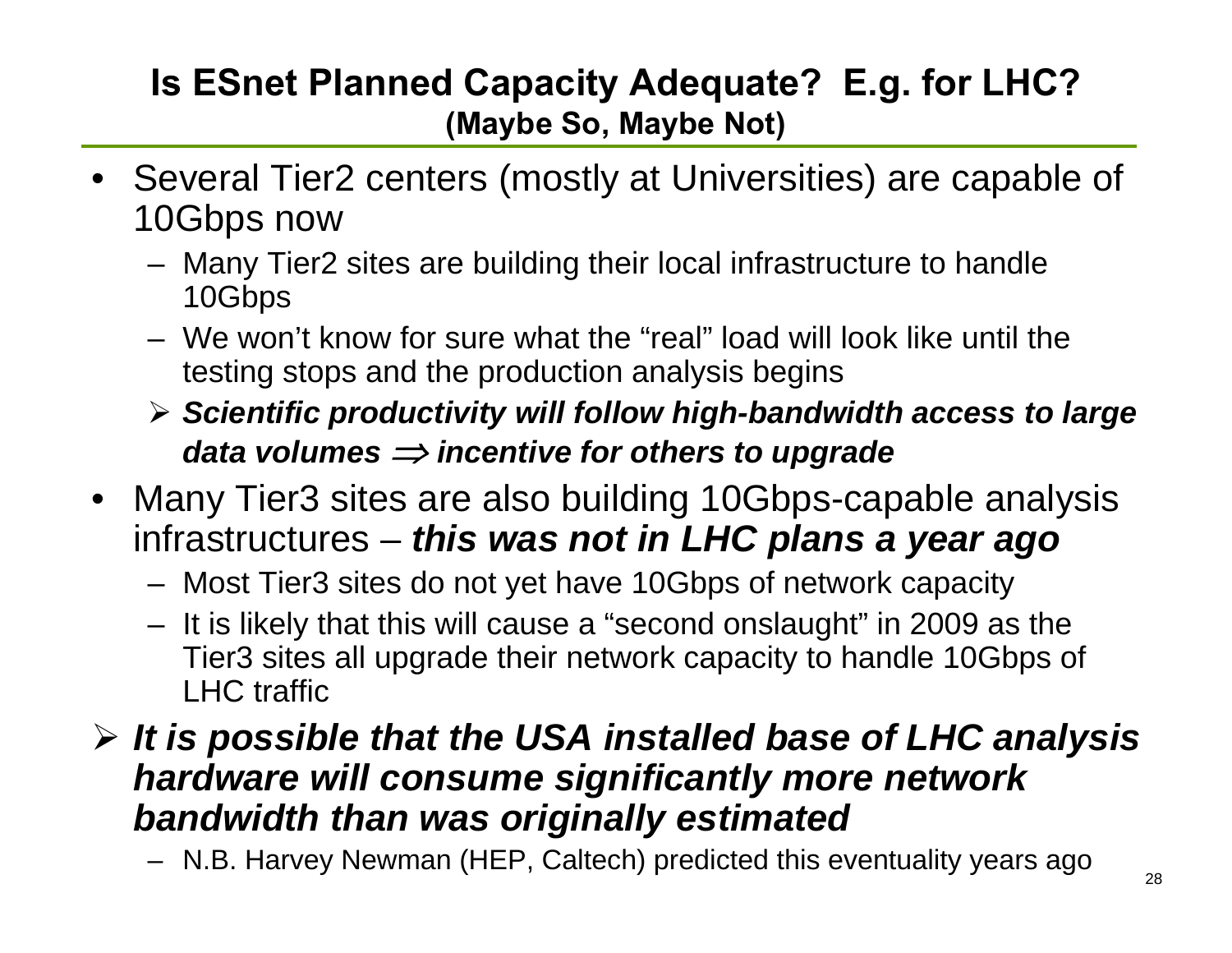#### **Reexamining the Strategy: The Exponential Growth of HEP Data is "Constant"**

**For a point of "ground truth" consider the historical growth of the size of HEP data sets – The trends as typified by the FNAL traffic will continue.**



Data courtesy of Harvey Newman, Caltech, and Richard Mount, SLAC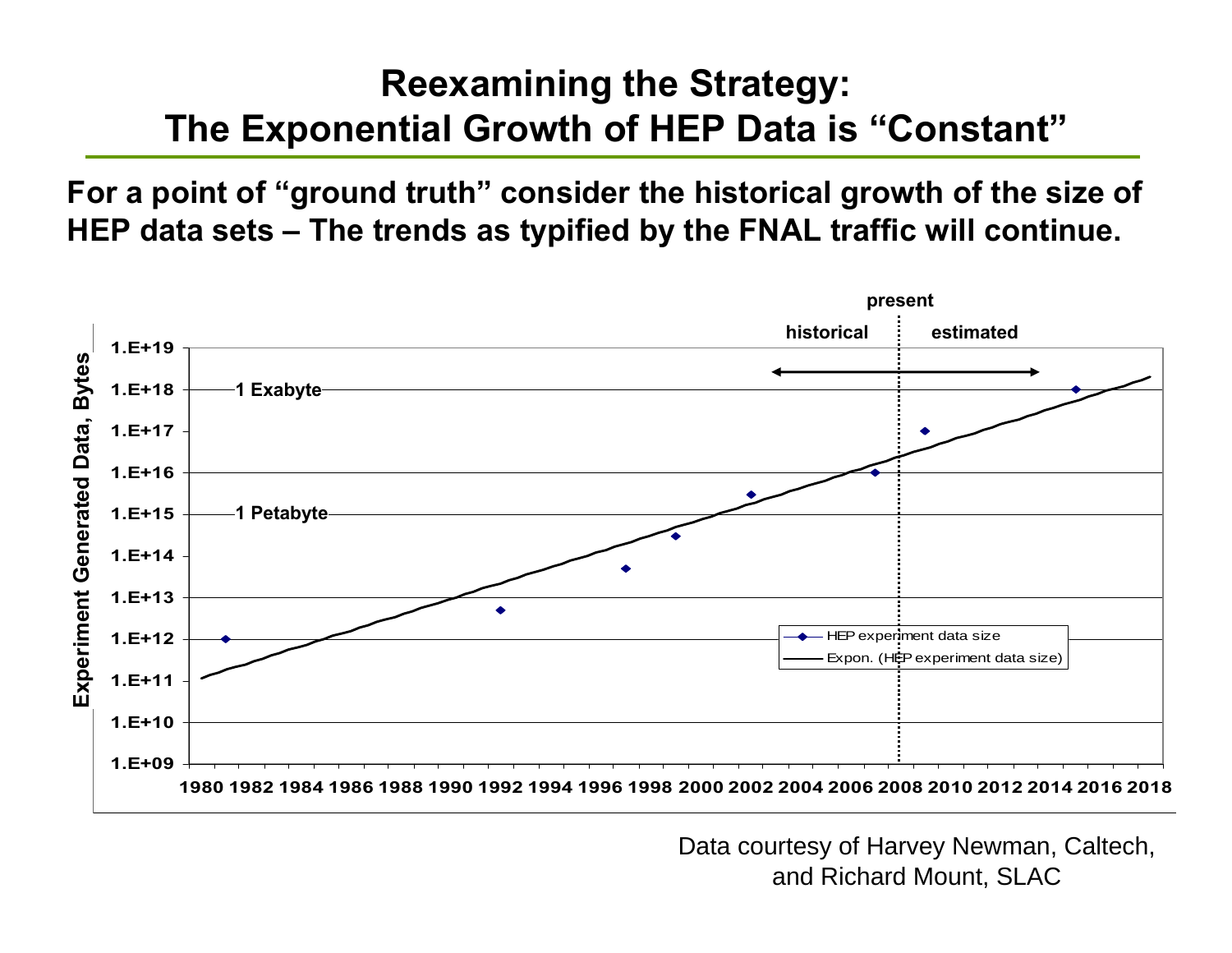#### **Reexamining the Strategy**

- $\bullet$  Consider network traffic patterns – "ground truth"
	- –What do the trends in network patterns predict for future network needs

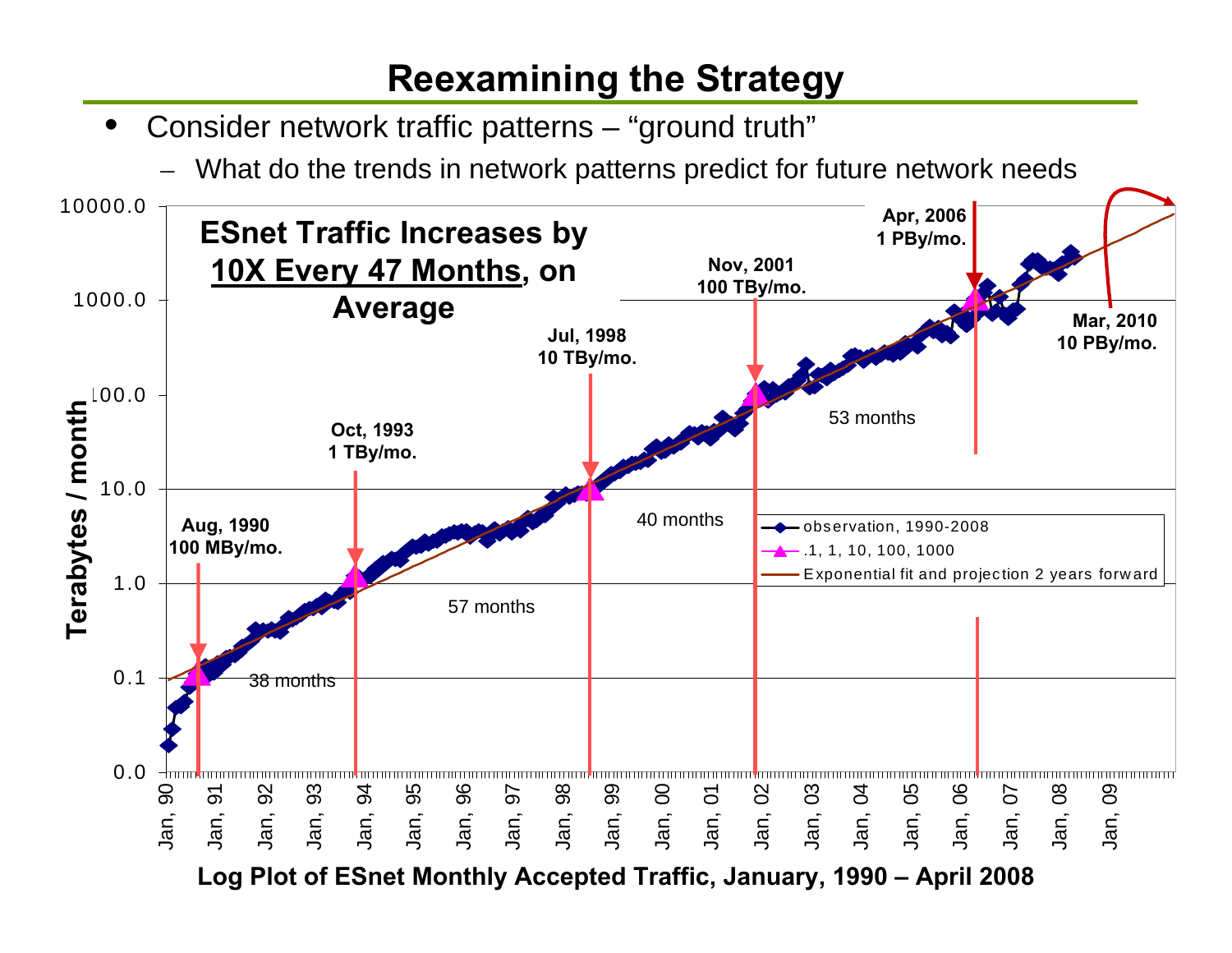# **Where Will the Capacity Increases Come From?**

- ESnet4 planning assumes technology advances will provide100Gb/s optical waves (they are 10 Gb/s now) which gives a potential 5000 Gb/s core network by 2012
- The ESnet4 SDN switching/routing platform is designed to support *new 100Gb/s network interfaces*
- With *capacity planning based on the ESnet 2010 wave* count, *together with some considerable reservations about the affordability of 100 Gb/s network interfaces*, we can probably assume some fraction of the 5000 Gb/s of potential core network capacity by 2012 depending on the cost of the equipment – perhaps 20% – about 1000-2000 Gb/s of *aggregate capacity*
- ¾**Is this adequate to meet future needs? Not Necessarily!**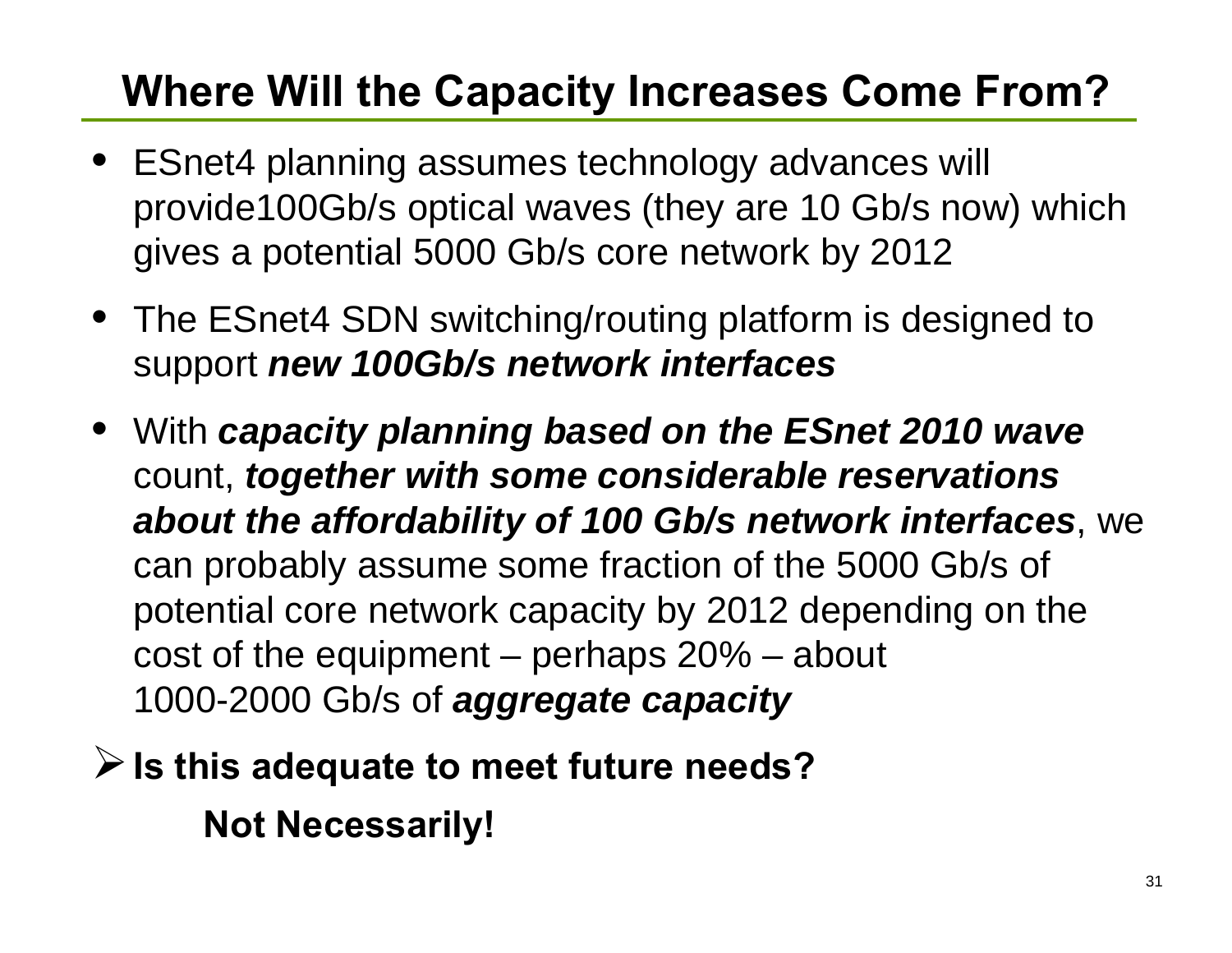### **Network Traffic, Physics Data, and Network Capacity**

Ignore the units of the quantities being graphed they are normalized to 1 in 1990, just look at the long-term trends: *All of the "ground truth" measures are growing significantly faster than ESnet projected capacity*

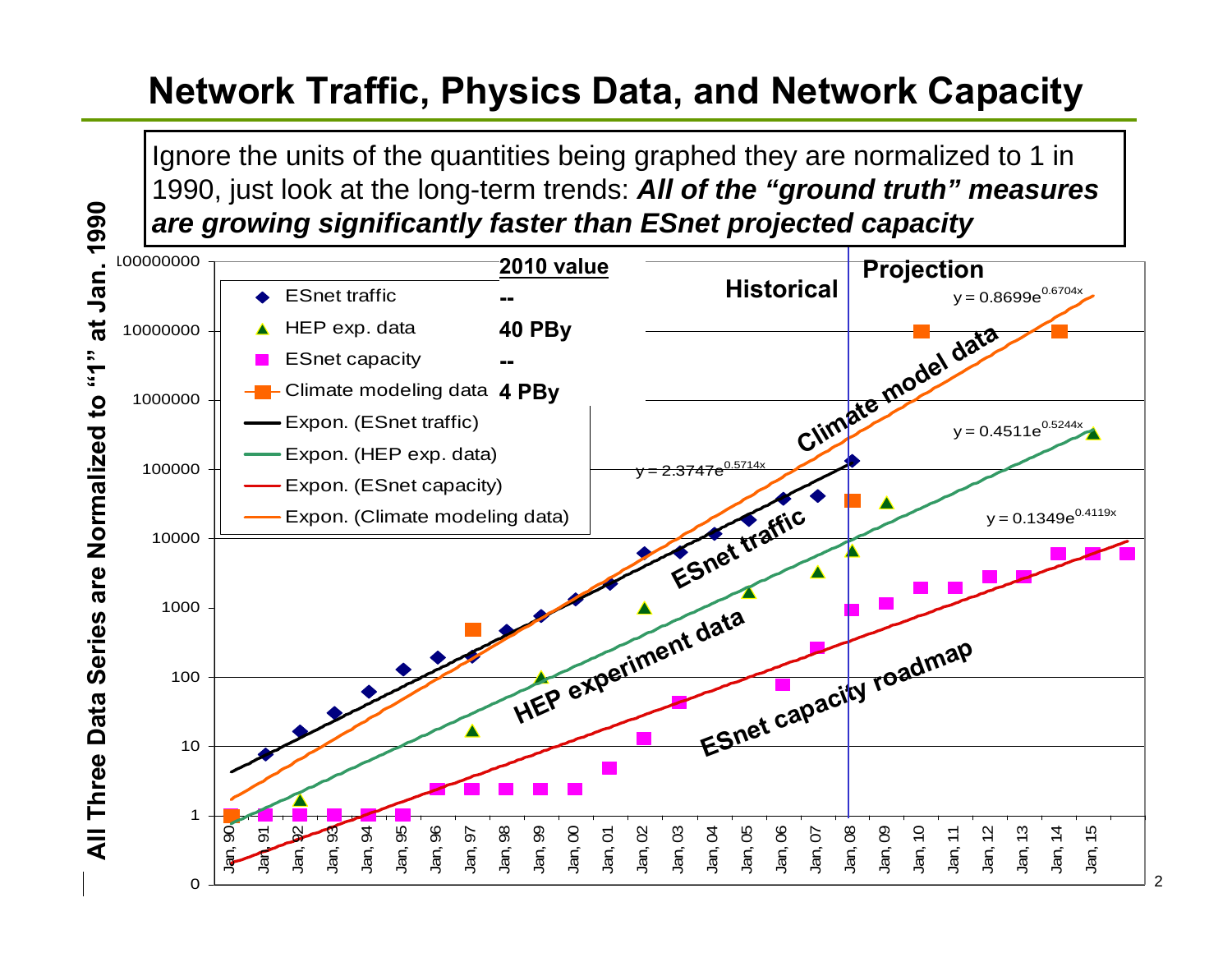# ¾ **Issues for the Future Network**

- The current estimates from the LHC experiments and the supercomputer centers *have the currently planned ESnet 2011 wave configuration operating at capacity* and there are several other major sources that will be generating significant data in that time frame (e.g. Climate)
- • The significantly *higher exponential growth of traffic* (total accepted bytes) *vs. total capacity* (aggregate core bandwidth) means *traffic will eventually overwhelm the capacity* – "when" cannot be directly deduced from aggregate observations, but if you add this fact
	- Nominal average load on busiest backbone paths in June 2006 was ~1.5 Gb/s - In 2010 average load will be ~15 Gbps based on current trends and 150 Gb/s in 2014

My (wej) guess is that capacity problems will start to occur by 2015-16 without new technology approaches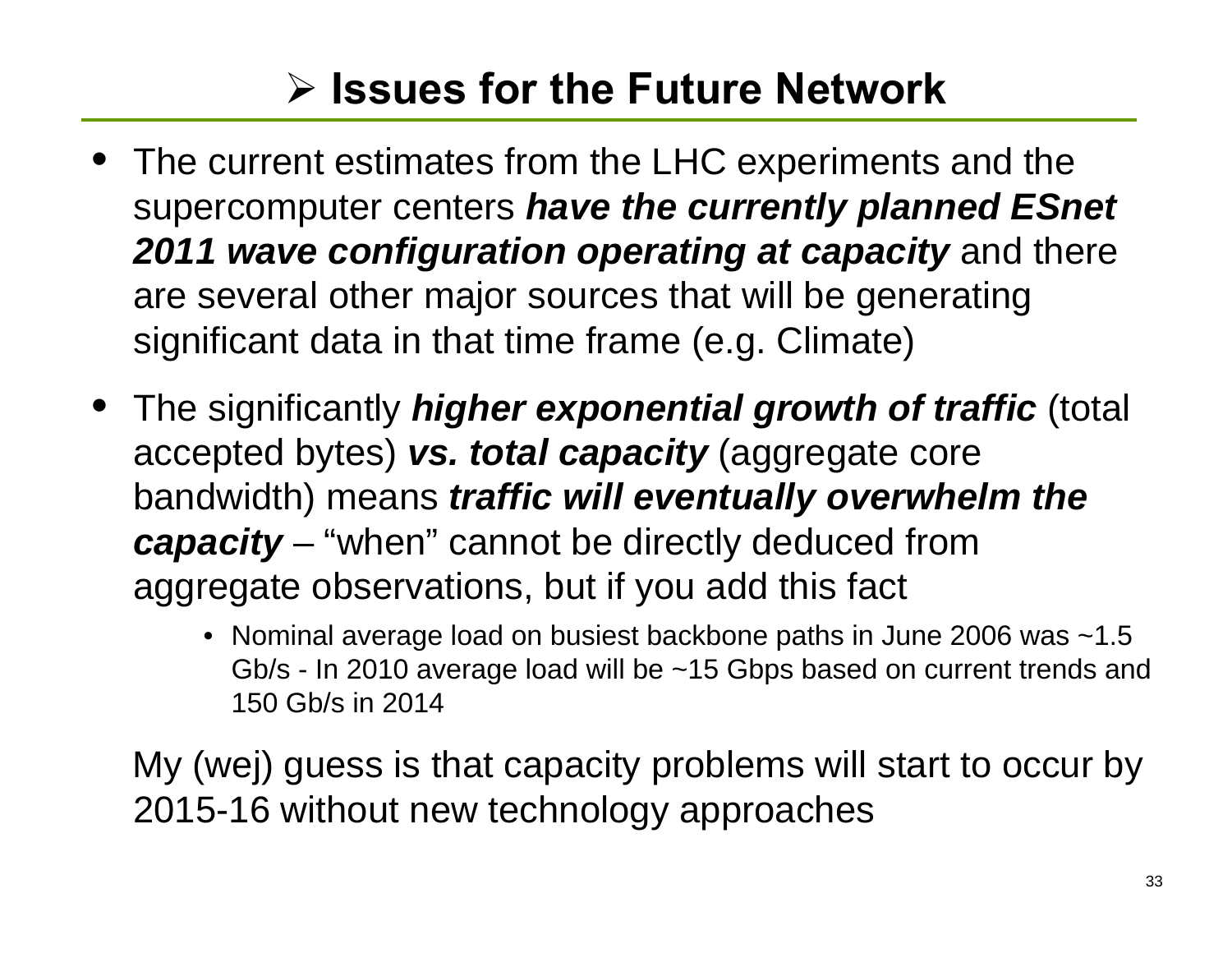## **Issues for the Future Network**

- The "casual" increases in overall network capacity based on straightforward commercial channel capacity that have sufficed in the past are less likely to easily meet future needs due to the (potential) un-affordability of the hardware
	- $-$  the few existing examples of >10G/s interfaces are ~10x more expensive than the 10G interfaces (~\$500K each – not practical)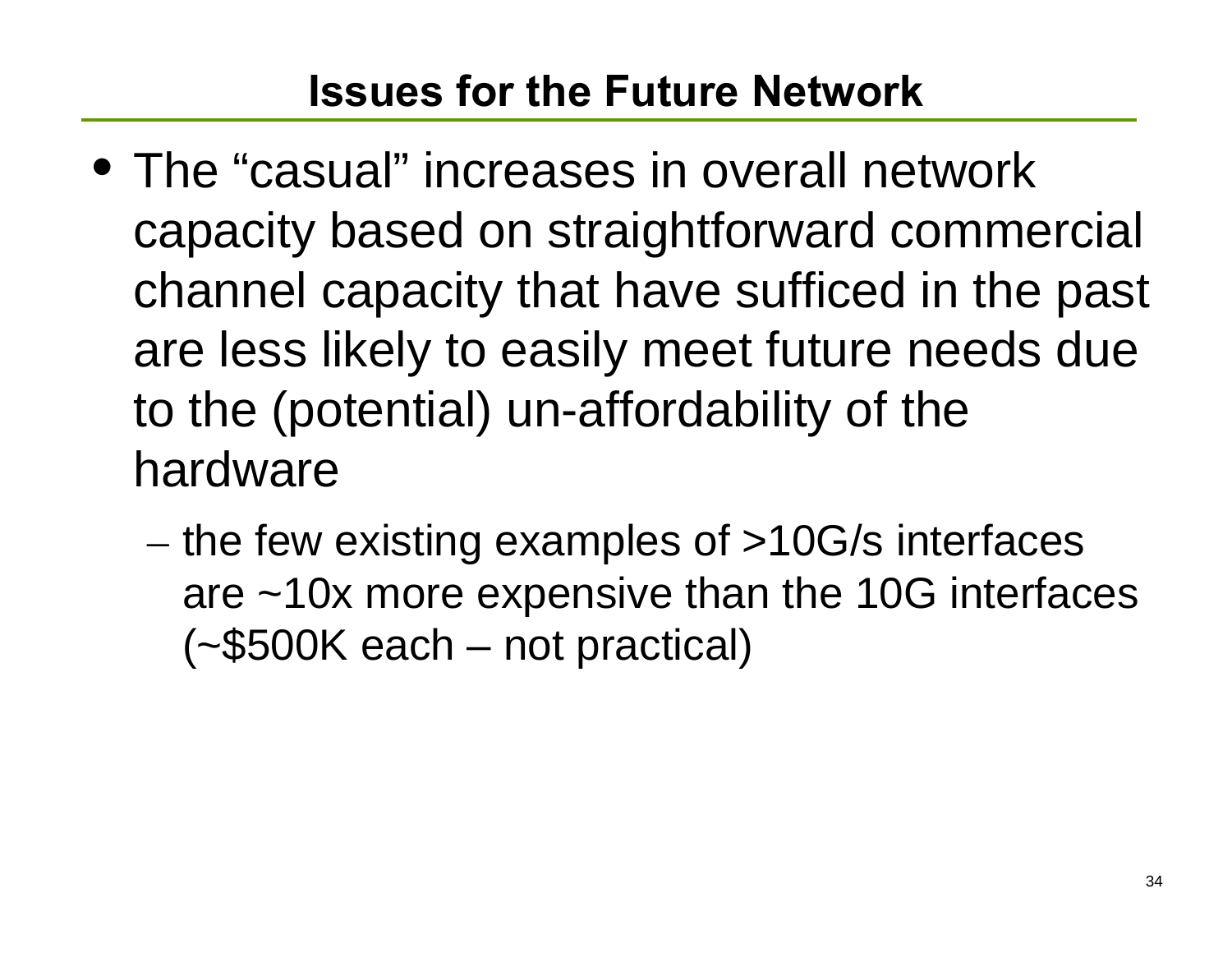## **Where Do We Go From Here?**

- The Internet2-ESnet partnership optical network is build on dedicated fiber and optical equipment
	- – $-$  The current optical network is configured with 10  $\times$  10G waves / fiber path and more waves will be added in groups of 10 up to 80 waves
- The *current wave transport topology is essentially static* or only manually configured - our current network infrastructure of routers and switches assumes this
- With completely flexible traffic management extending down to the optical transport level we *should be able to extend the life of the current infrastructure* by moving significant parts of the capacity to the specific routes where it is needed
- $\triangleright$  We must integrate the optical transport with the "network" and provide for dynamism / route flexibility at the optical level in order to make optimum use of the available capacity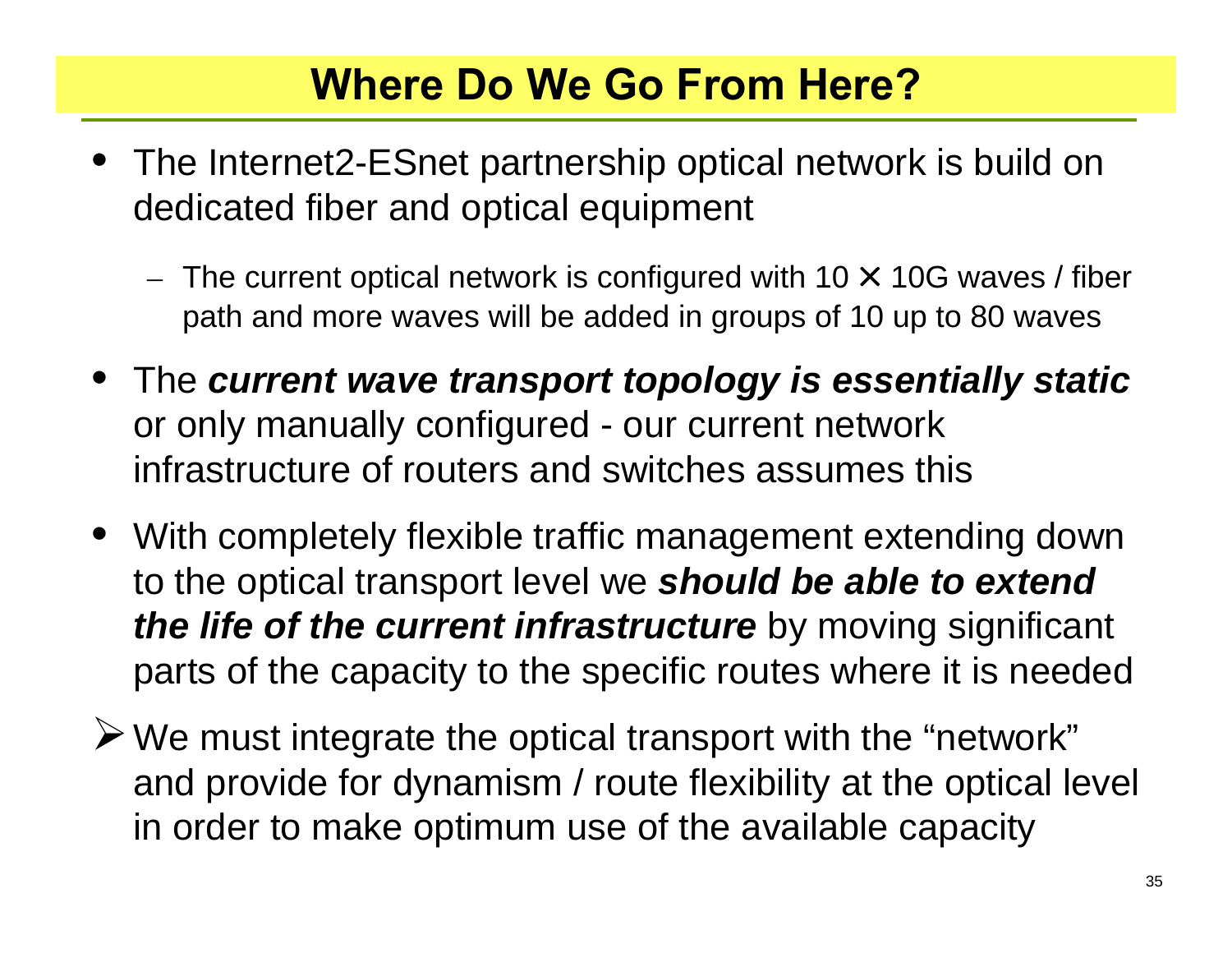## **Internet2 and ESnet Optical Node in the Future**

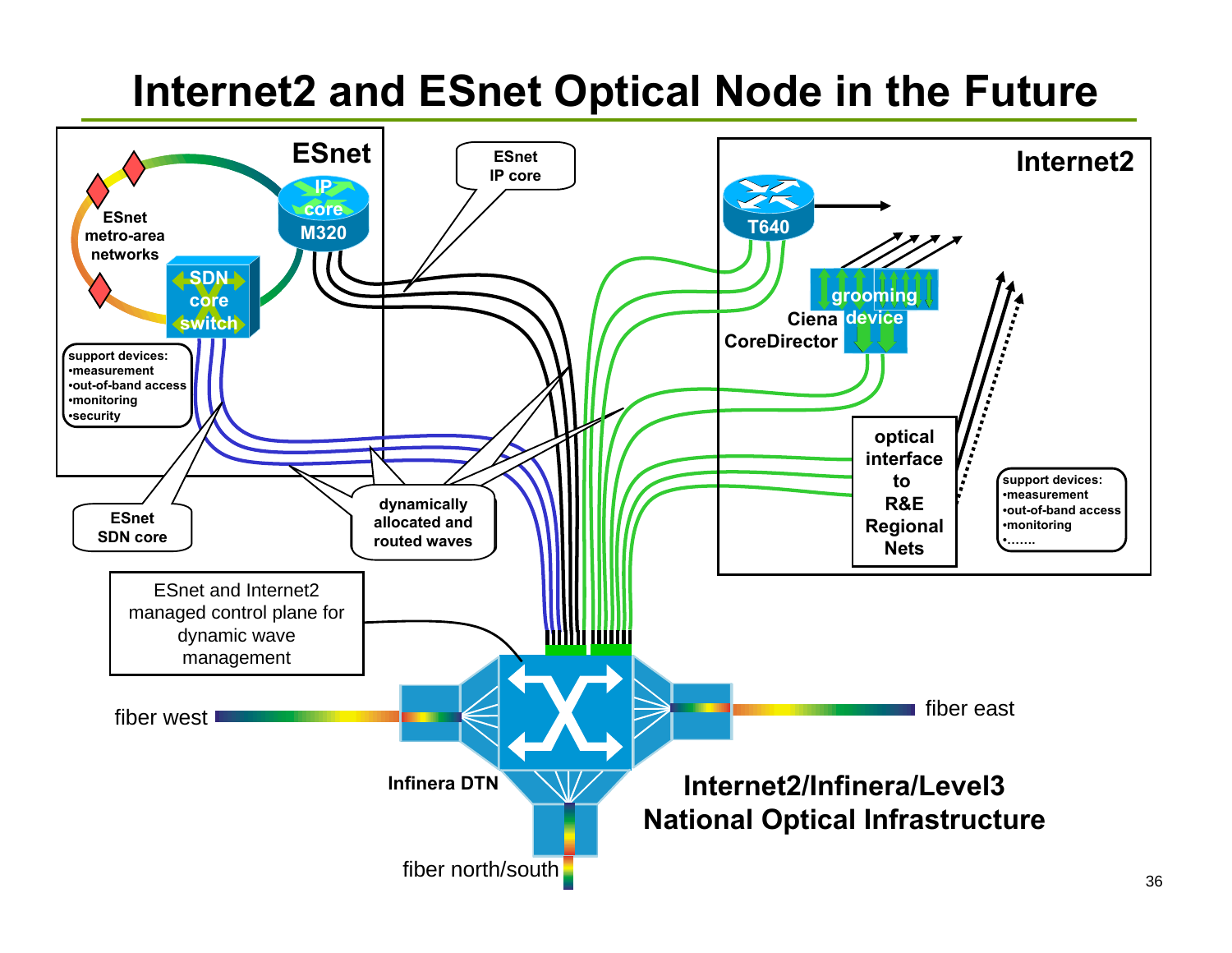#### **Research and Development Needed to Secure the Future IV.**

- In order for "R&D" to be useful to ESnet it must be "directed R&D" – that is, R&D that has ESnet as a partner *so that the result is deployable in the production network where there are many constraints arising out of operational requirements*
	- Typical undirected R&D either produces interesting results that are un-deployable in a production network or that have to be reimplemented in order to be deployable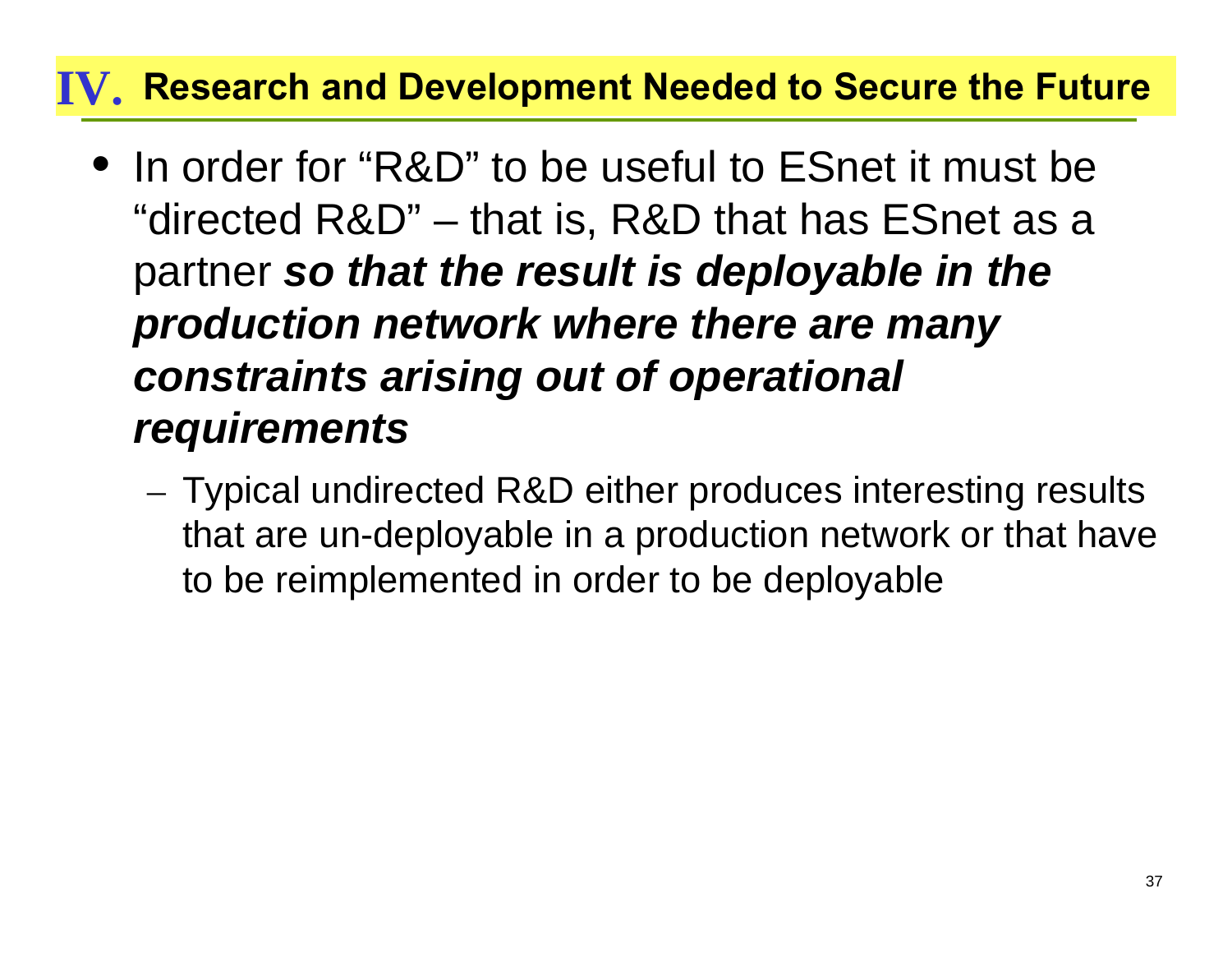#### **Research and Development Needed to Secure the Future: Approach to R&D**

- Partnership R&D is a successful "directed R&D" approach that is used with ESnet's OSCARS virtual circuit system that provides bandwidth reservations and integrated layer 2/3 network management
	- OSCARS is a partnership between ESnet, Internet2 (university network), USC/ISI, and several European network organizations – because of this it has been successfully deployed in several large R&E networks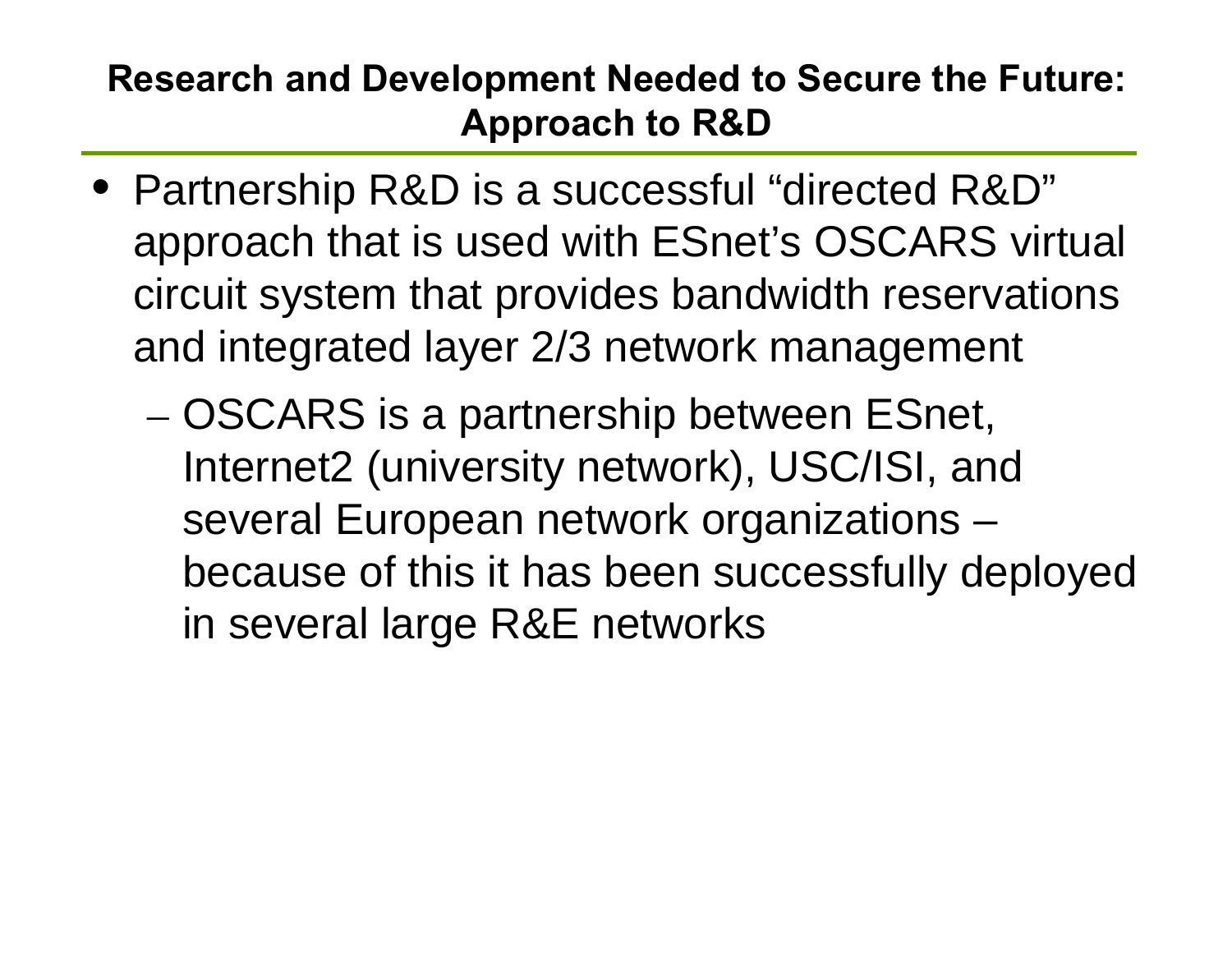#### **Research and Development Needed to Secure the Future: Approach to R&D**

- OSCARS …
	- DOE has recently informed ESnet that funding for OSCARS R&D will end with this year – presumably because their assessment is that research is "done" and the R&D program will not fund development
	- This is a persistent problem in the DOE R&D programs and is clearly described in the ASCAC networking report [ASCAC, Stechel and Wing]

"In particular, ASCR needs to establish processes to review networking research results, as well as to select and fund promising capabilities for further development, with the express intent to accelerate the availability of new capabilities for the science community.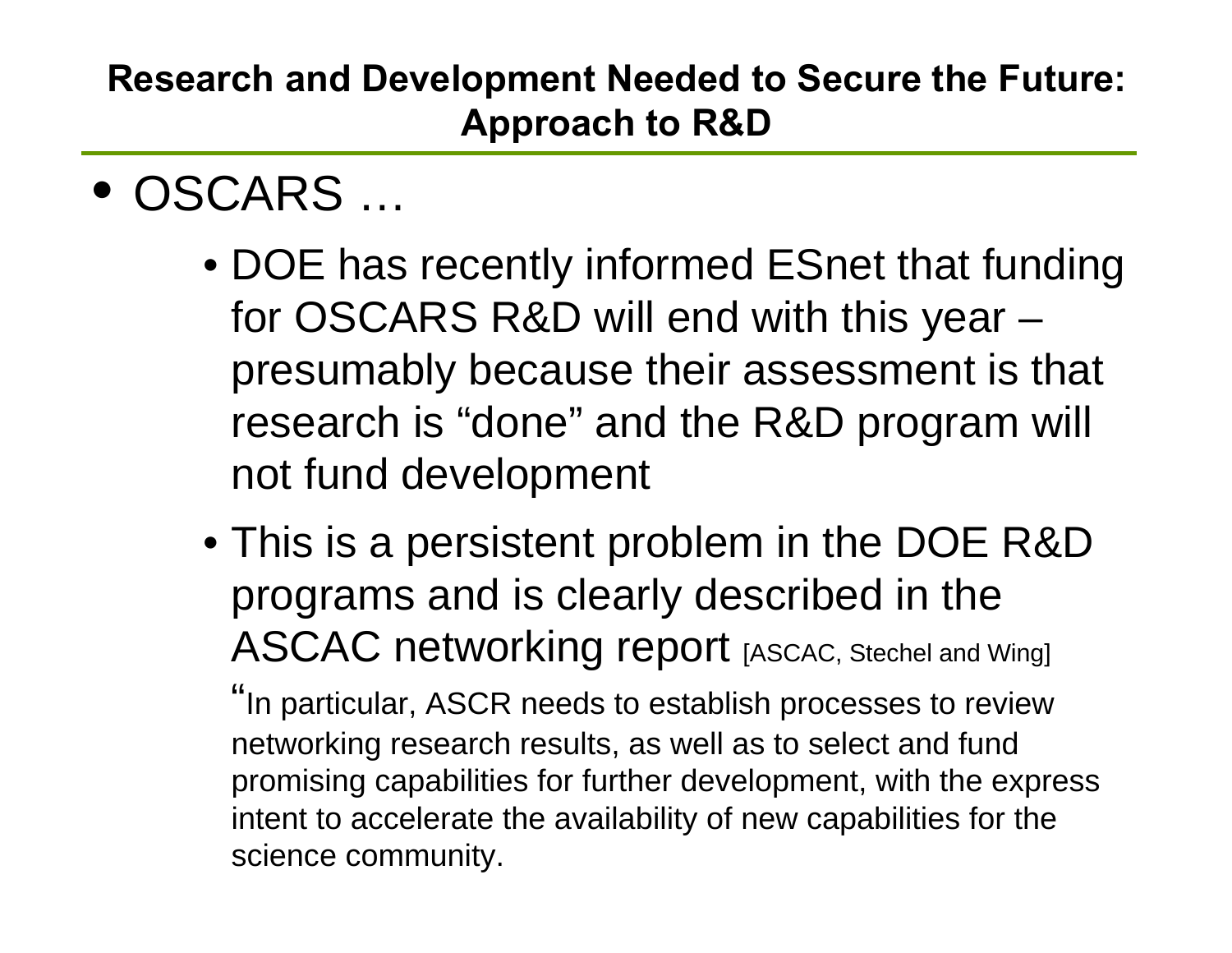#### **Research and Development Needed to Secure the Future:** *Example* **Needed R&D**

- To best utilize the total available capacity we must integrate the optical (L1) transport with the "network" (L2 and L3) and provide for dynamism / route flexibility at all layers
	- The L1 control plane manager approach currently being considered is based on an extended version of the OSCARS dynamic circuit manager – but a good deal of R&D is needed for the integrated L1/2/3 dynamic route management
	- $-$  For this or any such new approach to routing to be  $\overline{\phantom{a}}$ successfully (and safely) introduced into the production network it will first have to be developed and extensively tested in a testbed that has characteristics (e.g. topology and hardware) very similar to the production network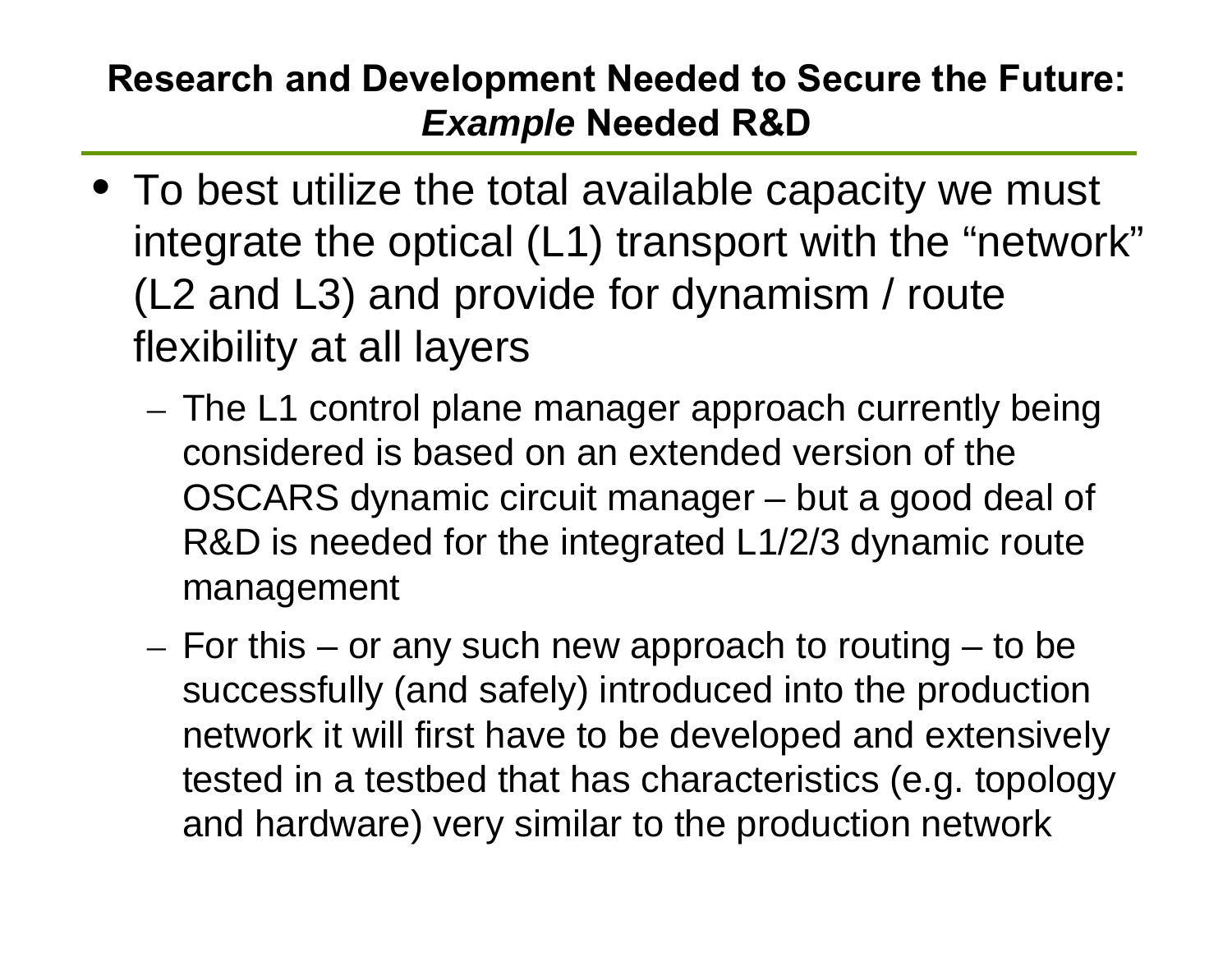#### **Research and Development Needed to Secure the Future:** *Example* **Needed R&D**

- It is becoming apparent that another aspect of the most effective utilization of the network requires the ability to transparently direct routed IP traffic onto SDN
	- $-$  There are only ideas in this area at the moment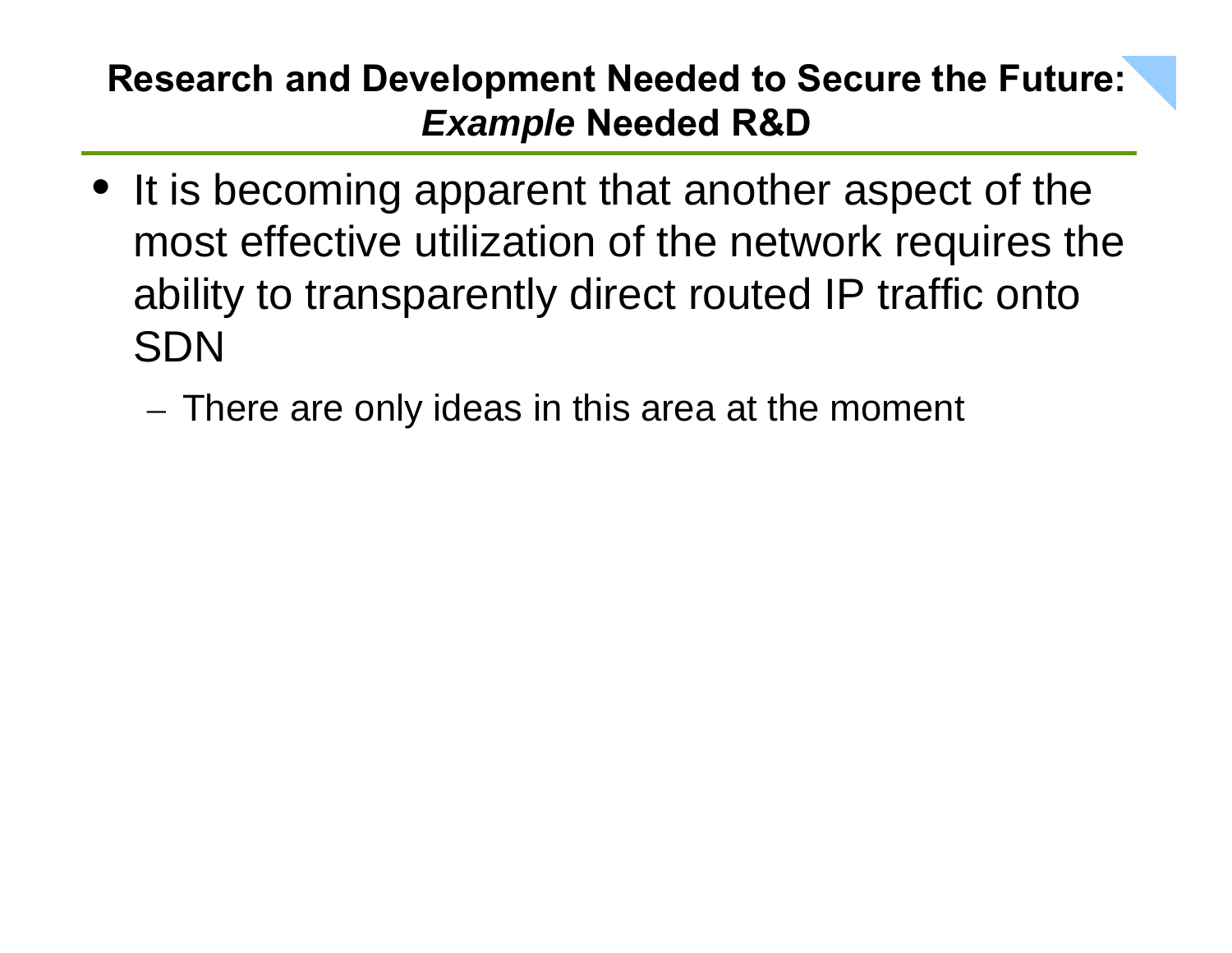### **Research and Development Needed to Secure the Future**

- • End-to-end monitoring as a service: Provide useful, comprehensive, and meaningful *information on the state of end-to-end paths*, or potential paths, to the user –
	- perfSONAR, and associated tools, provide real time information in a form that is useful to the user (via appropriate abstractions) and that is delivered through standard interfaces that can be incorporated in to SOA type applications (See [E2EMON] and [TrViz].)
	- – $-$  Techniques need to be developed to:
		- 1) Use "standardized" network topology from all of the networks involved in a path to give the user an appropriate view of the path
		- 2) Monitoring for virtual circuits based on the different VC approaches of the various R&E nets
			- $\bullet$  e.g. MPLS in ESnet, VLANs, TDM/grooming devices (e.g. Ciena Core Directors), etc.,

and then integrate this into a perfSONAR framework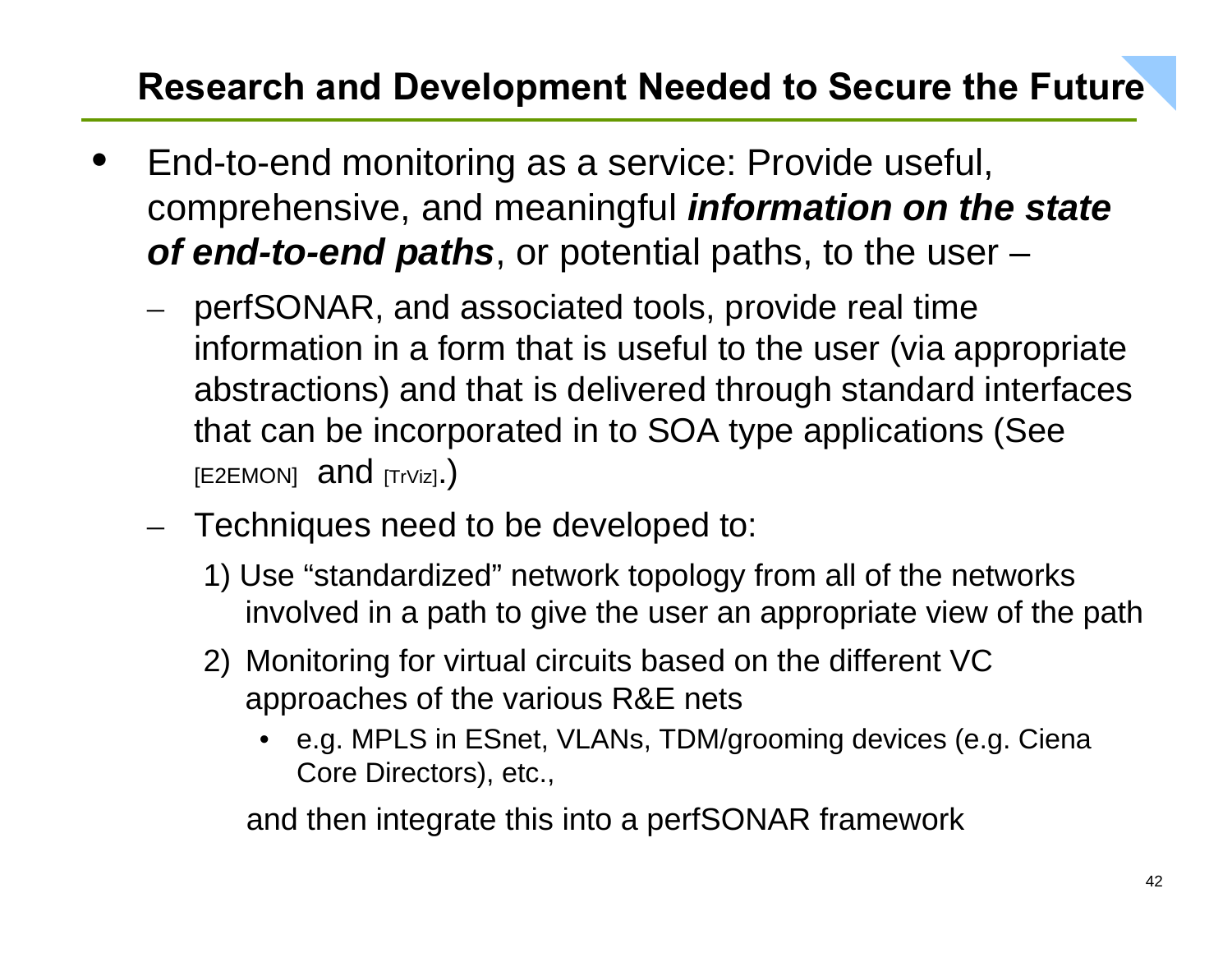### **Research and Development Needed to Secure the Future: Data Transfer Issues Other than HEP and an Approach**

- Assistance and services are needed for smaller user communities that have significant difficulties using the network for bulk data transfer
- This issue cuts across several SC Science Offices
- These problems MUST be solved if scientists are to effectively analyze the data sets produced by petascale machines
- Consider some case studies …..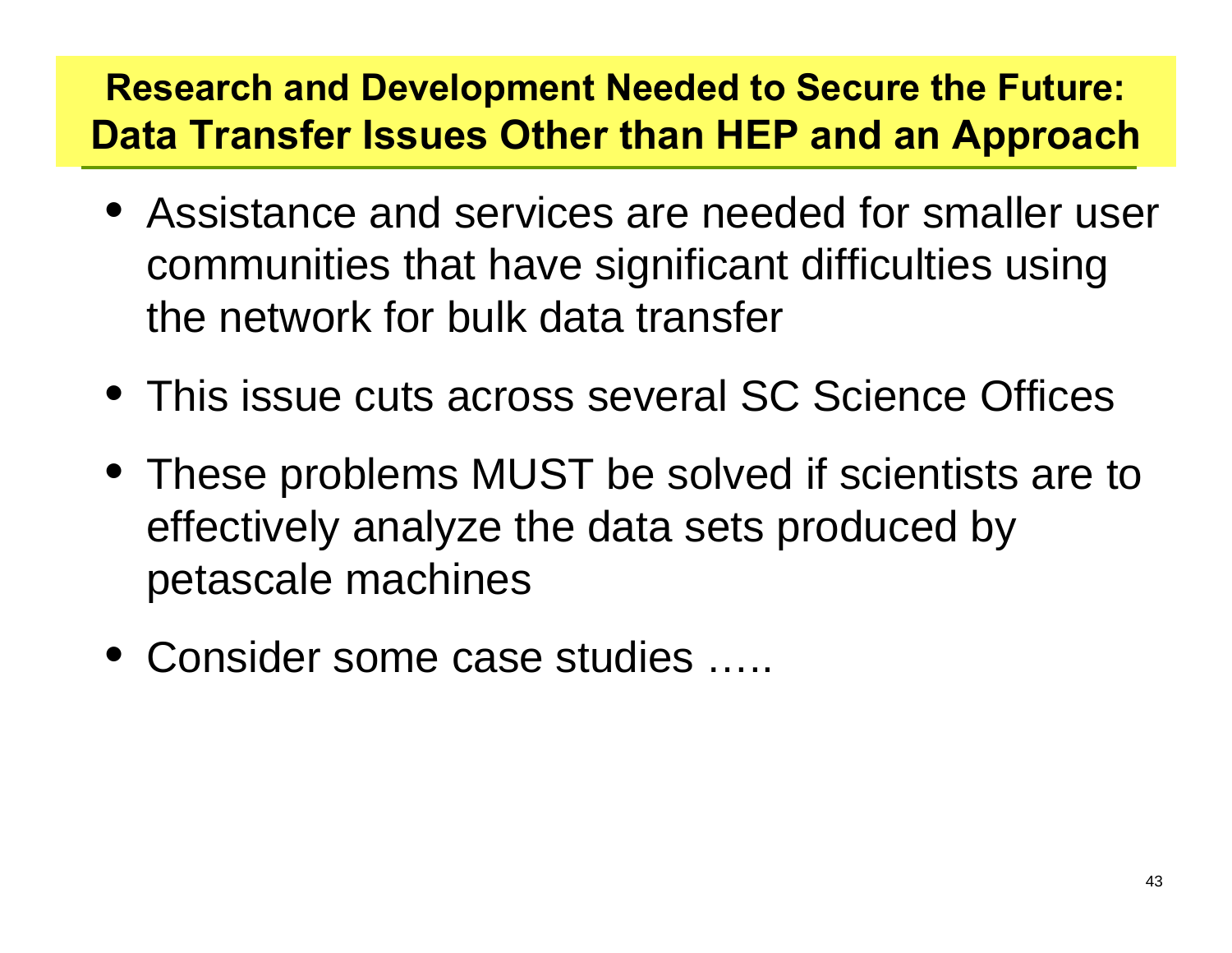# **Data Transfer Problems – Light Source Case Study**

- • Light sources (ALS, APS, NSLS, etc) serve many thousands of users
	- –Typical user is one scientist plus a few grad students
	- –2-3 days of beam time per year
	- –Take data, then go home and analyze data
	- – $-$  Data set size up to 1TB, typically 0.5TB
- Widespread frustration with network-based data transfer among light source users
	- WAN transfer tools not installed
	- –– Systems not tuned
	- – $-$  Lack of available expertise for fixing these problems
	- – Network problems at the "other end" – typically a small part of a university network
- Users copy data to portable hard drives or burn stacks of DVDs today, but data set sizes will probably exceed hard disk sizes in the near future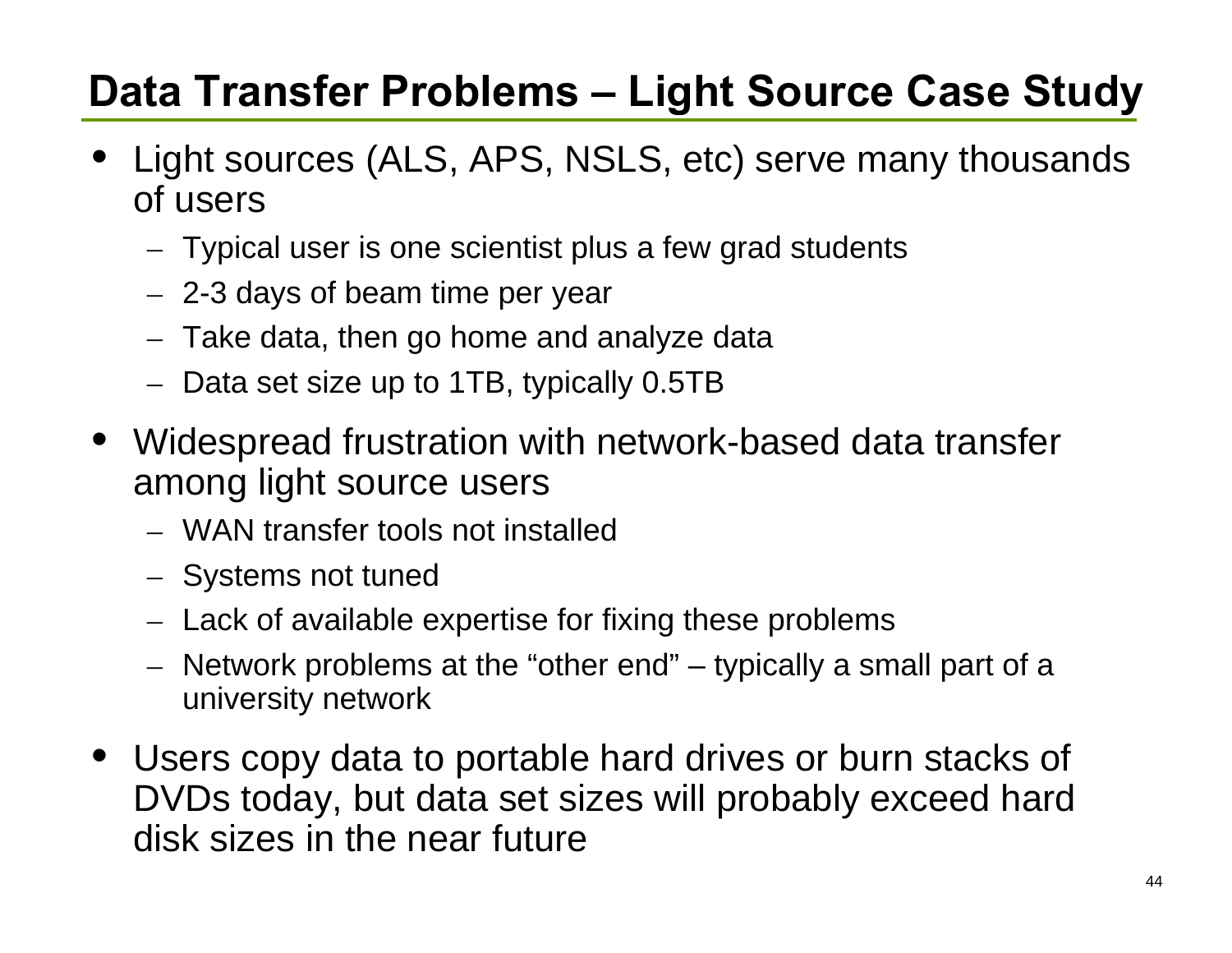### **Data Transfer Problems – Combustion Case Study**

- Combustion simulations generate large data sets
- User awarded INCITE allocation at NERSC, 10TB data set generated
- INCITE allocation awarded at ORNL  $\rightarrow$  need to move data set from NERSC to ORNL
- Persistent data transfer problems
	- Lack of common toolset
	- Unreliable transfers, low performance
	- Data moved, but it took almost two weeks of babysitting the transfer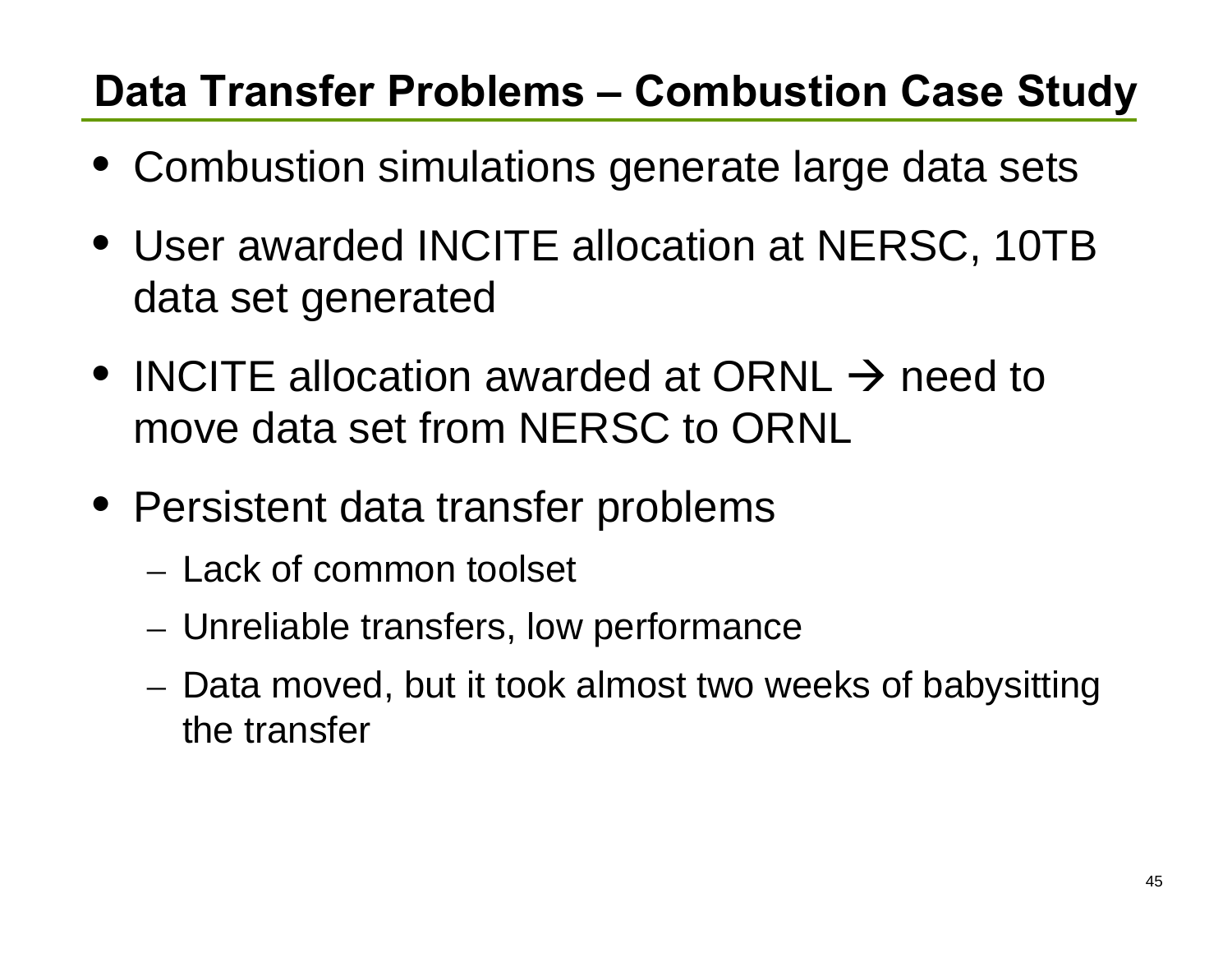## **Data Transfer Problems – Fusion Case Study**

- Large-scale fusion simulations (e.g. GTC) are run at both NERSC and ORNL
- Users wish to move data sets between supercomputer centers
- Data transfer performance is low, workflow software unavailable or unreliable
- Data must be moved between systems at both NERSC and ORNL
	- Move data from storage to WAN transfer resource
	- $-$  Transfer data to other supercomputer center
	- Move data to storage or onto computational platform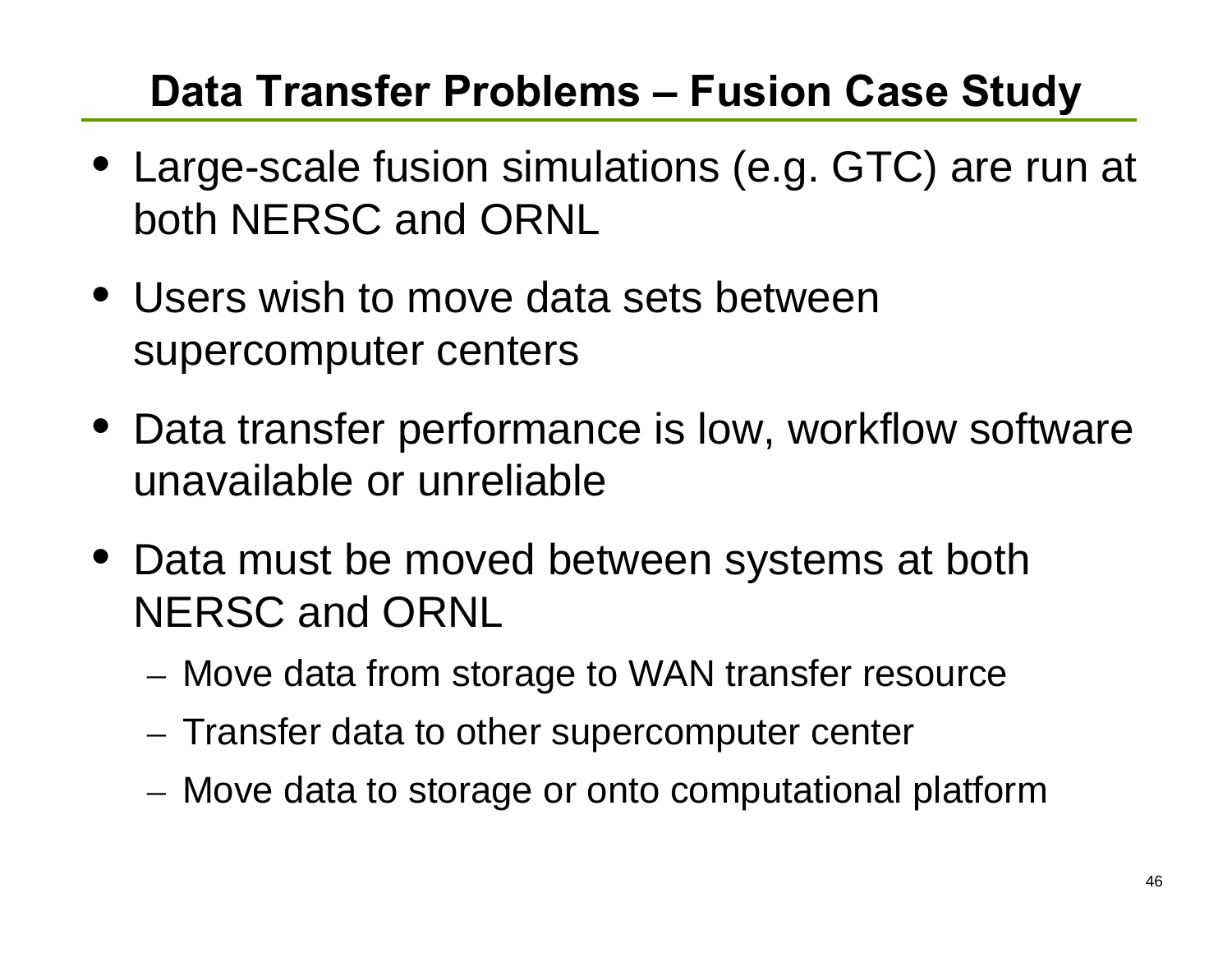# **Proper Configuration of End Systems is Essential**

- • Persistent performance problems exist throughout the DOE Office of Science
	- – Existing tools and technologies (e.g. TCP tuning, GridFTP) are not deployed on end systems or are inconsistently deployed across major resources
	- – $-$  Performance problems impede productivity
	- – Unreliable data transfers soak up scientists' time (must babysit transfers)
- • Default system configuration is inadequate
	- – Most system administrators don't know how to properly configure a computer for WAN data transfer
	- – System administrators typically don't know where to look for the right information
	- – Scientists and system administrators typically don't know that WAN data transfer can be high performance, so they don't ask for help
	- –WAN transfer performance is often not a system administration priority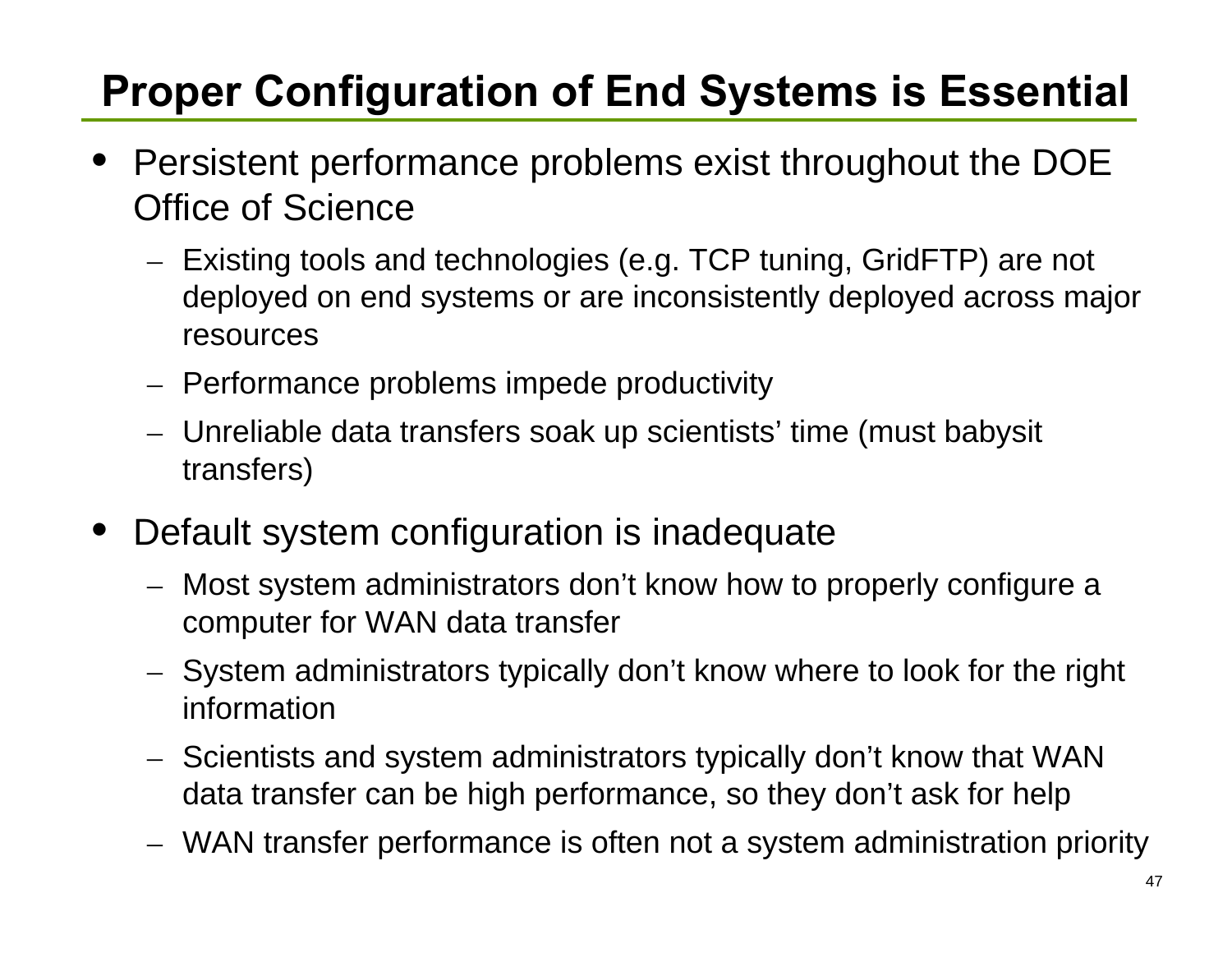# **High Performance WAN Data Transfer is Possible**

- • Tools and technologies for high performance WAN data transfer exist today
	- –TCP tuning documentation exists
	- – Tools such as GridFTP are available and are used by sophisticated users
	- –DOE has made significant contribution to these tools over the years
- • Sophisticated users and programs are able to get high performance
	- – User groups with the size and resources to "do it themselves" get good performance (e.g. HEP, NP)
	- – Smaller groups do not have the internal staff and expertise to manage their own data transfer infrastructures, and so get low performance
- The WAN is the same in the high and low performance cases but the end system configurations are different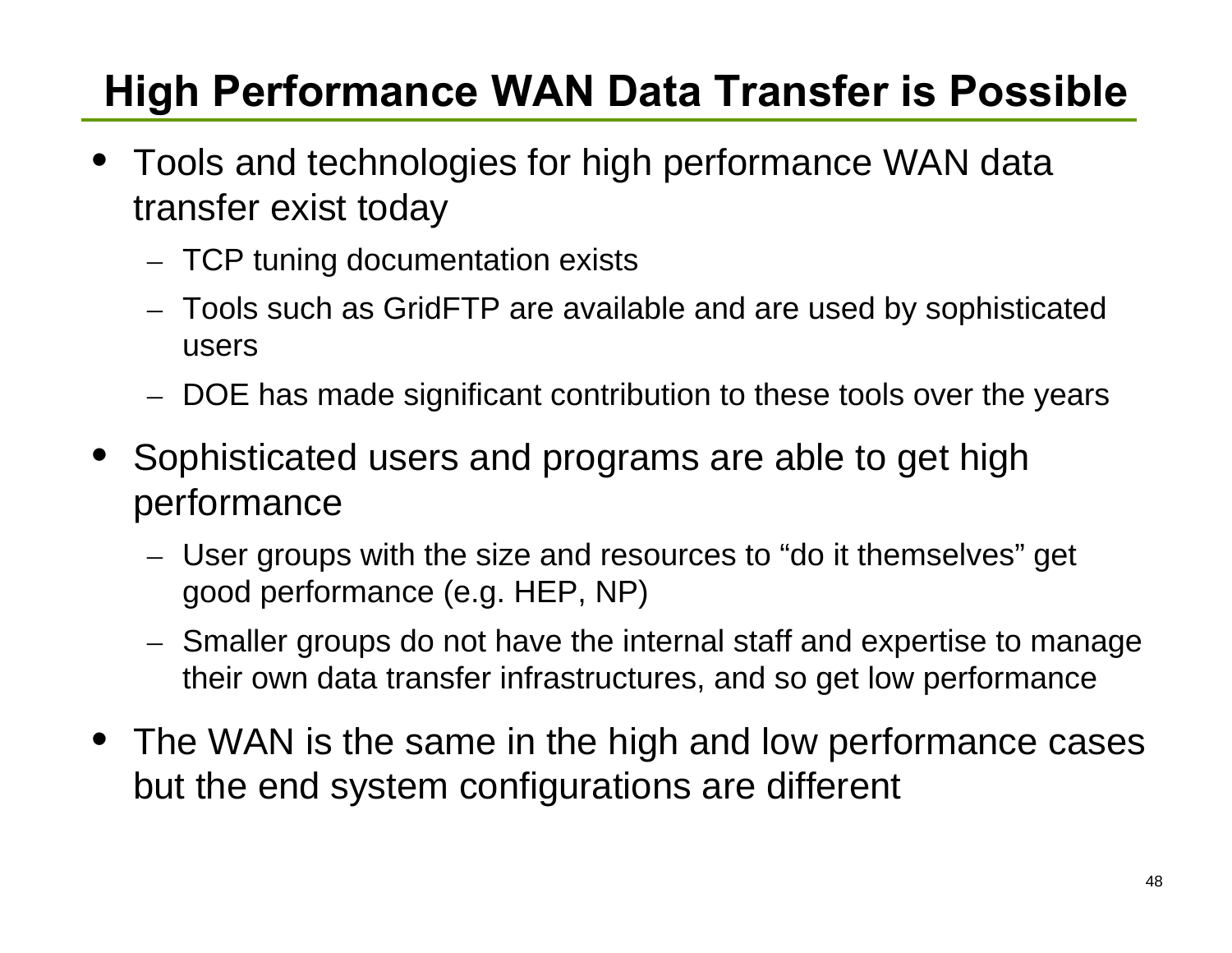### **Data Transfer Issues Other than HEP and an Approach**

- • DOE/SC should task one entity with development, support and advocacy for WAN data transfer software
	- –Support (at the moment GridFTP has no long-term funding)
	- Port to new architectures we need these tools to work on petascale machines and next-generation data transfer hosts
	- – Usability – scientific productivity must be the goal of these tools, so they must be made user-friendly so scientists can be scientists instead of working on data transfers
	- – Consistent deployment – all major DOE facilities must deploy a common, interoperable, reliable data transfer toolkit (NERSC, ORNL, light sources, nanocenters, etc)
	- –Workflow engines, GridFTP and other file movers, test infrastructure
- These problems MUST be solved if scientists are to effectively analyze the data sets produced by petascale machines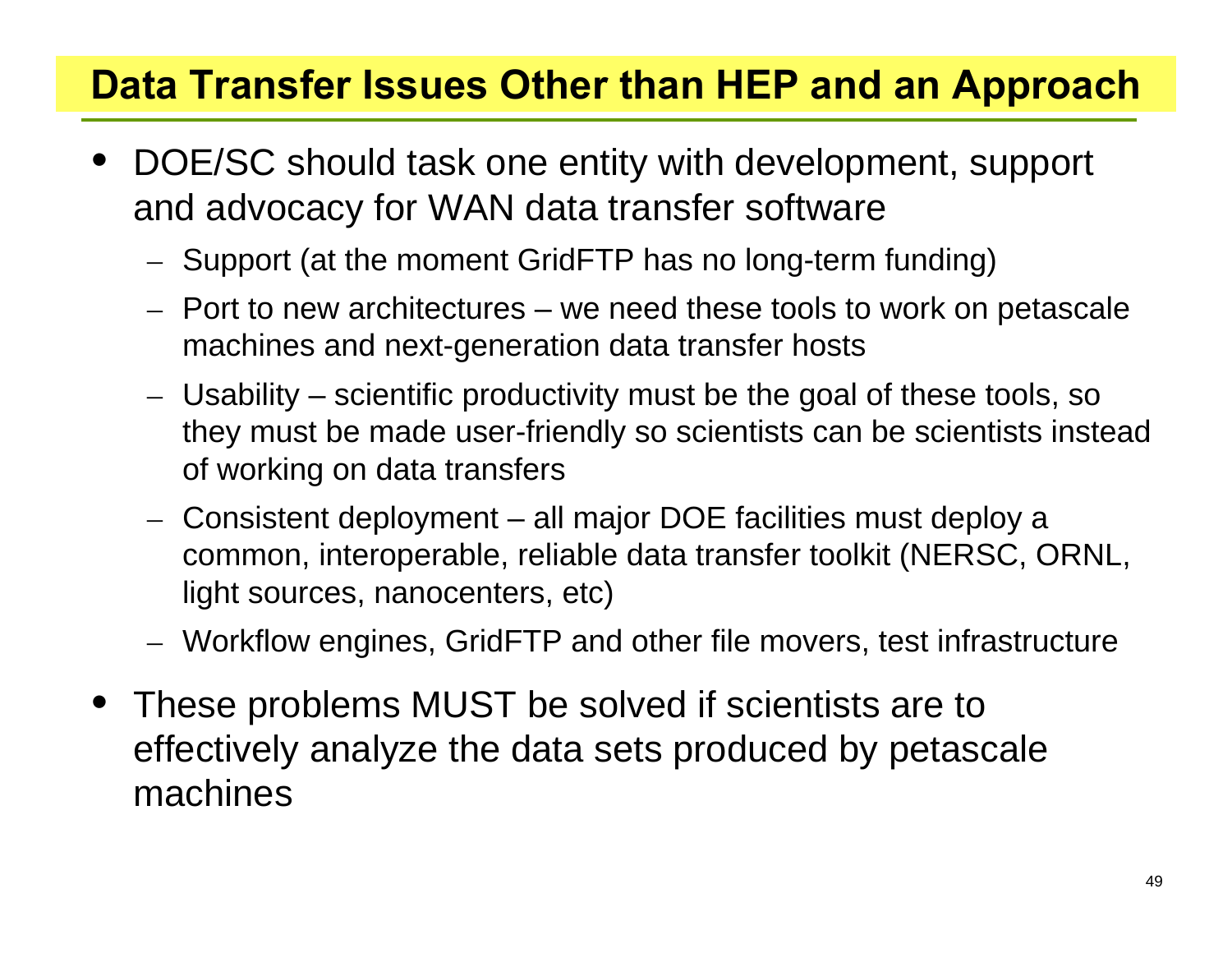#### **Research and Development Needed to Secure the Future**

- Artificial (network device based) reduction of end-toend latency as seen by the user application is needed in order to allow small, unspecialized systems (e.g. a Windows laptop) do "large" data transfers with good throughput over national and international distances
	- There are several approaches possible here and R&D is needed to determine the "right" direction
	- $-$  The answer to this may be dominated by deployment issues that are sort of outside ESnet's realm – for example deploying data movement "accelerator" systems at user facilities such as the Light Sources and Nanotechnology **Centers**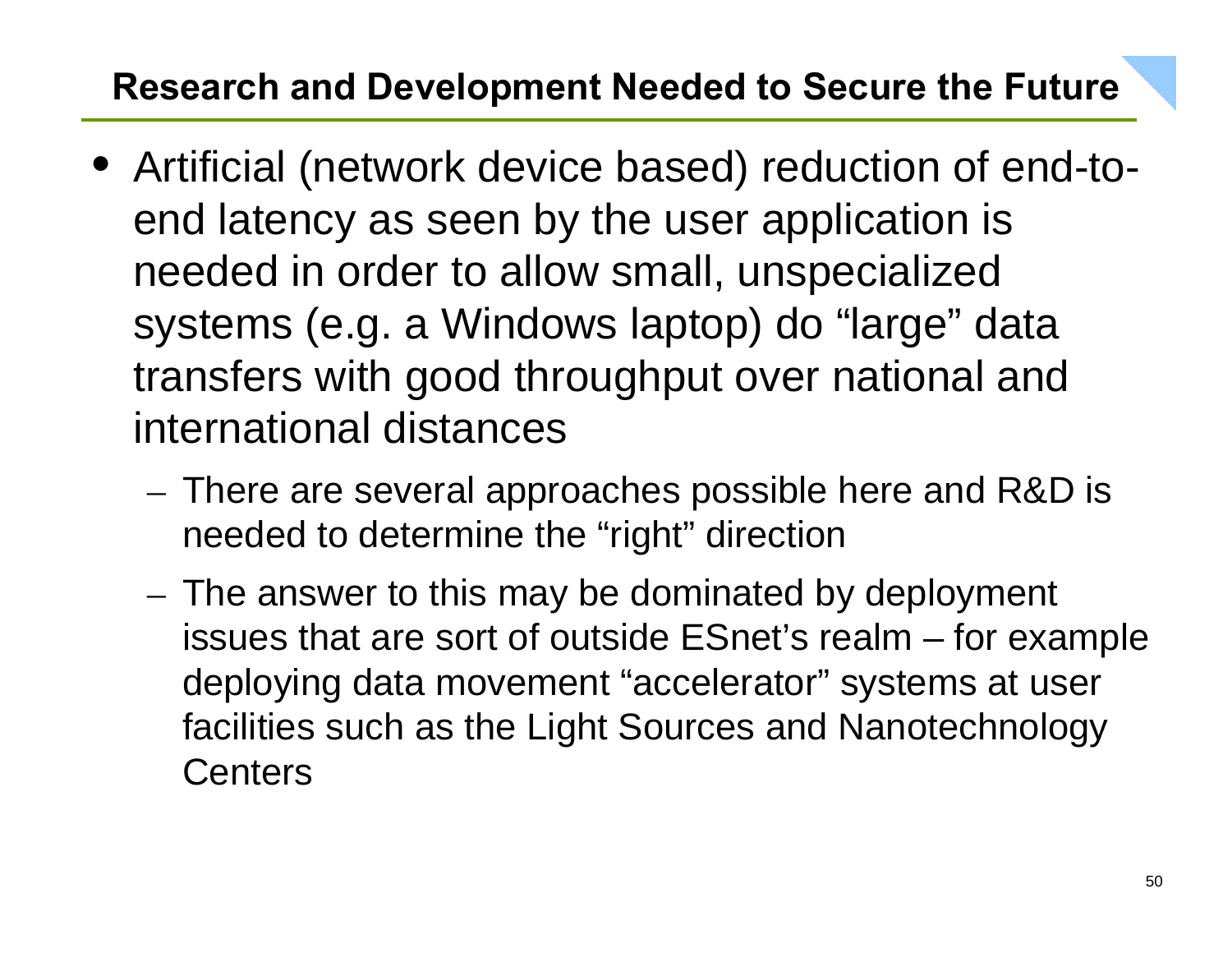#### **New in ESnet – Advanced Technologies Group / Coordinator**

- • Up to this point individual ESnet engineers have worked in their "spare" time to do the R&D, or to evaluate R&D done by others, and coordinate the implementation and/or introduction of the new services into the production network environment – and they will continue to do so
- $\bullet$  In addition to this – looking to the future – ESnet has implemented a more formal approach to investigating and coordinating the R&D for the new services needed by science
	- An ESnet Advanced Technologies Group / Coordinator has been established with a twofold purpose:
		- 1) To provide a unified view to the world of the several engineering development projects that are on-going in ESnet in order to publicize a coherent catalogue of advanced development work going on in ESnet.
		- 2) To develop a portfolio of exploratory new projects, some involving technology developed by others, and some of which will be developed within the context of ESnet.
- • A highly qualified Advanced Technologies lead – Brian Tierney – has been hired and funded from current ESnet operational funding, and by next year a second staff person will be added. Beyond this, growth of the effort will be driven by new funding obtained specifically for that purpose.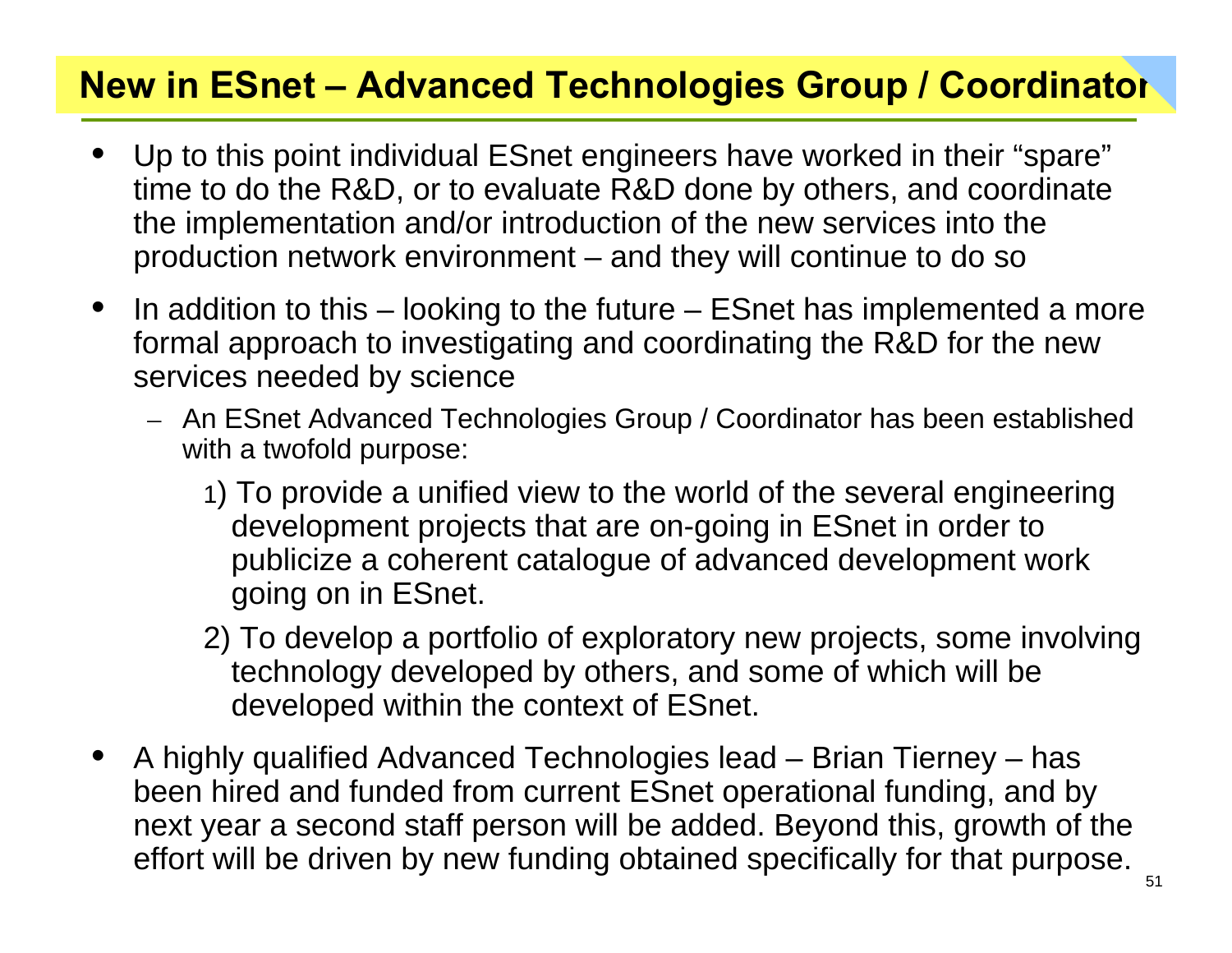#### **Needed in ESnet – Science User Advocate**

- A position within ESnet to act as a direct advocate for the needs and capabilities of the major SC science users of ESnet
	- At the moment ESnet receives new service requests and requirements in a timely way, but no one acts as an active advocate to represent the user's point of view once ESnet gets the requests
	- Also, the User Advocate can suggest changes and enhancements to services that the Advocate sees are needed to assist the science community even if the community does not make this connection on their own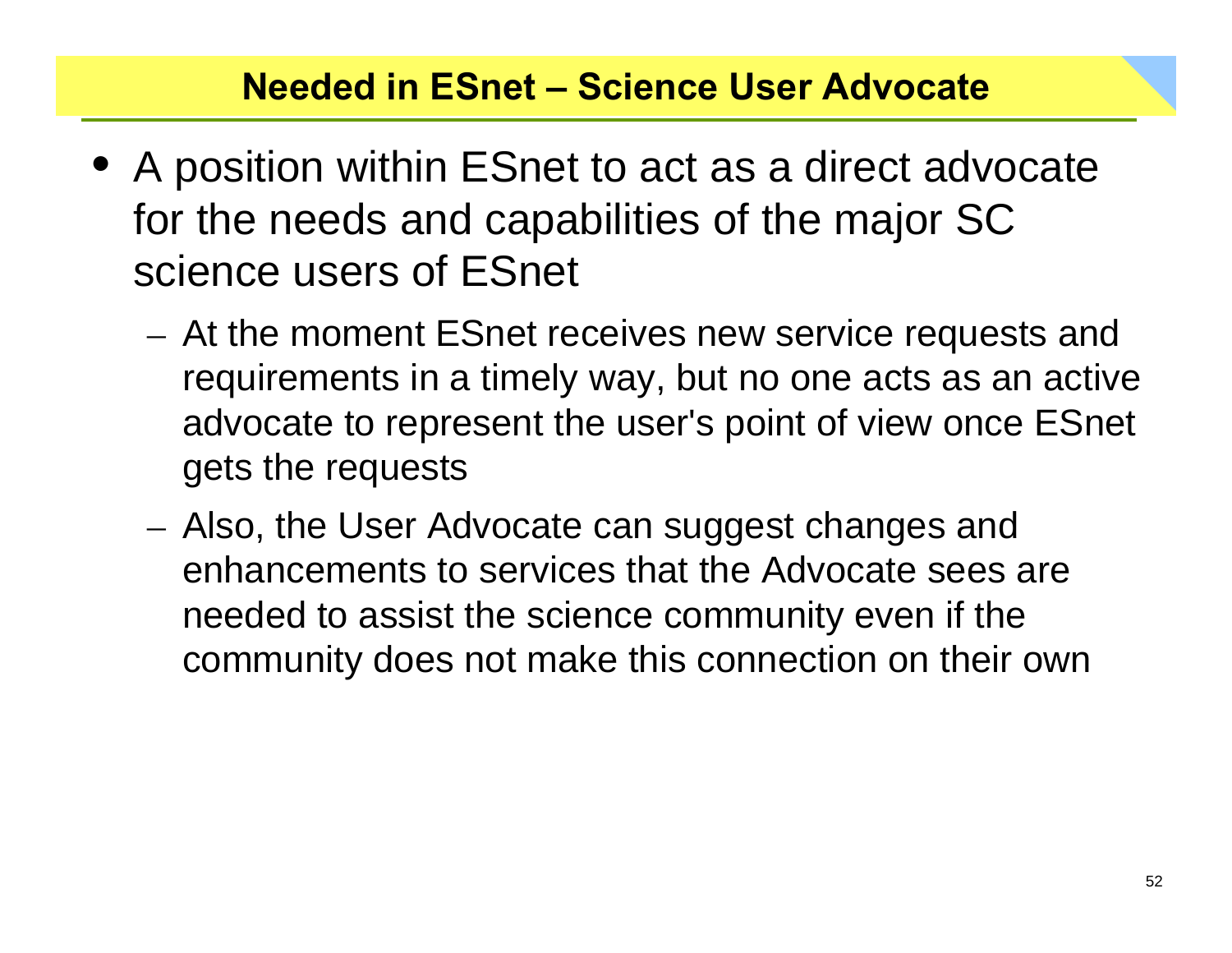# ¾**Summary**

- Transition to ESnet4 is going smoothly
	- New network services to support large-scale science are progressing
	- OSCARS virtual circuit service is being used, and the service functionality is adapting to unforeseen user needs
	- Measurement infrastructure is rapidly becoming widely enough deployed to be very useful
- Revaluation of the 5 yr strategy indicates that the future will not be qualitatively the same as the past – and this must be addressed
	- R&D, testbeds, planning, new strategy, etc.
- New ESC hardware and service contract are working well Plans to deploy replicate service are delayed to early CY 2009
- Federated trust PKI policy and Certification Authorities
	- $-$  Service continues to pick up users at a pretty steady rate
	- Maturing of service and PKI use in the science community generally